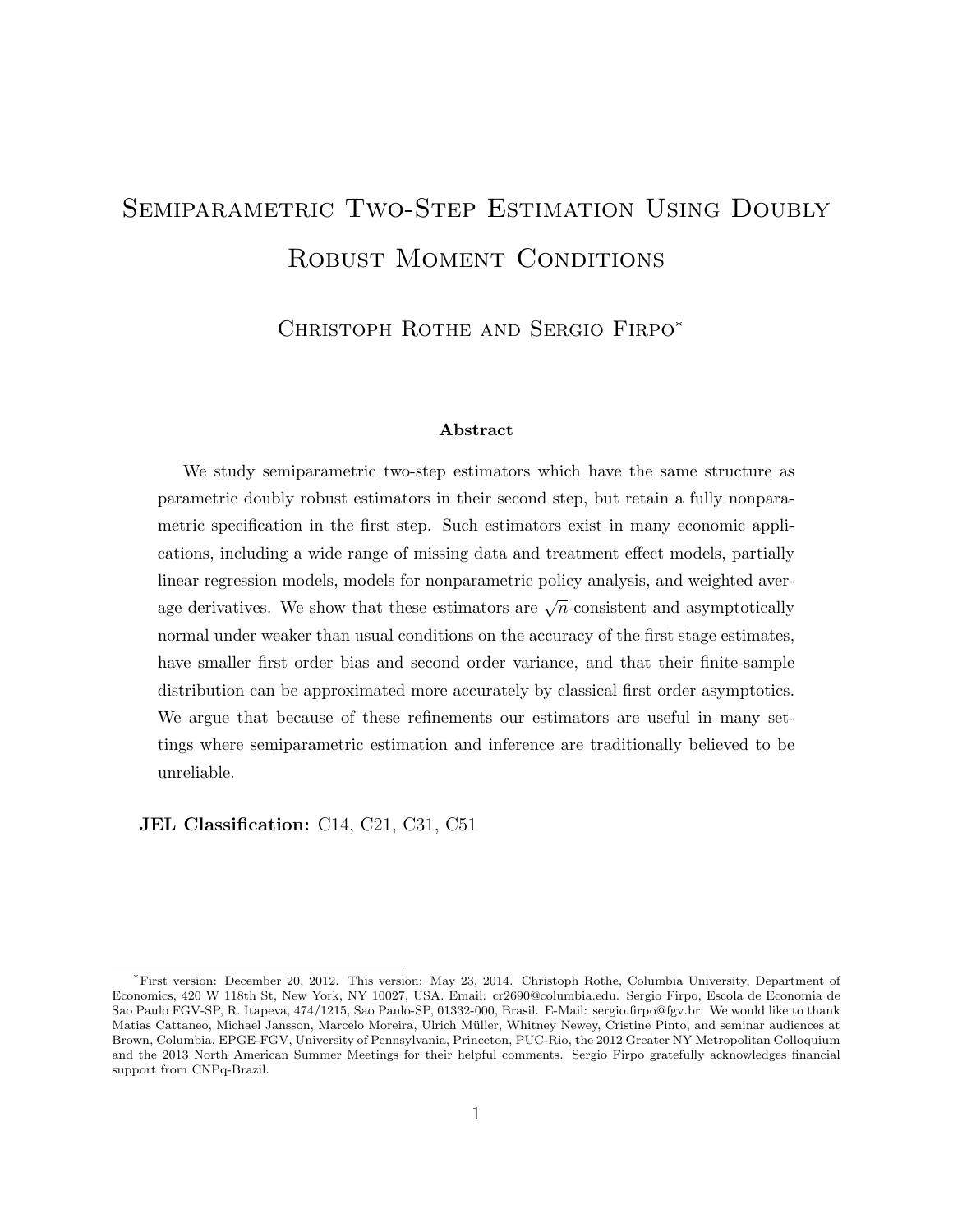## 1. INTRODUCTION

Semiparametric two-step estimators are important tools in several areas of empirical economic research. They typically arise in models where the parameter of interest is identified by a moment condition that contains unknown nuisance functions. The estimator is then obtained by setting a sample analogue of the moment condition as close to zero as possible, with the nuisance functions being replaced by preliminary nonparametric estimates. Under certain restrictions, such semiparametric estimators are  $\sqrt{n}$ -consistent and asymptotically normal (CAN), and their asymptotic variance is invariant with respect to the choice of nonparametric estimator (e.g. Newey, 1994). This type of first order asymptotic theory is commonly used to justify a Gaussian approximation to the sampling distribution of the estimator, which in turn is the basis for most classical large sample inference procedures. While convenient, such approximations may be overly optimistic about the minuteness of asymptotically negligible "second order" terms, at least for the sample sizes typically encountered in empirical practice. As a consequence, classical inference can potentially be misleading in semiparametric settings (e.g. Linton, 1995; Robins and Ritov, 1997).

The absolute magnitude of second order terms, and thus the accuracy of first order distributional approximations, is known to vary not only with the type of nonparametric estimator being used in the first stage, but also with the structure of the moment condition (e.g. Newey, Hsieh, and Robins, 2004). Indeed, in most semiparametric models there exist many different moment conditions containing different nuisance functions that can in principle all be used to construct an estimator of the parameter of interest. Even if attention is restricted to moment conditions that lead to an estimator whose first order variance achieves the semiparametric efficiency bound, practitioners can still often choose from several approaches with potentially very different second order properties. This is for instance the case for average treatment effects under unconfoundedness (e.g. Imbens, 2004) or weighted average derivatives (e.g. Stoker, 1991).

In this paper, we argue that the class of *doubly robust* (DR) moment conditions is particularly attractive for the construction of semiparametric two-step estimators. Here we follow the terminology of Robins, Rotnitzky, and van der Laan (2000) and say that a moment condition is DR if it depends on two unknown nuisance functions, but still identifies the parameter of interest if either one of these functions is replaced by some arbitrary value. Moment conditions with this particular structure exist in many interesting (but by no means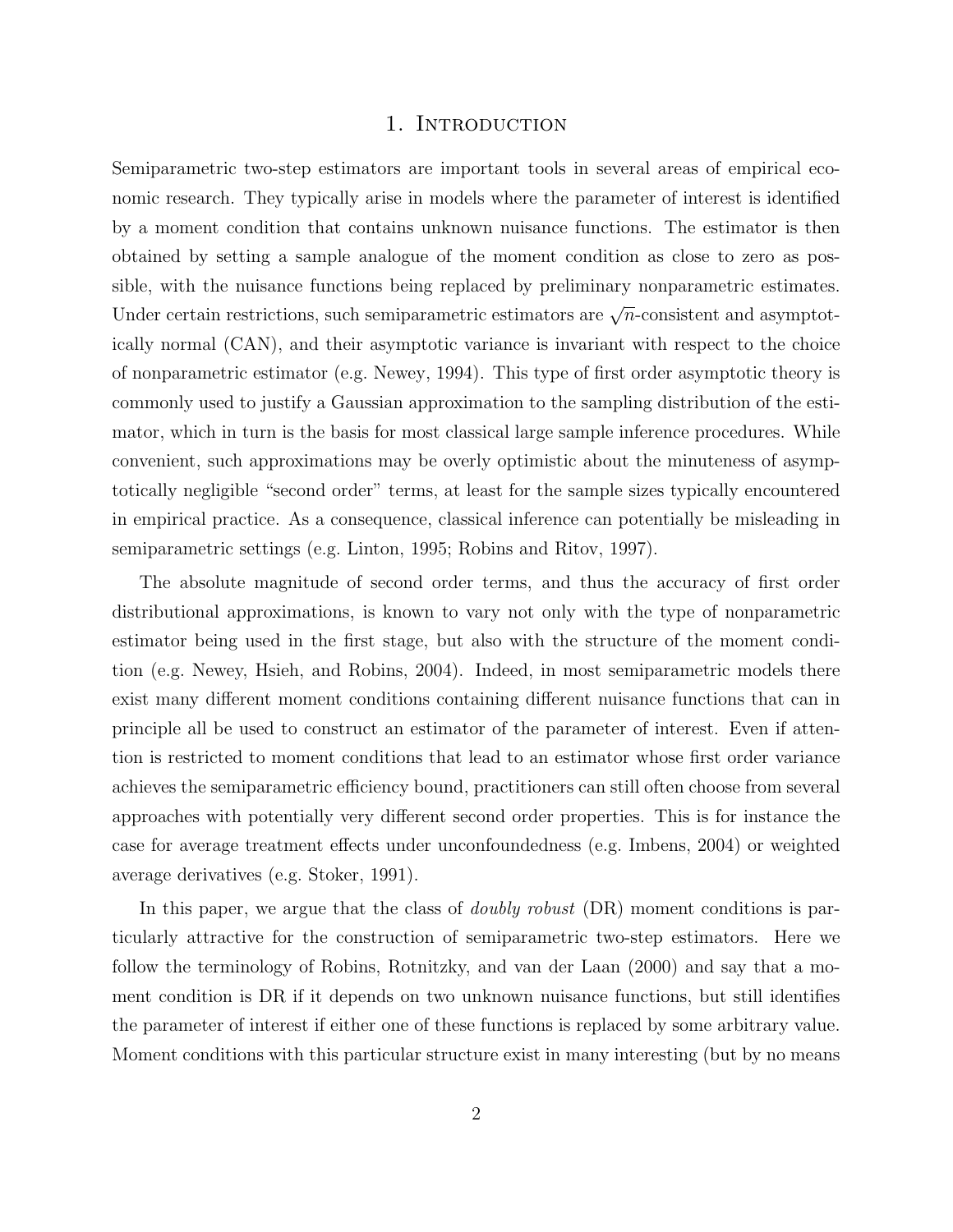all) semiparametric models, and are often found as efficient influence functions for the respective parameter of interest. Some examples that are particularly relevant in econometrics include missing data and treatment effect models, partially linear regression models, models for nonparametric policy analysis, and weighted average derivatives. We refer to a semiparametric two-stage estimator based on a DR moment condition as a semiparametric doubly robust estimator (SDRE).

Our first main result is that SDREs are CAN under weaker-than-usual conditions on the accuracy of the first step nonparametric estimates. This is because DR moment conditions are insensitive to variation in the value of the nuisance functions in a particular sense. More specifically, at the true parameter value their kth order functional derivatives with respect to each of the two nuisance functions are zero for any  $k$ . This means for example that the familiar requirement that the nonparametric component converges with a rate that is faster than  $n^{-1/4}$  can be relaxed, as the particular structure of DR moments automatically removes certain "linear" and "quadratic" terms in a stochastic expansion of the final estimator that otherwise need to be controlled by this assumption. This result is not tied to the use of a particular nonparametric first stage estimator. We show explicitly in this paper how it can be verified for kernel-based smoothers, but a similar argument could also be made with series estimators for example. Our only substantial requirement is that the asymptotic correlation between the two nonparametric estimates and the product of their biases vanishes sufficiently quickly, in a sense which we make precise below.

Our second main result is an explicit characterization of the second order properties of SDREs when the first stage is a kernel estimator, such as a local polynomial regression. We derive explicit rates at which the largest second order components of SDREs tend to zero in this case, and approximate their mean and variance. Standard expansions of semiparametric two-step estimators contain "linear" and "quadratic" components that usually give rise to non-trivial and mostly bias related terms whose magnitudes depend on both the smoothness and the dimensionality of the nonparametric component (often called "smoothing" and "nonlinearity" bias, respectively; see Cattaneo, Crump, and Jansson (2013)). The structure of DR moments removes those terms, and SDREs thus generally have smaller first order bias and second order variance than many standard estimators, and differ less from their asymptotically linear representation. We present explicit rate results for kernel-based smoothers in the first stage as those are typically easier to be obtained than the ones for series smoothers.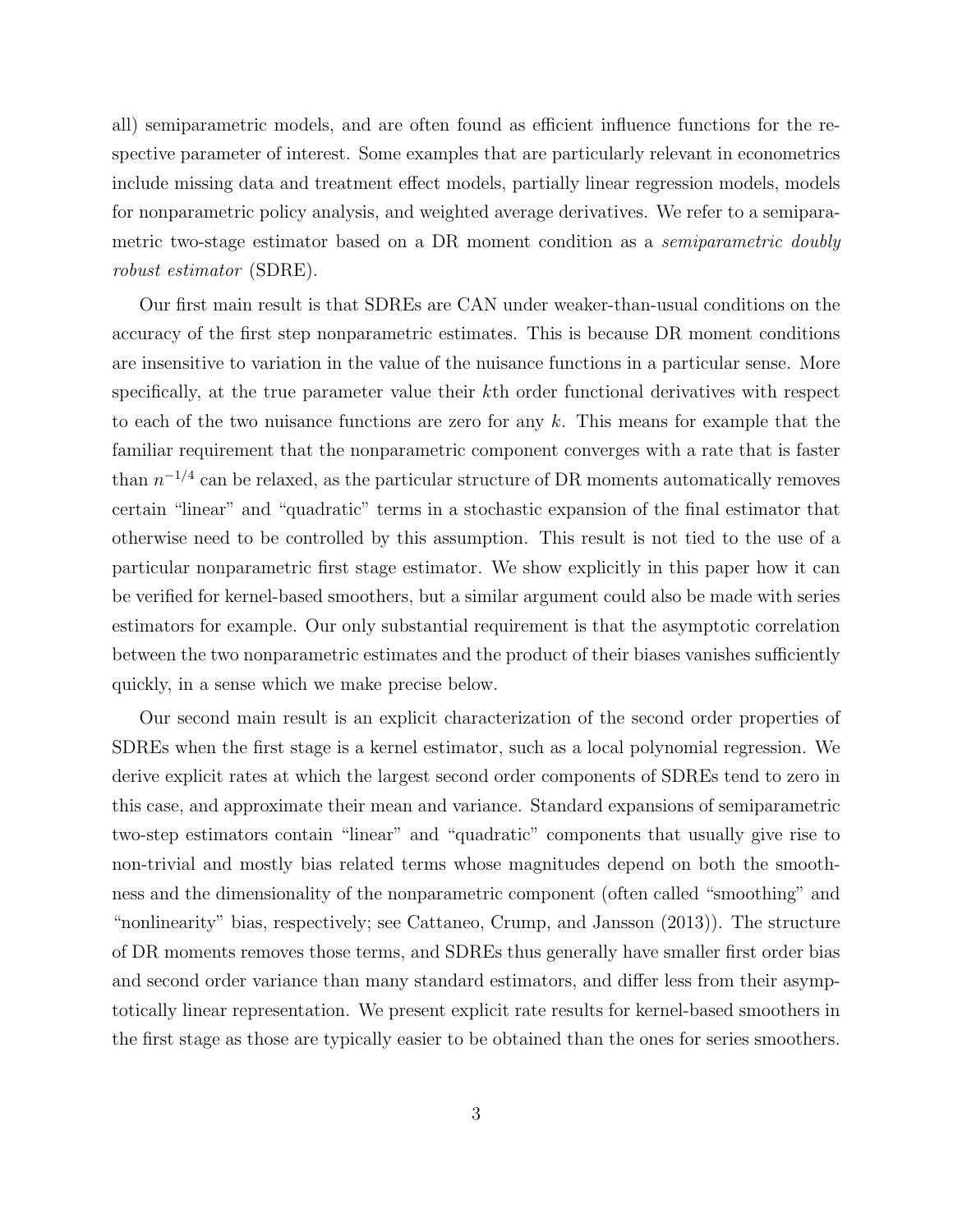From a practical perspective, our results imply that inference based on SDREs can generally be expected to more accurate in finite samples than that based on a generic semiparametric estimator. Moreover, the finite sample distribution of SDREs should be less sensitive to the implementation of the nonparametric first stage. In settings with moderate dimensionality, SDREs also allow for first stage estimates that converge at the optimal nonparametric rate. This can be useful in practice because smoothing parameters that lead to such a rate are relatively easy to estimate from the data via cross-validation, for example. For similar reasons, SDREs can also make do without the use of bias reducing nonparametric estimators, such as those based on higher order kernels. This is practically relevant, as such a reduction in asymptotic smoothing bias often comes at the cost of a substantial increase in finite sample variance (e.g. Marron and Wand, 1992). Finally, SDREs are also adaptive by construction, in the sense that their first order asymptotic variance does not contain adjustment terms for the nonparametric first step. This means that valid standard errors can be calculated without estimating any further nuisance parameters.

To illustrate the usefulness of our general results, we also apply them to the four substantial examples mentioned above: a general missing data model that also covers many popular program evaluation setups, the partially linear regression model, a model for nonparametric policy analysis, and weighted average derivatives. Our theory produces a number of new results for these settings. For example, it shows that in the missing data context the SDRE dominates many popular competitors such as the Inverse Probability Weighting estimator (e.g. Hirano, Imbens, and Ridder, 2003; Ichimura and Linton, 2005). The theory also reproduces some familiar results. For example, it turns out that Robinson's (1988) famous estimator of the parametric component of a partially linear model is an example of an SDRE, and that our general higher-order results yield conclusions similar to those of Linton's (1995) study of that estimator.

The remainder of this paper is structured as follows. In the next subsection, we provide a review of the related literature. In Section 2 we introduce the notion of DR moment conditions, give some concrete examples, and describe our estimation procedure. Section 3 gives a general asymptotic normality result. In Section 4, we show how the conditions of this result can be verified in a setting with first stage kernel regressions. Section 5 applies our results to the examples discussed in Section 2. Finally, Section 6 concludes. The appendix contains several technical arguments.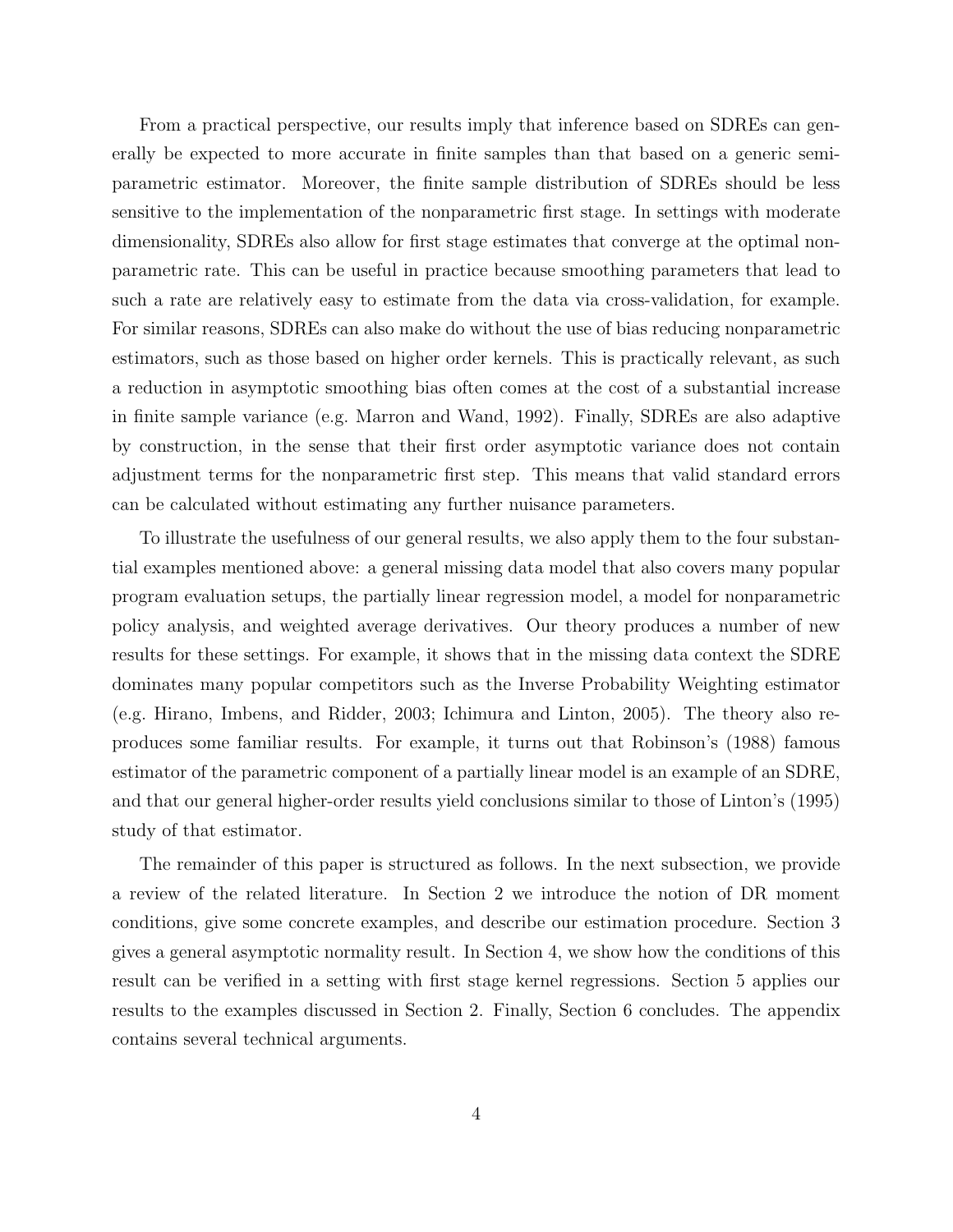1.1. Related Literature. The first order asymptotic properties of semiparametric twostep estimators have been studied extensively by Newey (1994), Newey and McFadden (1994), Andrews (1994), Chen, Linton, and Van Keilegom (2003), Ai and Chen (2003), Chen and Shen (1998) and Ichimura and Lee (2010), among many others. Newey and McFadden (1994) show that with first step kernel estimation, sufficient conditions for the final estimator to be CAN include that the rate of convergence and bias of the nonparametric component must be  $o_P(n^{-1/4})$  and  $o(n^{-1/2})$ , respectively. These conditions are also known to be necessary for many, but not all, semiparametric estimators. Since we also use first step kernel estimation when deriving the exact higher-order properties of SDREs in this paper, we use Newey and McFadden's result as our baseline when commenting on improvements that can be achieved from using SDREs instead of generic semiparametric estimators.

It is known that the just-mentioned restrictions on the rate of convergence and the bias can be weakened when using other types of nonparametric first stage estimators and/or a moment condition with a particular structure. Consequently, the relative gains from using SDREs will be smaller in such settings, even though they can still be substantial. Newey (1994) shows that when using an orthogonal series estimator in the first stage a less stringent "small bias" condition suffices for a general class of moment conditions; and Shen et al. (1997) and Chen and Shen (1998) establish a similar result for sieve maximum likelihood. Newey et al. (2004) argue that such an effect can also be achieved for kernel-based estimators by using a twicing kernel, or by using a moment condition based on an influence function in the corresponding semiparametric problem. Since DR moments (if it exists) are always based on an influence function (Robins and Rotnitzky, 2001), our SDREs benefit from this effect as well; but their advantages go substantially beyond that. Hall and Marron (1987) show that the rate requirement can be weakened by using "leave-one-out" kernel estimators in the special case that the final estimator is a linear kernel average. See also Powell, Stock, and Stoker (1989). Cattaneo et al. (2013) show that a jackknifed version of the weighted average derivative estimator of Stoker (1986) can also make do with a slower rate of convergence. For SDREs, such a result follows from the structure of the moment condition, together with any construction that ensures that the correlation between the two nonparametric components vanishes sufficiently quickly.

In parametric problems, concerns about the accuracy of first order distributional approximations are often be addressed by using the bootstrap, which is able to achieve asymptotic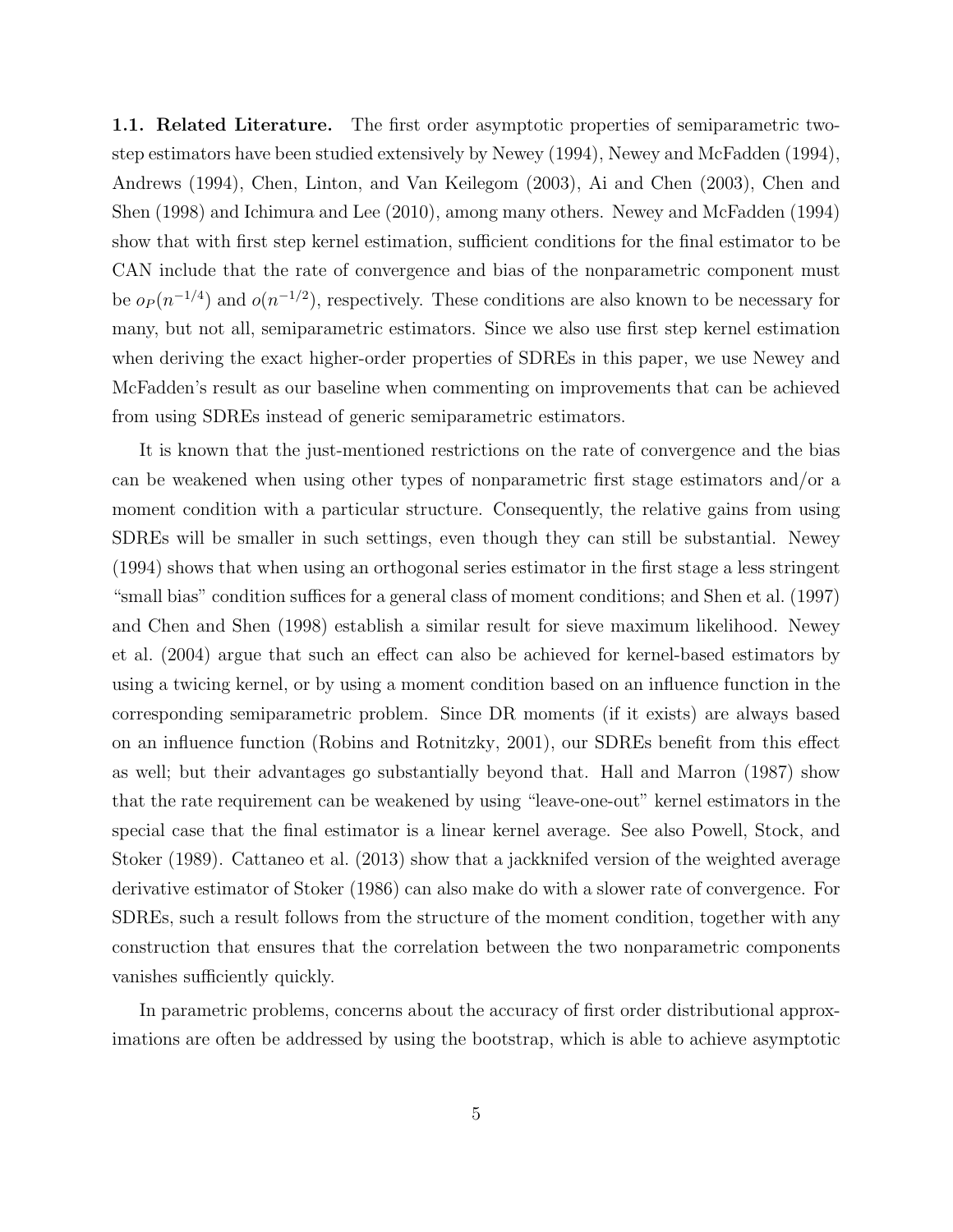refinements in many settings (e.g. Hall, 1992). Unfortunately, there exist hardly any comparable results for semiparametric estimators in the literature. Although suitably implemented bootstrap procedures are known to be first order valid in semiparametric settings (e.g. Chen et al., 2003), to the best of our knowledge the only paper that establishes an asymptotic refinement is Nishiyama and Robinson (2005), which studies the density-weighted average derivative estimator of Powell et al. (1989); but see Cattaneo, Crump, and Jansson (2014b) for a cautionary tale regarding the robustness of such refinements.

An alternative approach to improving inference, which we do not consider in this paper, would be to derive "non- $\sqrt{n}$ " asymptotic approximations to the distribution of semiparametric two-step estimators. Examples of such a strategy include Robins, Li, Tchetgen, and Van Der Vaart (2008), who consider semiparametric inference in models with very highdimensional functional nuisance parameters, and Cattaneo, Crump, and Jansson (2014a), who study so-called small bandwidth asymptotics for the density-weighted average derivative estimator.

Finally, it should also be noted that our SDREs differ substantially from the usual doubly robust procedures used widely in statistics. See for example Robins, Rotnitzky, and Zhao (1994), Robins and Rotnitzky (1995), Scharfstein, Rotnitzky, and Robins (1999), Robins and Rotnitzky (2001) or Van der Laan and Robins (2003); and Wooldridge (2007) or Graham, Pinto, and Egel (2012) for applications in econometrics. These estimators employ fully parametric specifications of the two nuisance functions, and the role of the DR property is to ensure consistency of the final estimator if at most one of these specifications is incorrect. In this paper we impose no such parametric restrictions on nuisance functions when computing our SDREs, but we retain a fully nonparametric first stage.

# 2. Semiparametric Doubly Robust Estimation

**2.1.** Model. We consider the problem of estimating a parameter  $\theta^o$ , contained in the interior of some compact parameter space  $\Theta \subset \mathbb{R}^{d_{\theta}}$ , using an i.i.d. sample  $\{Z_i\}_{i=1}^n$  from the distribution of the random vector  $Z \in \mathbb{R}^{d_z}$ . The distribution of Z belongs to some semiparametric model. We assume that one way to identify  $\theta^o$  is through a moment condition containing an infinite dimensional nuisance parameter. That is, we assume that the model is such that there exists a known moment function  $\psi$  taking values in  $\mathbb{R}^{d_{\theta}}$  which satisfies the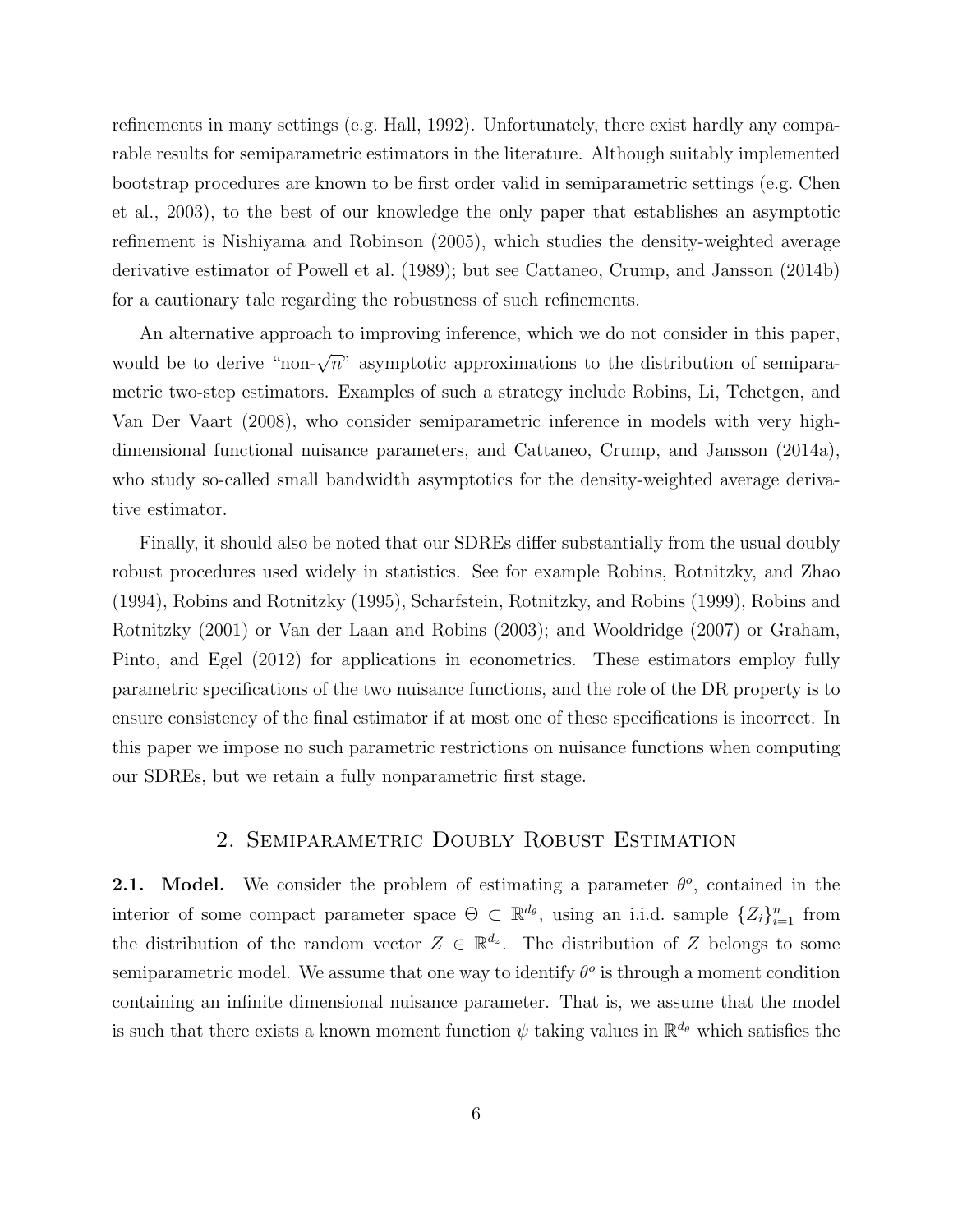following relationship:

$$
\Psi(\theta, \xi^o) := \mathbb{E}(\psi(Z, \theta, \xi^o)) = 0 \text{ if and only if } \theta = \theta^o.
$$
\n(2.1)

Here  $\xi^o \in \Xi$  is an unknown (but identified) nuisance function that might also depend on  $\theta^o$ . Semiparametric two-step estimation of  $\theta^o$  in this type of moment condition models has been studied extensively by e.g. Newey (1994), Andrews (1994), Chen et al. (2003), and Ichimura and Lee (2010).

In most semiparametric models, there exist several moment conditions of the form in (2.1), and in principle any of them could be used to construct a semiparametric estimator of  $\theta$ <sup>o</sup>. In this paper, we study a class of settings where there exists a moment condition with a particular structure. Specifically, we assume that for some moment of the form in (2.1) the function  $\xi^o$  can be partitioned as  $\xi^o = (\xi_1^o, \xi_2^o) \in \Xi_1 \times \Xi_2$  such that

$$
\Psi(\theta, \xi_1^o, \xi_2) = 0 \text{ and } \Psi(\theta, \xi_1, \xi_2^o) = 0 \text{ if and only if } \theta = \theta^o \tag{2.2}
$$

for all functions  $\xi_1 \in \Xi_1$  and  $\xi_2 \in \Xi_2$ . Following the terminology of Robins et al. (2000), we refer to any functional  $\Psi$  that is of the form in (2.1) and satisfies the restriction (2.2) as a doubly robust moment condition for estimating  $\theta^o$ , and to the corresponding function  $\psi$  as a doubly robust moment function. Such moment functions often coincide with the efficient influence function for estimating  $\theta^o$ . Indeed, Robins and Rotnitzky (2001) show that a DR moment function (if it exists) has to be an element of the space of influence functions of the corresponding semiparametric model. Since any influence function for estimating a  $d_{\theta}$ dimensional parameter takes values in  $\mathbb{R}^{d_{\theta}}$  by construction, our focus on exactly identified settings in (2.1) is thus without loss of generality.

2.2. Applications. Doubly robust moment functions do not exist in all semiparametric models. To get a sense of the range of applications covered by this structure, it is helpful to consider a few specific examples.

Example 1 (Missing Data). Suppose that the underlying full data are a sample from the distribution of  $(Y^*, X)$ , and let D be an indicator variable with  $D = 1$  if  $Y^*$  is observed and  $D = 0$  otherwise. The observed data thus consist of a sample from the distribution of  $Z = (Y, X, D)$ , where  $Y = DY^*$ . Also suppose that the parameter  $\theta_o$  is the *unique* solution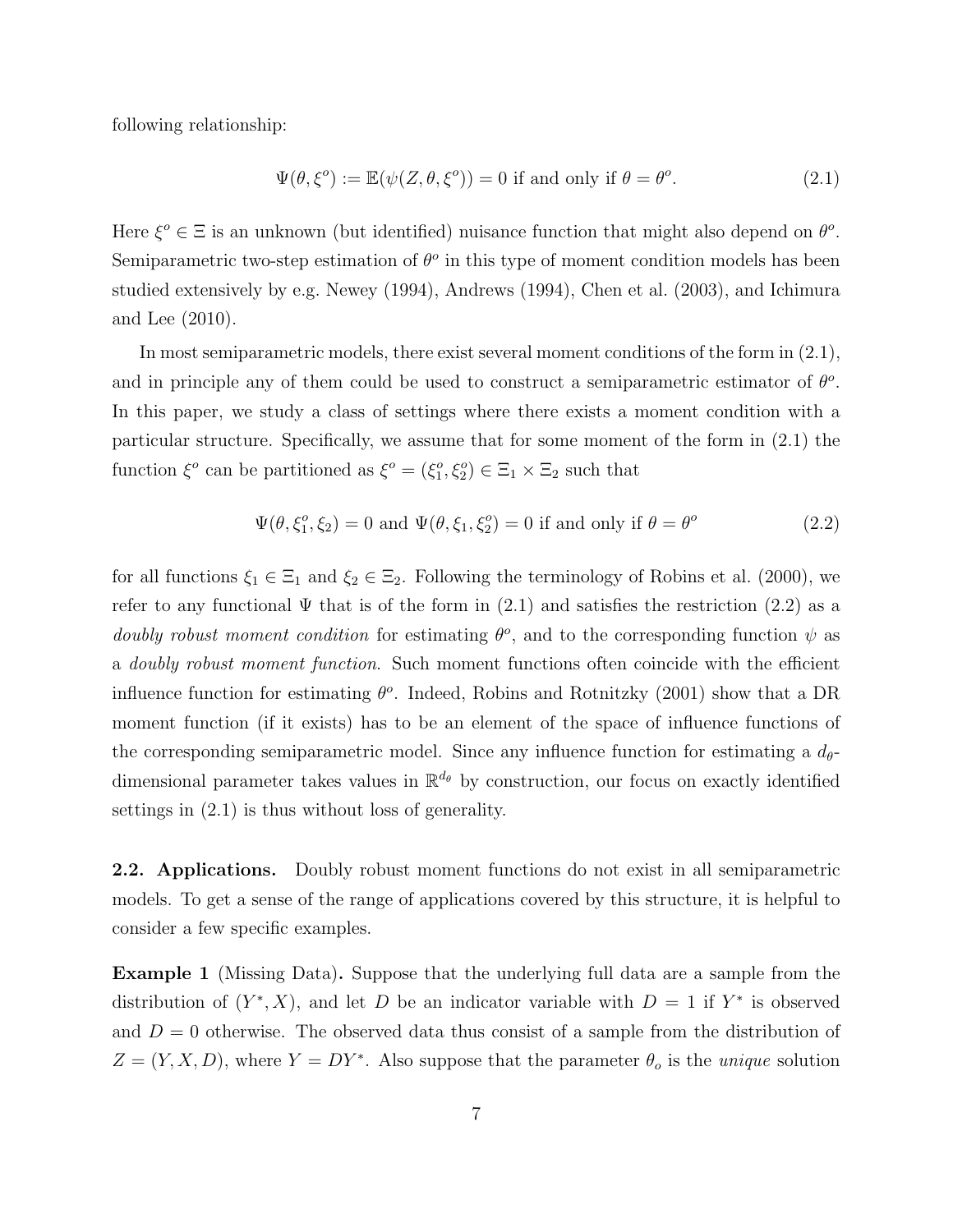of the nonlinear moment condition  $\mathbb{E}(m(Y^*, X, \theta)) = 0$ , where  $m(\cdot, \theta)$  is a known function taking values in  $\mathbb{R}^{d_{\theta}}$ . In order to achieve identification, assume that  $Y^*$  is missing at random, i.e.  $Y^* \perp D | X$ . This type of setup is the one in which parametric DR estimators are most commonly studied. It covers a number of important special cases, including linear regression models with missing covariates and/or outcome variables (Robins and Rotnitzky, 1995), average treatment effects under unconfoundedness (Imbens, 2004), and local average treatment effects with an instrument that is only valid conditional on some observed covariates (Tan, 2006). See Appendix C for more details. Now define  $\xi_1^o(x, \theta) = \mathbb{E}(m(Y, X, \theta)|D = 1, X = x);$ and let  $\xi_2^o(x) = \mathbb{E}(D|X=x)$  be the propensity score, which is assumed to be bounded away from zero. Then

$$
\psi_{MD}(Z,\theta,\xi) = \frac{D(m(Y,X,\theta) - \xi_1(X,\theta))}{\xi_2(X)} + \xi_1(X,\theta)
$$

is a doubly robust moment function for estimating  $\theta$ <sup>o</sup>.

Example 2 (Partial Linear Model). Suppose that the data consist of a sample from the distribution of  $Z = (Y, X, W)$ , where Y is a scalar outcome variable and both X and W are vectors of explanatory variables. Then a partially linear regression model assumes that  $Y = \phi^o(X) + W^{\top} \theta^o + \varepsilon$ , where  $\phi^o$  is some smooth unknown function,  $\theta^o$  is a vector of parameters, and  $\varepsilon$  is an unobserved random variable that satisfies  $\mathbb{E}(\varepsilon|X, W) = 0$ . This model is commonly used for example to estimate demand curves (e.g. Engle, Granger, Rice, and Weiss, 1986; Hausman and Newey, 1995; Blundell, Duncan, and Pendakur, 1998). Now define  $\xi_1^o(x,\theta) = \mathbb{E}(Y - W^\top \theta | X = x)$  and  $\xi_2^o(x) = \mathbb{E}(W | X = x)$ . Then

$$
\psi_{PLM}(Z,\theta,\xi) = (Y - W^{\top}\theta - \xi_1(X,\theta))(W - \xi_2(X))
$$

is a doubly robust moment function for estimating  $\theta$ <sup>o</sup>.

Example 3 (Policy Effects). Suppose that the data consist of sample from the distribution of  $Z = (Y, X)$ , where Y is a scalar dependent variable and X is a vector of continuous explanatory variables with density  $\xi_2^o$ . The problem is to predict the effect of a change in the distribution of X to that of  $\pi(X)$ , where  $\pi$  is some known policy function, on the mean of the dependent variable. Under an exogeneity condition, this mean effect is given by  $\theta^o = \mathbb{E}(\xi_1^o(\pi(X))),$  where  $\xi_1^o(x) = \mathbb{E}(Y|X=x)$ . See Stock (1989) and Rothe (2010, 2012) for

 $\Box$ 

 $\Box$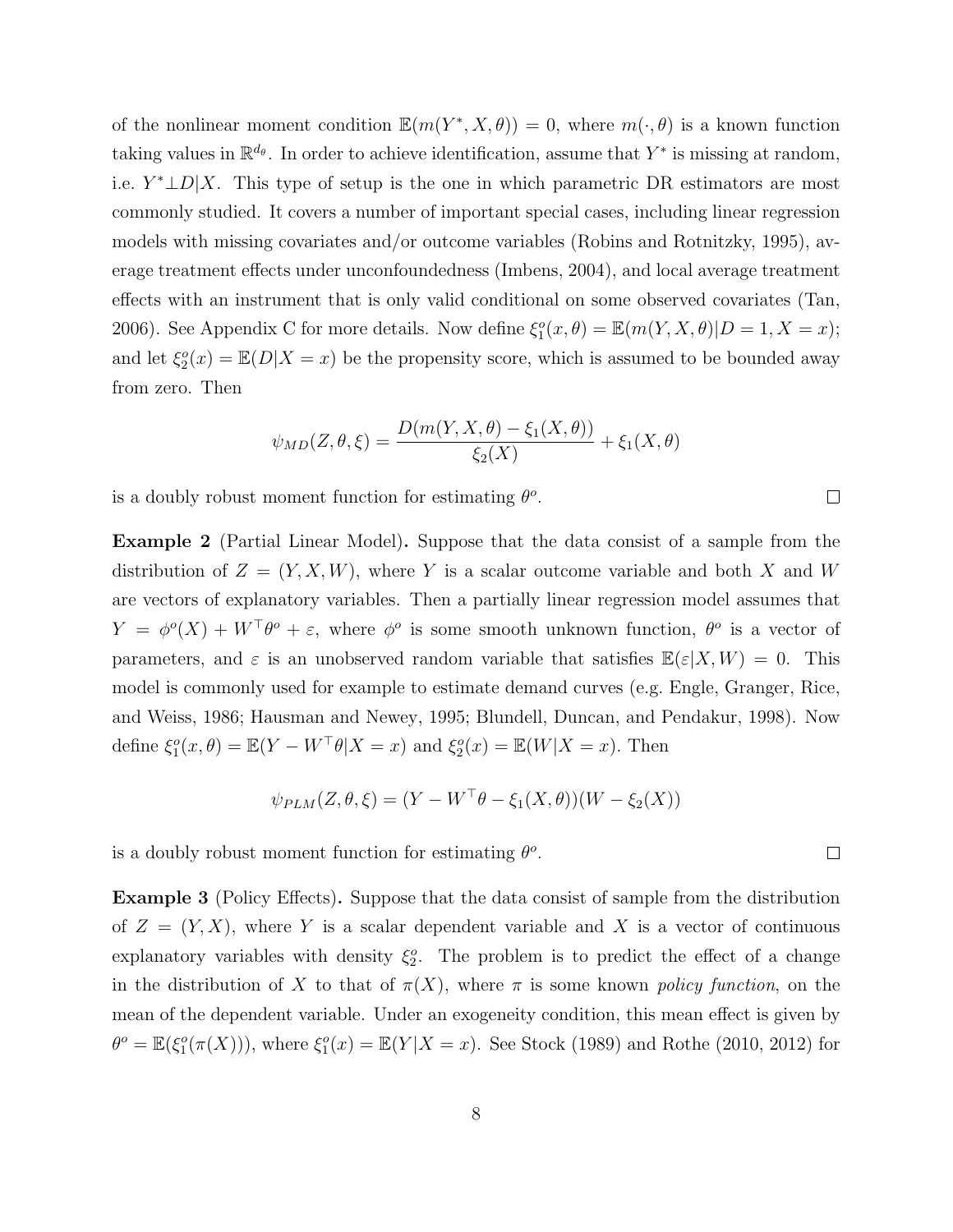details and applications. In this context

$$
\psi_{PE}(Z,\theta,\xi) = \xi_1(\pi(X)) + (Y - \xi_1(X))\frac{\xi_2^{\pi}(X)}{\xi_2(X)} - \theta
$$

is a doubly robust moment function for estimating  $\theta^o$ , where we use the notation that  $f^{\pi}$  is the density of  $\pi(X)$  when X has density f.  $\Box$ 

Example 4 (Weighted Average Derivatives). Suppose that the data consist of sample from the distribution of  $Z = (Y, X)$ , where Y is a scalar dependent variable and X is a vector of continuously distributed random variables with density function  $\xi_2^o$ . Then the weighted average derivative (WAD) of the regression function  $\xi_1^o(x) = \mathbb{E}(Y|X = x)$  is defined as  $\theta^o = \mathbb{E}(w(X)\nabla_x \xi_1^o(X))$ , where w is a known scalar weight function. WADs are important for estimating the coefficients in linear single-index models (e.g. Stoker, 1986; Powell et al., 1989; Stoker, 1991; Newey and Stoker, 1993), and as a summary measure of nonparametrically estimated regression functions more generally. In this context

$$
\psi_{WAD}(Z,\theta,\xi) = w(X)\nabla_x \xi_1(X) - (Y - \xi_1(X))\left(\nabla_x w(X) + w(X)\frac{\nabla_x \xi_2(X)}{\xi_2(X)}\right) - \theta
$$

 $\Box$ 

is a doubly robust moment function for estimating  $\theta$ <sup>o</sup>.

2.3. Estimator. A semiparametric doubly robust estimator (SDRE) is a two-step estimator of  $\theta^o$  that solves a direct sample analogue of the doubly robust moment condition (2.1). Before formally defining the estimator, we introduce a final bit of structure. We assume that for all  $\xi = (\xi_1, \xi_2) \in \Xi_1 \times \Xi_2$  and each  $g \in \{1, 2\}$  there exists a  $t_g$ -vector  $\zeta_g = (\zeta_{g1}, \ldots, \zeta_{gt_g}) \in \aleph_g$  of functions such that  $\psi(Z, \theta, \xi_1, \xi_2)$  depends on  $\xi_g$  through  $\zeta_g(U_g)$ only, where  $U_g$  is a subvector of Z. All the examples we mentioned above are of this form. We write  $\zeta_g^o$  for the element of  $\aleph_g$  corresponding to  $\xi_g^o$ . With U denoting the union of distinct elements of  $U_1$  and  $U_2$ , we write  $\zeta(U) = (\zeta_1(U_1), \zeta_2(U_2))$  and, with some abuse of notation, we also put  $\psi(Z, \theta, \xi_1, \xi_2) = \psi(Z, \theta, \zeta_1(U_1), \zeta_2(U_2))$  and  $\Psi(\theta, \zeta_1, \zeta_2) = \mathbb{E}(\psi(Z, \theta, \zeta_1(U_1), \zeta_2(U_2))).$ Note that the DR property of  $\Psi$  is clearly preserved with this notation since  $\Psi(\theta, \zeta_1^o, \zeta_2) = 0$ and  $\Psi(\theta, \zeta_1, \zeta_2) = 0$  if and only if  $\theta = \theta^o$  for all functions  $\zeta_1 \in \aleph_1$  and  $\zeta_2 \in \aleph_2$ . The main advantage of this notation is that in cases where the moment condition depends on a nuisance function in two conceptually different ways, say through both its level and its derivative at a certain point, we can accommodate this by using two different nonparametric estimators.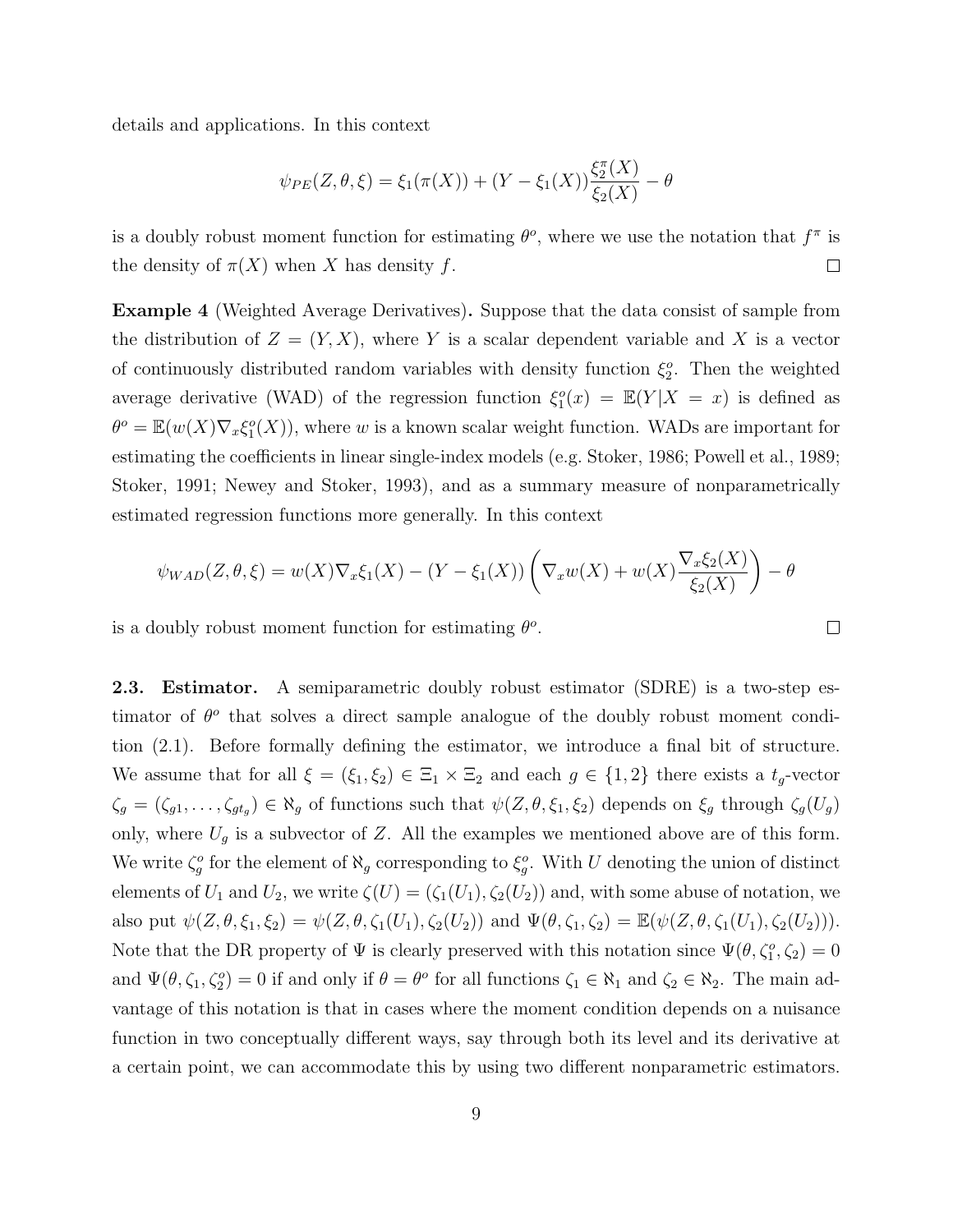This flexibility is particularly useful for our Example 4 given above.

With this notation, we define the SDRE  $\hat{\theta}$  of  $\theta^o$  as the value of  $\theta$  which solves the equation

$$
\Psi_n(\theta, \widehat{\zeta}) \equiv \frac{1}{n} \sum_{i=1}^n \psi(Z_i, \theta, \widehat{\zeta}(U_i)) = 0,
$$
\n(2.3)

where  $\hat{\zeta} = (\hat{\zeta}_1, \hat{\zeta}_2)$  is a suitable nonparametric estimate of  $\zeta^o = (\zeta_1^o, \zeta_2^o)$ . We also define the following quantities, which will be important for estimating the asymptotic variance of  $\theta$ :

$$
\widehat{H} = \frac{1}{n} \sum_{i=1}^{n} \nabla_{\theta} \psi(Z_i, \widehat{\theta}, \widehat{\zeta}(U_i))
$$
  

$$
\widehat{\Omega} = \frac{1}{n} \sum_{i=1}^{n} \psi(Z_i, \widehat{\theta}, \widehat{\zeta}(U_i)) \psi(Z_i, \widehat{\theta}, \widehat{\zeta}(U_i))^{\top}.
$$

Here  $\nabla_{\theta}$  is the usual partial derivatives operator, and its use implicitly indicates that the corresponding partial derivatives are assumed to exist.

## 3. Asymptotic Properties under General Conditions

In this paper, we argue that SDREs have highly desirable properties relative to many standard semiparametric procedures even though they require the estimation of several nonparametric components.<sup>1</sup> To motivate why this should be the case, suppose that  $\hat{\theta}$  is consistent, and note that expanding equation (2.3) and solving for  $\sqrt{n}(\widehat{\theta} - \theta^o)$  gives

$$
\sqrt{n}(\widehat{\theta} - \theta^o) = -\left(\frac{1}{n}\sum_{i=1}^n \nabla_{\theta}\psi(Z_i, \theta^*, \widehat{\zeta}(U_i))\right)^{-1} \frac{1}{\sqrt{n}} \sum_{i=1}^n \psi(Z_i, \theta^o, \widehat{\zeta}(U_i)),\tag{3.1}
$$

for  $\theta^*$  between  $\hat{\theta}$  and  $\theta^o$ . Standard uniform convergence arguments and the consistency of  $\hat{\theta}$ and  $\hat{\zeta}$  imply that  $\sum_{i=1}^n \nabla_{\theta} \psi(Z_i, \theta^*, \hat{\zeta}(U_i))/n \stackrel{P}{\to} \mathbb{E}(\nabla_{\theta} \psi(Z, \theta^o, \zeta^o(U))) \equiv H$  for the Jacobian term in (3.1). Showing asymptotic normality of the score term  $\sum_{i=1}^{n} \psi(Z_i, \theta^o, \hat{\zeta}(U_i))/$ √  $\overline{n}$  is more problematic. The arguments commonly used for this step in the literature require, among other things, certain restrictions on the accuracy of  $\hat{\zeta}$ . In particular, one generally

<sup>&</sup>lt;sup>1</sup>The DR property (2.2) implies that knowledge of either nuisance function suffices for identification of  $\theta^o$ . In principle, one could thus always construct semiparametric estimators of  $\theta^o$  that only requires estimating one of them, and holds the other fixed at some arbitrary known value.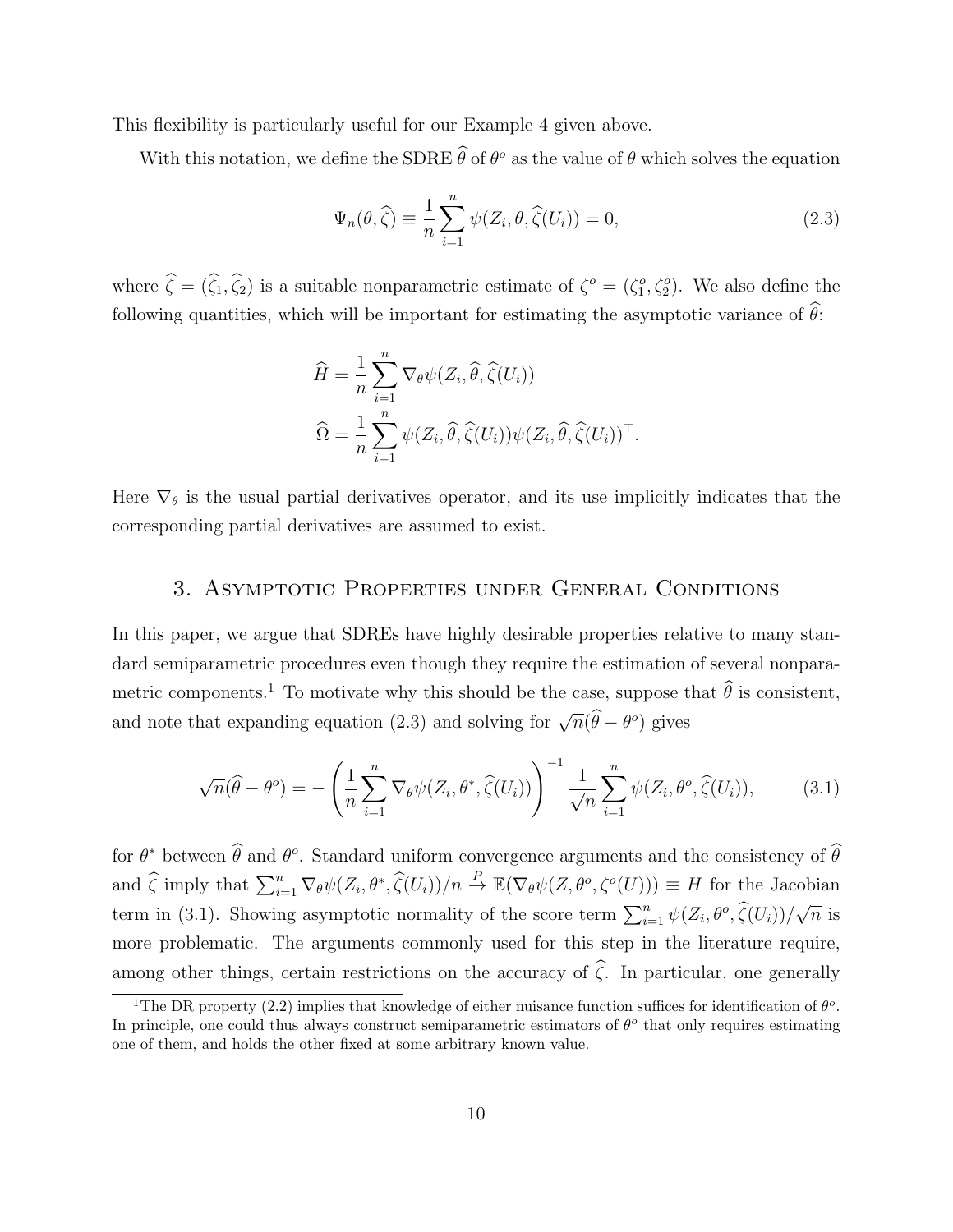needs that  $\|\hat{\zeta} - \zeta^o\|_{\infty} = o_P (n^{-1/4})$ . If  $\hat{\zeta}$  is made up of kernel-based estimators it is also typically necessary that its bias is of the order  $o(n^{-1/2})$ . For other types of nonparametric estimators, such as orthogonal series, a less stringent "small bias" condition generally suffices (cf. Newey and McFadden, 1994; Newey, 1994).

Using a DR moment condition allows us to obtain an asymptotic normality result for the score term under relatively weak accuracy conditions. The result does not rely on the use of a particular nonparametric estimator in the first stage, but is a consequence of the geometry of the moment condition. To show this, we first to introduce the notion of a functional derivative of  $\Psi_n$  and  $\Psi$  in the nonparametric component. To that end, let  $\lambda = (\lambda_1, \lambda_2)$  be a function such that  $\zeta_o + t\lambda \in \aleph$  for all  $t \in \mathbb{R}$  with |t| sufficiently small, and define the derivative operators

$$
\Gamma_{1,n}^{(k)}(\lambda) = \partial_t^k \Psi_n(\theta^o, \zeta_1^o + t\lambda_1, \zeta_2^o)|_{t=0},
$$
  
\n
$$
\Gamma_{2,n}^{(k)}(\lambda) = \partial_t^k \Psi_n(\theta^o, \zeta_1^o, \zeta_2^o + t\lambda_2)|_{t=0}, \text{ and}
$$
  
\n
$$
\Gamma_{12,n}(\lambda) = \partial_{t_1, t_2} \Psi_n(\theta^o, \zeta_1^o + t_1\lambda_1, \zeta_2^o + t_2\lambda_2)|_{t_1=0, t_2=0}
$$

for  $k = 1, 2$ . Note that in all three expressions  $\Psi_n$  is evaluated at the true parameter  $\theta^o$ . With this notation, we can also define a second-order "Taylor approximation" of  $\Psi_n(\theta^o, \hat{\zeta})$  –  $\Psi_n(\theta^o,\zeta^o)$  as follows:

$$
\Psi_n^2(\widehat{\zeta} - \zeta^o) \equiv \sum_{k=1,2} \Gamma_{1,n}^{(k)}(\widehat{\zeta} - \zeta^o) + \sum_{k=1,2} \Gamma_{2,n}^{(k)}(\widehat{\zeta} - \zeta^o) + \Gamma_{12,n}(\widehat{\zeta} - \zeta^o).
$$

Next, we introduce the population counterparts of the derivative operators given above:

$$
\Gamma_1^{(k)}(\lambda) = \partial_t^k \Psi(\theta^o, \zeta_1^o + t\lambda_1, \zeta_2^o)|_{t=0},
$$
  
\n
$$
\Gamma_2^{(k)}(\lambda) = \partial_t^k \Psi(\theta^o, \zeta_1^o, \zeta_2^o + t\lambda_2)|_{t=0}, \text{ and}
$$
  
\n
$$
\Gamma_{12}(\lambda) = \partial_{t_1, t_2} \Psi(\theta^o, \zeta_1^o + t_1\lambda_1, \zeta_2^o + t_2\lambda_2)|_{t_1=0, t_2=0};
$$

and define a second-order "Taylor approximation" of  $\Psi(\theta^o, \hat{\zeta}) - \Psi(\theta^o, \zeta^o)$  by

$$
\Psi^{2}(\widehat{\zeta} - \zeta^{o}) \equiv \sum_{k=1,2} \Gamma_{1}^{(k)}(\widehat{\zeta} - \zeta^{o}) + \sum_{k=1,2} \Gamma_{2}^{(k)}(\widehat{\zeta} - \zeta^{o}) + \Gamma_{12}(\widehat{\zeta} - \zeta^{o}).
$$

Note that the "mixed partial derivative"  $\Gamma_{12}$  in this expansion can also be written as a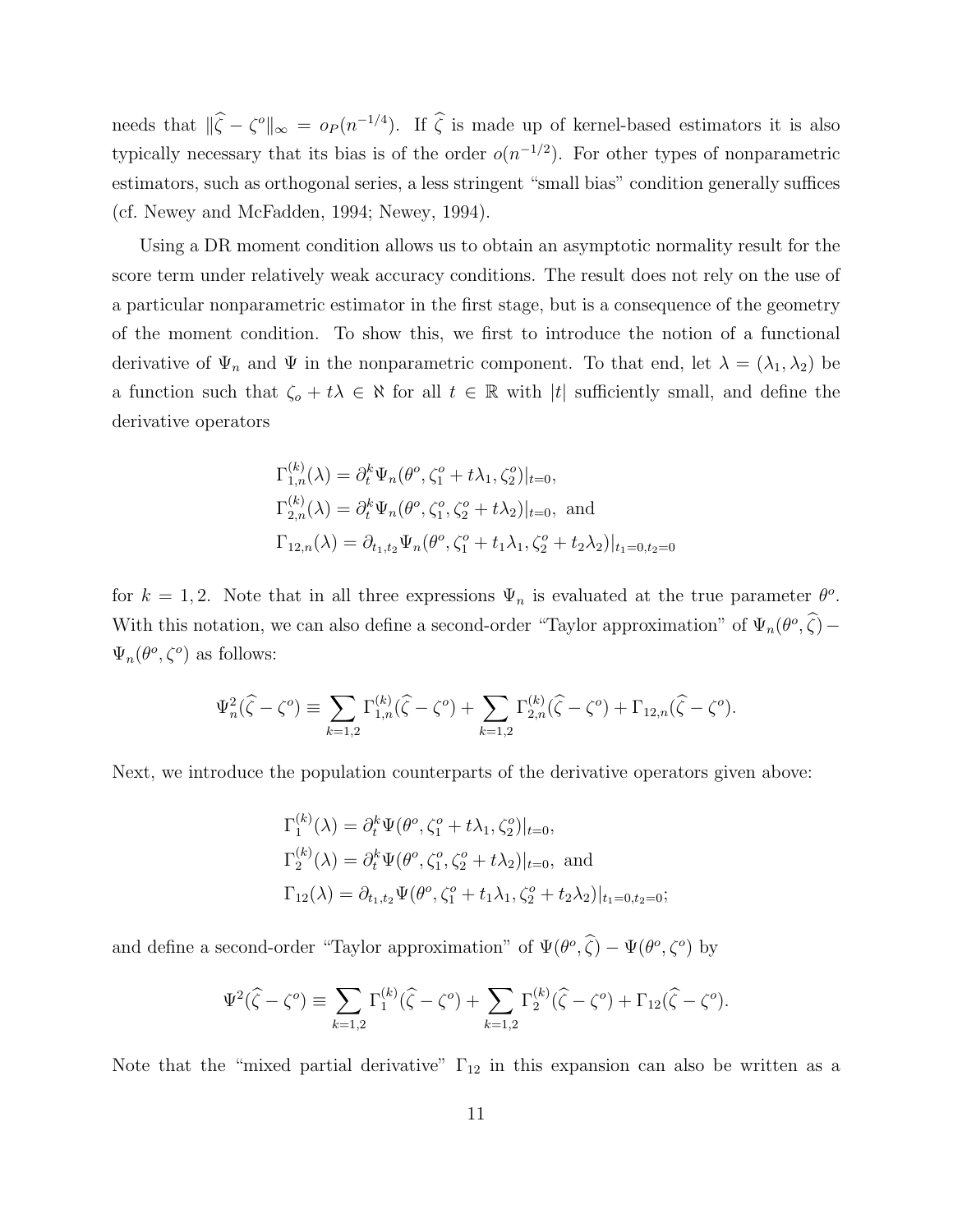weighted integral of the pairwise products of estimation errors from estimating the various components of  $\zeta_1^o$  and  $\zeta_2^o$ , i.e.

$$
\Gamma_{12}(\widehat{\zeta} - \zeta^o) = \sum_{s=1}^{t_1} \sum_{\bar{s}=1}^{t_2} \int \omega_{s\bar{s}}(u) (\widehat{\zeta}_{1s}(u_1) - \zeta_{1s}^o(u_1)) (\widehat{\zeta}_{2\bar{s}}(u_2) - \zeta_{2\bar{s}}^o(u_2)) dF_U(u_1, u_2), \quad (3.2)
$$

where  $\omega_{s\bar{s}}(u) = \mathbb{E}(\partial_{\zeta_{1s}^o(U_1)} \partial_{\zeta_{2s}^o(U_2)} \psi(Z_i, \theta^o, \zeta^o(U)) | U = u)$ . Now the important point is that due to the DR property the functionals  $\zeta_1 \mapsto \Psi(\theta^o, \zeta_1, \zeta_2^o)$  and  $\zeta_2 \mapsto \Psi(\theta^o, \zeta_1^o, \zeta_2)$  are both constant, and thus the corresponding functional derivatives of  $\Psi$  are equal to zero:

$$
\Gamma_g^{(k)}(\lambda) = 0 \text{ for } g = 1, 2 \text{ and } k = 1, 2, \dots
$$
 (3.3)

This property implies that DR moment conditions are relatively insensitive with respect to variation in the nuisance functions, which is central for the following result.

**Theorem 1.** Suppose that (i) the doubly robust moment function  $\psi(z, \theta, \zeta(u))$  is three times continuously differentiable with respect to  $\zeta(u)$ , with derivatives that are uniformly bounded; (ii)  $\|\hat{\zeta} - \zeta^o\|_{\infty}^3 = o_P(n^{-1/2})$ ; (iii)  $\Psi_n^2(\hat{\zeta} - \zeta^o) - \Psi^2(\hat{\zeta} - \zeta^o) = o_P(n^{-1/2})$ ; (iv)  $\Gamma_{12}(\hat{\zeta} - \zeta^o) =$  $o_P(n^{-1/2})$ . Then

$$
\frac{1}{\sqrt{n}}\sum_{i=1}^n \psi(Z_i,\theta^o,\widehat{\zeta}(U_i)) \stackrel{d}{\to} N(0,\Omega),
$$

where  $\Omega = Var(\psi(Z, \theta^o, \zeta^o(U))).$ 

*Proof.* Assumption (i)–(ii) imply that  $\Psi_n(\theta^o, \hat{\zeta}) = \Psi_n(\theta^o, \zeta^o) + \Psi_n^2(\hat{\zeta} - \zeta^o) + o_P(n^{-1/2})$ , whereas (iii)–(iv) together with (3.3) imply that  $\Psi_n^2(\hat{\zeta} - \zeta^o) = o_P(n^{-1/2})$ . The result then follows from the Central Limit Theorem.  $\Box$ 

Theorem 1 is intentionally stated in a way similar to the famous Lemma 5.3 in Newey (1994). Its conclusion follows almost immediately from its "high-level" assumptions, and thus the important issue is how those assumptions can be verified. Assumption (i) is a convenient smoothness condition that is satisfied in all examples that we considered above. It ensures that the sample moment condition satisfies a quadratic expansion with well-behaved cubic remainder in its nonparametric component. This assumption could be weakened to allow for a non-smooth sample moment condition if an appropriate amount of smoothness is imposed on its population version instead (cf. Chen et al., 2003; Ichimura and Lee, 2010). Such an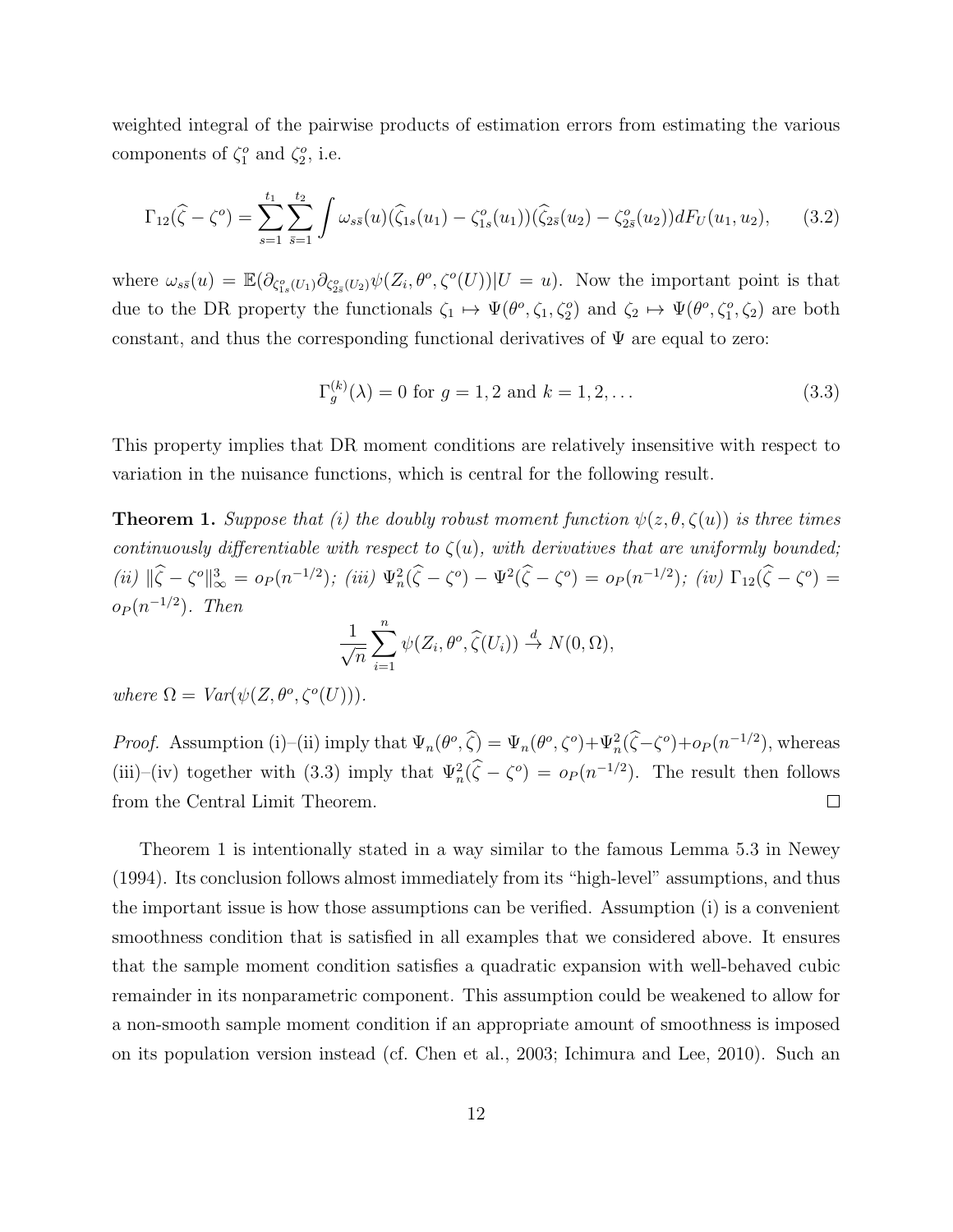approach would require additional technical arguments that are unrelated to the main point of this paper, and thus is not pursued here. Assumption (ii) weakens the usually required uniform rate of consistency for the nonparametric first stage from  $o_P(n^{-1/4})$  to  $o_P(n^{-1/6})$ . Assumption (iii) is what is called a stochastic equicontinuity condition in the semiparametrics literature (e.g. Newey, 1994). This condition can typically either be verified by using general results from empirical process theory, or through direct calculations. For example, when  $\widehat{\zeta}$ is a kernel-based estimator such a result follows from a project result for U-Statistics as in Newey and McFadden (1994); and with an orthogonal series estimator one can proceed as in Newey (1994).

Assumption (iv) is the most critical component of the result, and is not trivial when the rate of the nonparametric component is only  $o_P(n^{-1/6})$ . By equation (3.2), the term  $\Gamma_{12}(\zeta - \zeta^o)$  is a weighted integral of the *pairwise products* of the nonparametric estimation errors of the respective components. The assumption is thus implied by a "small bias" and a "small covariance" condition on the bias terms and the purely stochastic parts of the estimators, respectively. Specifically, suppose that the first stage nonparametric estimators satisfy a uniform expansion of the form  $\hat{\zeta}_{gs}(u_g) = \zeta_{gs}^o(u_g) + b_{gs,n}(u_g) + v_{gs,n}(u_g) + o_P(n^{-1/2}),$ where  $b_{gs,n}(u_g)$  is a deterministic bias and  $v_{gs,n}(u_g)$  is a mean zero stochastic term with finite second moments. Such an expansion can be established for many nonparametric estimators (e.g. Kong, Linton, and Xia, 2010). Then condition (iv) follows by Markov's inequality if  $\sup_{(u_1,u_2)\in\mathcal{S}(U)} ||b_{1s,n}(u_1)b_{2\bar{s},n}(u_2)|| = o(n^{-1/2})$  and  $\sup_{(u_1,u_2)\in\mathcal{S}(U)} ||\mathbb{E}(v_{1s,n}(u_1)v_{2\bar{s},n}(u_2)||) =$  $o(n^{-1/2})$  for all  $s = 1, \ldots, t_1$  and  $\bar{s} = 1, \ldots, t_2$ . In all the examples we considered above, the latter "small covariance" condition can be established by exploiting the particular structure of the nuisance functions. This is formally shown in Section 5. More generally, however, such a condition could always be achieved by randomly splitting the sample into separate parts, and then calculating each nonparametric estimator on only one of them, since such a construction obviously makes the estimators stochastically independent.

We complete this section by giving a formal result that establishes asymptotic normality of  $\hat{\theta}$  under certain standard conditions on the Jacobian term in (3.1).

**Theorem 2.** Suppose  $\hat{\theta} \stackrel{p}{\to} \theta^o$ , the conditions of Theorem 1 are satisfied, and (i) there exists  $\alpha > 0$  and an open neighborhood  $\mathcal{N}(\theta^o)$  of  $\theta^o$  such that  $\sup_{\theta \in \mathcal{N}(\theta^o)} \|\nabla_{\theta}\psi(Z, \theta, \zeta(U)) \nabla_{\theta} \psi(Z, \theta, \zeta^o(U)) \| \leq b(z) \|\zeta - \zeta^o\|^{\alpha};$  (iii)  $H = \mathbb{E}(\nabla_{\theta} \psi(Z, \theta^o, \zeta^o(U)))$  has full rank. Then √  $\overline{n}(\widehat{\theta} - \theta^o) \stackrel{d}{\rightarrow} N(0, H^{-1}\Omega H^{-1}), \text{ and } \widehat{H}^{-1}\widehat{\Omega}\widehat{H}^{-1} \stackrel{P}{\rightarrow} H^{-1}\Omega H^{-1}.$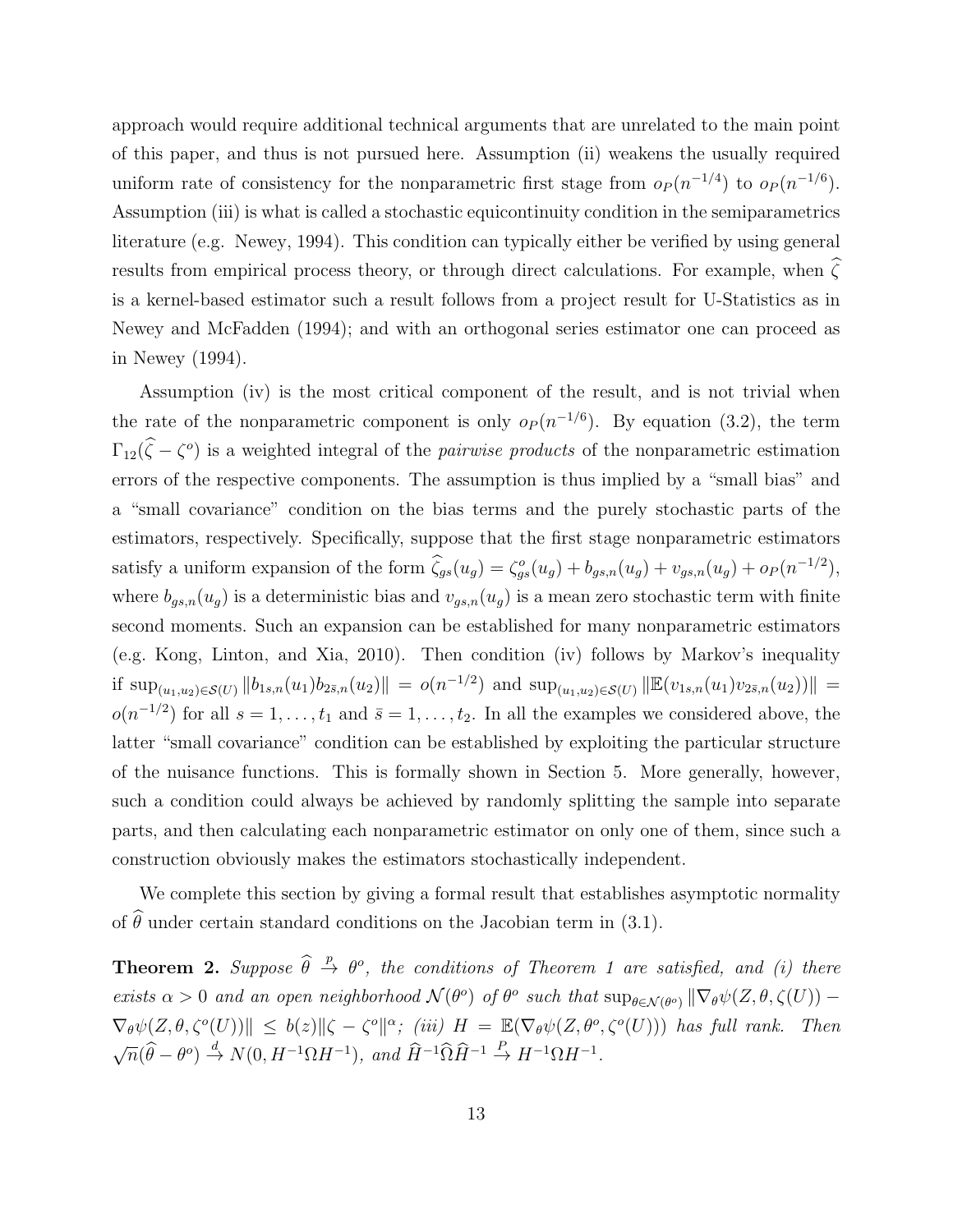In addition to asymptotic normality of  $\hat{\theta}$ , Theorem 2 shows that the asymptotic variance of an SDRE is of the usual sandwich form, and establishes consistency of a simple sample analogue variance estimator. Taken together, these results can be used to justify various large sample inference procedures, such as e.g. the construction of confidence regions for  $\theta$ <sup>o</sup>. The theorem also shows that SDREs are adaptive, in the sense that their asymptotic variance does not contain an adjustment term for the use of first-step nonparametric estimates. This is a property SDREs share with all semiparametric estimators that take the form of a sample analogue of an influence function in the corresponding model (e.g. Newey, 1994). It also implies that SDREs are semiparametrically efficient if the DR moment condition is based on the respective efficient influence function. This is the case for several of the examples that we listed above.

## 4. Asymptotic Properties with First-Step Kernel Regressions

In this section, we show how the conditions of Theorem 1 can be verified under weak assumptions on the primitives of the model when using a specific nonparametric estimation procedure. Here we consider kernel-based smoothers, which are popular first-stage estimators for semiparametric two-step procedures. We also focus on a setting where the nuisance functions are two conditional expectations; that is

$$
\zeta_g^o(x_g) = \mathbb{E}(Y_g | X_g = x_g) \text{ for } g \in \{1, 2\},\
$$

where  $Y_g \in \mathbb{R}, X_g \in \mathbb{R}^{d_g}$  and  $(Y_1, Y_2, X_1, X_2)$  is a random subvector of Z that might have duplicate elements. Note that our Examples 1 and 2 are essentially of this structure. In our Examples 3 and 4, where one of the nuisance functions is a density, one can proceed similarly.

We consider estimating  $\zeta_g^o$  by "leave-one-out" local polynomial regression of order  $l_g$  using bandwidth  $h_g$ . This class of kernel-based smoothers has been studied extensively by e.g. Fan (1993), Ruppert and Wand (1994) or Fan and Gijbels (1996). It is well-known to have attractive bias properties relative to the Nadaraya-Watson estimator, for example. The local polynomial estimator is formally defined as follows. For a vector  $b = (b_1, \ldots, b_{d_g})$ , let  $\mathcal{P}_{l_g,\alpha}(b)$  $\sum_{0\leq |s|\leq l_g} \alpha_s b^s$  be a polynomial of order  $l_g$ . Here  $\sum_{0\leq |s|\leq l_g}$  denotes the summation over all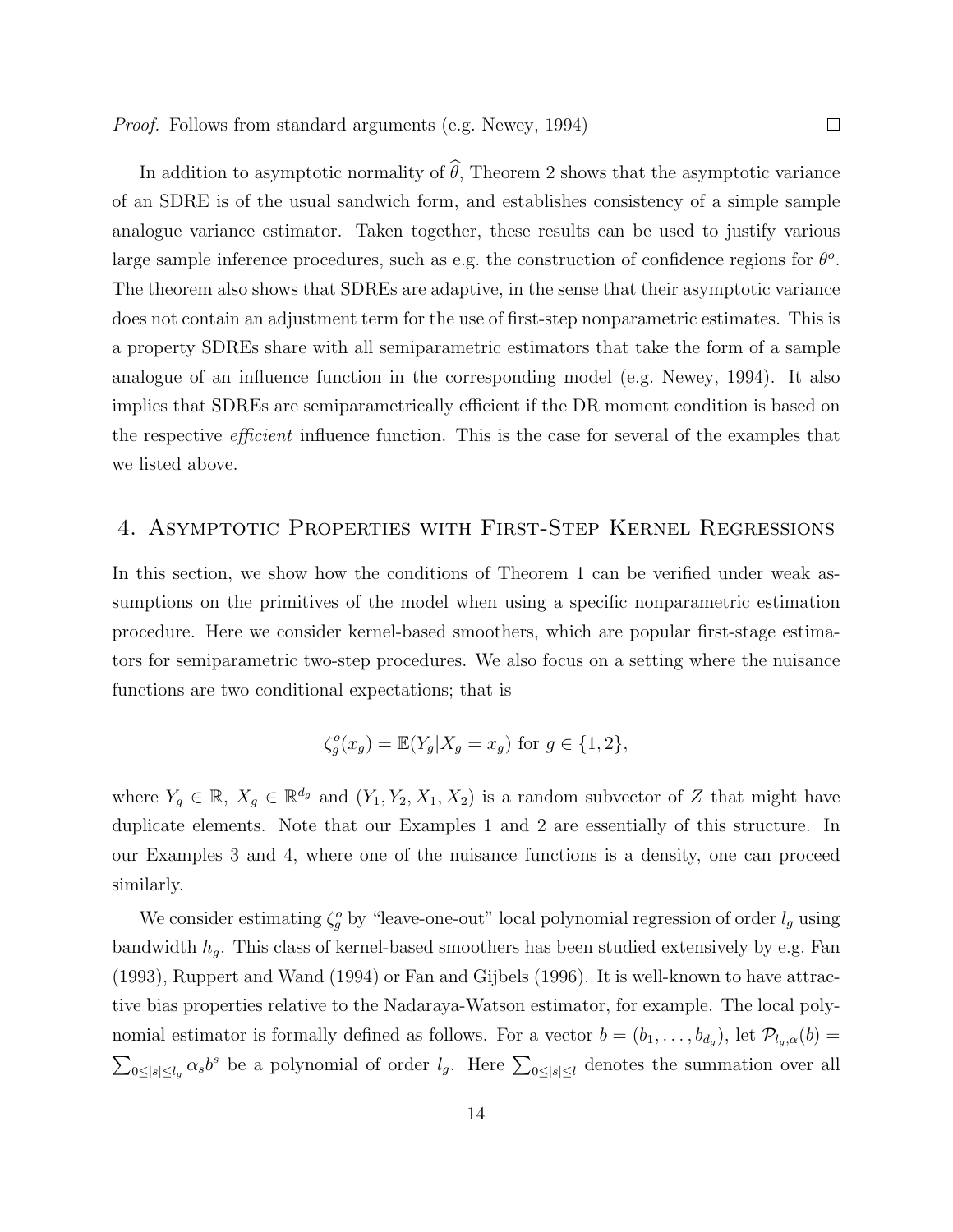$d_g$ -vectors s of positive integers with  $0 \leq |s| \leq l_g$ , and  $\alpha = (\alpha_{(0,\dots,0)}, \alpha_{(1,0,\dots,0)}, \dots, \alpha_{(0,\dots,0,l_g)})$ . Also let K be a density function on R, put  $K_{h_g}(b) = \prod_{j=1}^d \mathcal{K}(b_j/h_g)/h_g$ , and define

$$
\widehat{\alpha}_g^{-i}(b) = \underset{\alpha}{\text{argmin}} \sum_{j \neq i} \left( Y_{gj} - \mathcal{P}_{l_g,\alpha}(X_{gj} - b) \right)^2 K_{h_g}(X_{gj} - b).
$$

With this notation, the estimate  $\widehat{\zeta_g}(U_{gi})$  of  $\zeta_g^o(U_{gi})$  is given by

$$
\widehat{\zeta}_g(U_{gi}) = \widehat{\alpha}_{g,(0,\ldots,0)}^{-i}(U_{gi}).
$$

Under suitable regularity conditions (see e.g. Masry, 1996, or Appendix B) these estimates are uniformly consistent, and satisfy

$$
\max_{i=1,\dots,n} |\widehat{\zeta}_g(U_{gi}) - \zeta_g^o(U_{gi})| = O(h_g^{l_g+1}) + O_P((nh_g^{d_g}/\log n)^{-1/2})
$$
\n(4.1)

for  $g \in \{1,2\}$ , where the two terms on the right-hand side of the previous equation correspond to the bias and stochastic part of the respective estimator. We also assume that underlying semiparametric model is such that

$$
\mathbb{E}((Y_1 - \zeta_1^o(X_1)) \cdot (Y_2 - \zeta_2^o(X_2)) | X) = 0,
$$
\n(4.2)

where X denotes the union of distinct elements of  $X_1$  and  $X_2$ . This is a non-trivial restriction which, together with the other assumptions on the primitives of the data generating process made below, will ensure that

$$
\int \omega(u)(\widehat{\zeta}_1(u_1) - \zeta_1^o(u_1))(\widehat{\zeta}_2(u_2) - \zeta_2^o(u_2))dF_U(u_1, u_2) = o_P(n^{-1/2})
$$
\n(4.3)

for any smooth weighting function  $\omega$ . We require this condition to verify assumption (iv) of Theorem 1. Note that equation (4.2) is satisfied in our Examples 1 and 2. In our Examples 3 and 4, where only one of the nuisance functions is a conditional expectation and the other is a density, it also follows naturally from the structure of the model that the corresponding analogue of  $(4.3)$  holds.<sup>2</sup>

<sup>2</sup>Strictly speaking, equation (4.2) is not necessary for deriving the results in this section. If this condition would not be satisfied, we could always construct asymptotically uncorrelated estimates  $\hat{\zeta}_1$  and  $\hat{\zeta}_2$  by splitting the data into two parts at random and calculating each estimator on a different one of them. Of course, sample splitting might not be attractive from a practical point of view in settings with samples of moderate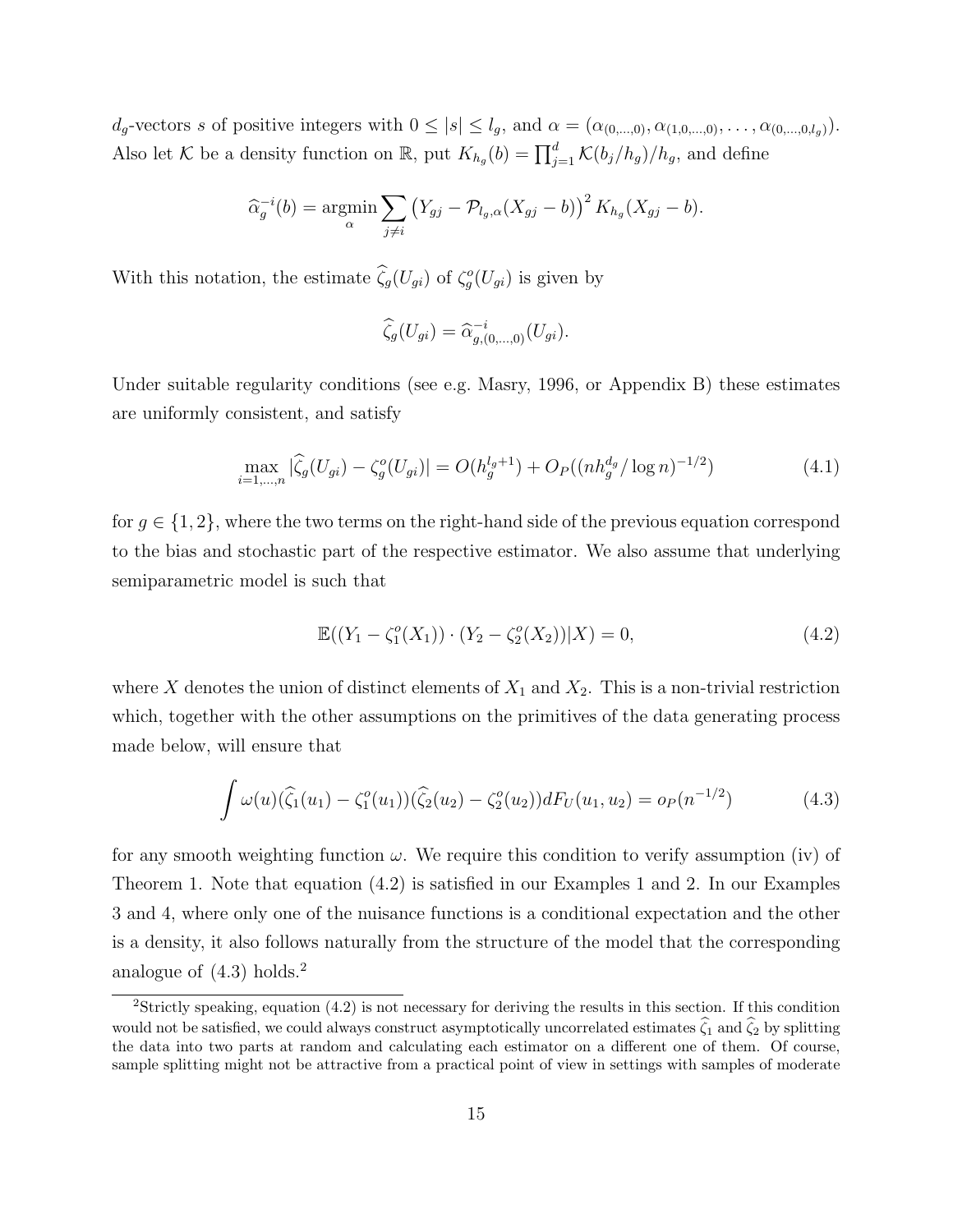We introduce the following assumptions for our asymptotic analysis.

**Assumption 1.** (i) The doubly robust moment function  $\psi(z, \theta, \zeta(u))$  is three times continuously differentiable with respect to  $\zeta(u)$ , with derivatives that are uniformly bounded; (ii)  $\hat{\theta} \stackrel{p}{\to} \theta^o$ ; (iii) there exists  $\alpha > 0$  and an open neighborhood  $\mathcal{N}(\theta^o)$  of  $\theta^o$  such that  $\sup_{\theta \in \mathcal{N}(\theta^o)} \|\nabla_{\theta}\psi(Z,\theta,\zeta(U)) - \nabla_{\theta}\psi(Z,\theta,\zeta^o(U))\| \leq b(z) \|\zeta - \zeta^o\|^{\alpha};$  (iv)  $H = \mathbb{E}(\nabla_{\theta}\psi(Z,\theta^o,\zeta^o(U)))$ has full rank.

Assumption 1 restates the conditions of Theorem 1 and 2 that do not involve the nonparametric estimates of the nuisance functions.

**Assumption 2.** (i) K is twice continuously differentiable; (ii)  $\int K(u)du = 1$ ; (iii)  $\int uK(u)du =$ 0; (iv)  $\int |u^2 \mathcal{K}(u)| du < \infty$ ; and (v)  $\mathcal{K}(u) = 0$  for u not contained in some compact set, say  $[-1, 1].$ 

Assumption 2 describes a standard kernel function. The support restrictions on  $K$  could be weakened to allow for kernels with unbounded support at the expense of a more involved notation.

**Assumption 3.** The following holds for  $g \in \{1,2\}$ : (i)  $U_g$  is continuously distributed with compact support  $\mathcal{S}(U_g)$ ; (ii)  $X_g$  is continuously distributed with support  $\mathcal{S}(X_g) \supseteq \mathcal{S}(U_g)$ ; (iii) the corresponding density functions are bounded, have bounded first order derivatives, and are bounded away from zero uniformly over  $\mathcal{S}(U_g)$ ; (iv) the function  $\xi_g^o$  is  $(l_g+1)$  times continuously differentiable; (v)  $\sup_{u \in \mathcal{S}(U_g)} \mathbb{E}(|Y_g|^c | X_g = u) < \infty$  for some constant  $c > 2$ 

This assumption collects a number smoothness and regularity conditions that are standard in the context of nonparametric regression.

 $\textbf{Assumption 4.} \ \textit{(i) } nh_1^{2(l_1+1)} h_2^{2(l_2+1)} \ \rightarrow \ 0; \ \textit{(ii) } nh_1^{6(l_1+1)} \ \rightarrow \ 0; \ \textit{(iii) } nh_2^{6(l_2+1)} \ \rightarrow \ 0; \ \textit{(iv)}$  $n^2 h_1^{3d_1} / \log(n)^3 \to \infty$ ; and (v)  $n^2 h_2^{3d_2} / \log(n)^3 \to \infty$ .

Assumption 4 imposes restrictions on the rate at which the bandwidths  $h_1$  and  $h_2$  tend to zero that depend on the number of derivatives of the unknown regression functions and the dimension of the corresponding covariates. These restrictions are substantially weaker

size. That said, the idea has been found useful in other contexts for applied economic research (e.g. Angrist and Krueger, 1995; Card, Mas, and Rothstein, 2008).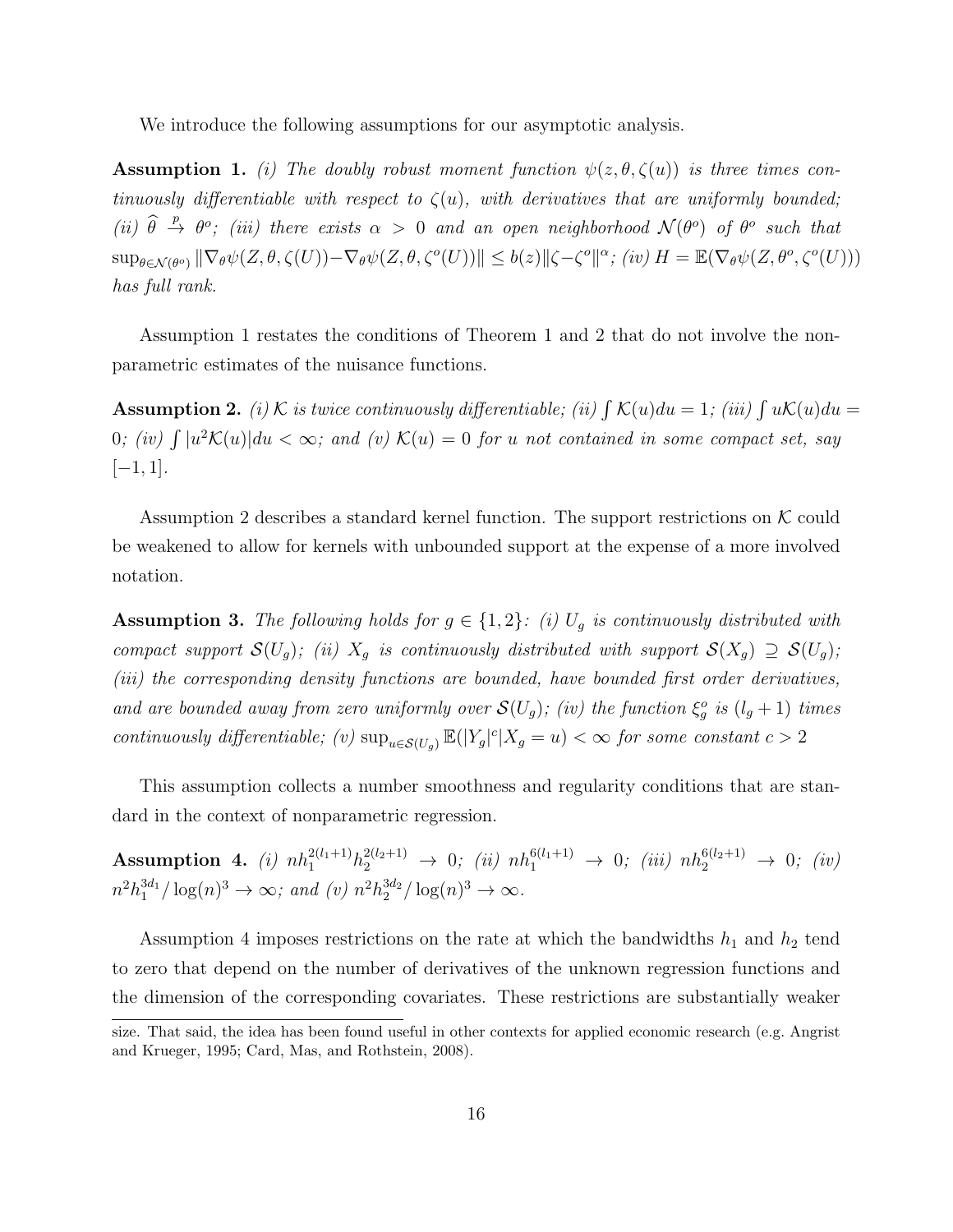than those commonly found in the literature on semiparametric two-step estimation; see the discussion below.

Using these assumptions, we can now prove the asymptotic normality of  $\widehat{\theta}$  by verifying the conditions of Theorem 1 and Theorem 2.

**Theorem 3.** Suppose that Assumption  $1-\frac{1}{4}$  hold. Then

$$
\sqrt{n}(\widehat{\theta}-\theta^o) \stackrel{d}{\rightarrow} N(0, H^{-1}\Omega H^{-1}) \text{ and } \widehat{H}^{-1}\widehat{\Omega}\widehat{H}^{-1} \stackrel{P}{\rightarrow} H^{-1}\Omega H^{-1}.
$$

Proof. See the Appendix.

Theorem 3 differs from other asymptotic normality results for semiparametric two-step estimators (e.g. Newey, 1994; Newey and McFadden, 1994; Chen et al., 2003; Ichimura and Lee, 2010), because it only imposes relatively weak conditions on the accuracy of the nonparametric first stage estimates. The bandwidth restrictions in Assumption 4 allow the smoothing bias from estimating either  $\zeta_1^o$  or  $\zeta_2^o$  to be of the order  $o(n^{-1/6})$  as long as the product of the two bias terms is of the order  $o(n^{-1/2})$ . They also only require the respective stochastic parts to be of the order  $o_P (n^{-1/6})$ ; see (4.1). These conditions should be contrasted with those needed for generic kernel-based semiparametric two-step estimator. By this we mean estimators for which the conditions from Newey and McFadden (1994) that the first stage nonparametric estimation error and bias are of the order  $o_P(n^{-1/4})$  and  $o(n^{-1/2})$ , respectively, are necessary.

The weaker accuracy conditions on first-stage estimates mean that SDREs can be asymptotically normal under less stringent smoothness conditions on the nuisance functions. For example, it is easily verified that if  $d_1 \leq 5$  and  $d_2 \leq 5$ , there exist bandwidths  $h_1$  and  $h_2$  such that Assumption 4 is satisfied even if  $l_1 = l_2 = 1$ . For a generic kernel-based semiparametric two-step estimator that uses an estimate of, say,  $\zeta_1^o$  to be asymptotically normal one typically cannot allow for  $l_1 = 1$  if  $d_1 > 1$ . Less stringent smoothness conditions allow for the use of lower order local polynomials in the first stage. This is very important in empirical practice: while higher order local polynomial regression leads to estimates with small asymptotic bias, it is also well-known to have poor finite sample properties (Seifert and Gasser, 1996).

In lower dimensional settings the range of bandwidths that is permitted by Assumption 4 includes the values that minimize the Integrated Mean Squared Error (IMSE) for estimating  $\zeta_1^o$  and  $\zeta_2^o$ , respectively. This is generally not the case for a generic kernel-based

 $\Box$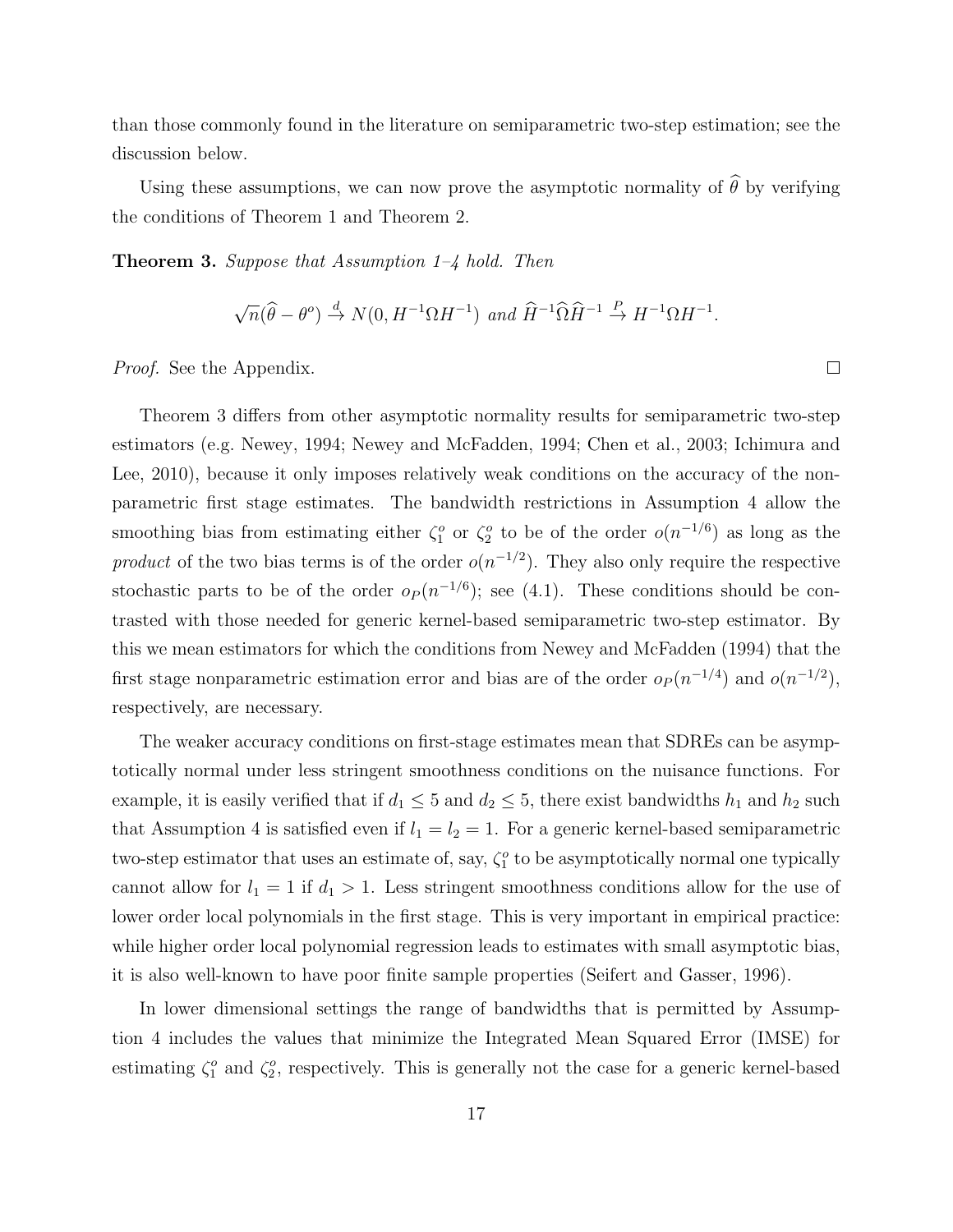semiparametric two-step estimator. While these bandwidths do not have any optimality properties for estimating  $\theta^o$ , they have the practical advantage that they can be estimated from the data via least-squares cross validation. For many SDREs, there thus exist a simple data-driven bandwidth selection method that does not rely on preliminary estimates of the nonparametric component.<sup>3</sup>

Given our specific first-stage estimator, we can actually improve the result in Theorem 3 and derive a more explicit characterization of the higher-order properties of  $\hat{\theta}$ . To simplify the exposition, we only state such a result for the case that the arguments of  $\zeta_1^o$  and  $\zeta_2^o$  have the same dimension, that is  $d_1 = d_2 \equiv d$ , and that the same bandwidth and order of the local polynomial are used to estimate these two functions, that is  $l_1 = l_2 \equiv l$  and  $h_1 = h_2 \equiv h$ . Similar results could be established in more general settings.

**Theorem 4.** Suppose Assumption 1–4 hold, and assume for notational simplicity that  $d_1 =$  $d_2 \equiv d, h_1 = h_2 \equiv h$  and  $l_1 = l_2 \equiv l$ . Then

$$
\widehat{\theta} - \theta^o = \frac{1}{n} \sum_{i=1}^n H^{-1} \psi(Z_i, \theta^o, \zeta^o(U_i)) + R_n + o_P(R_n), \tag{4.4}
$$

 $\Box$ 

for some random sequence  $R_n$  such that (i)  $R_n = O_P(h^{2(l+1)}) + O_P(n^{-1}h^{-d/2})$ , and (ii)  $\mathbb{E}(R_n) = O(h^{2(l+1)})$  and  $Var(R_n) = O(n^{-2}h^{-d}).$ 

Proof. See the Appendix.

Theorem 4(i) shows that the difference between our SDRE and its linear representation is of the order  $O_P(h^{2(l+1)}) + O_P(n^{-1}h^{-d/2})$ . The magnitudes of these two terms correspond to those of the squared bias and  $h^{-d/2}$  times the (pointwise) variance of  $\hat{\zeta}$ , respectively. The bandwidth  $h^*$  that minimizes the sum of these two terms satisfies  $h^* \propto n^{-2/(4(l+1)+d)}$ , and with this choice of bandwidth equation (4.4) holds with  $R_n = O_P(n^{-4(l+1)/(4(l+1)+d)})$ . This is a substantial improvement over generic kernel-based semiparametric two-step estimators, whose linear representation is generally only accurate up to terms of order  $O_P(h^{l+1}) + O_P(n^{-1}h^{-d})$ . See Ichimura and Linton (2005) or Cattaneo et al. (2013) for such calculations. A result analogous to (4.4) could thus at best be obtained with  $R_n = O_P(n^{-(l+1)/(l+1+d)})$  for those

<sup>3</sup>Note that while our result formally do not allow for data-dependent bandwidths, such an extension could be obtained using arguments similar to those in e.g. Einmahl and Mason (2005). See also Escanciano, Jacho-Chávez, and Lewbel (2014).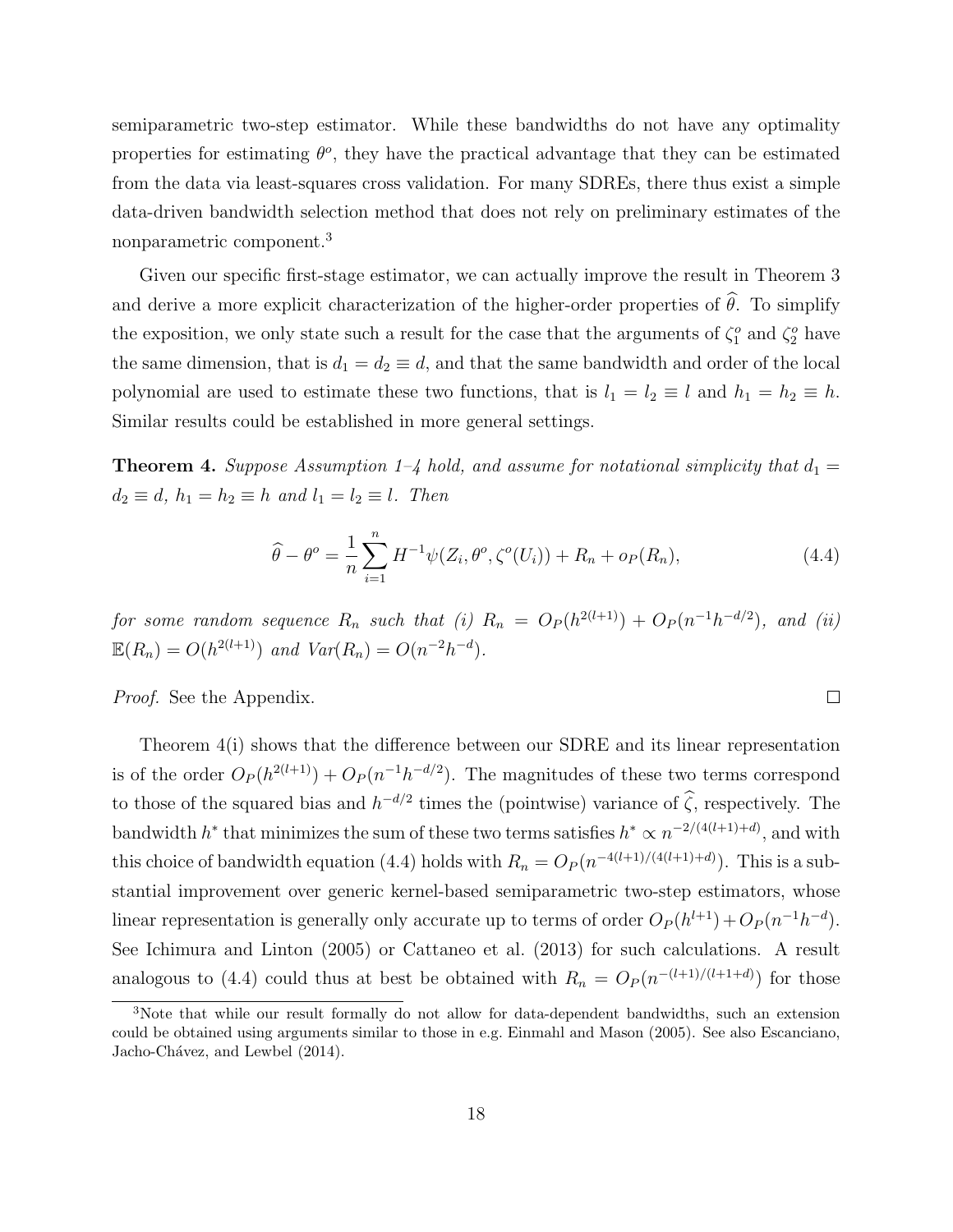estimators. For the simple case with  $d = l = 1$ , for example, a generic semiparametric two-step estimator would thus differs from its linear representation by a term that is at least of the order  $O_P(n^{-2/3})$ , whereas for our SDREs the difference can be of an order as small as  $O_P(n^{-8/9})$ . As a consequence, we can expect standard Gaussian approximations based on linear representations like (4.4) to be more accurate in finite samples for our SDREs.

Theorem 4(ii) gives the first two moments of the largest second-order terms in the expansion (4.4). It is common practice to use such quantities to approximate the first-order bias and second-order variance of a semiparametric two-step estimator (Linton, 1995). Theorem 4(ii) thus implies that the asymptotic mean squared error (MSE) of  $\hat{\theta}$  satisfies

$$
MSE(\widehat{\theta}) \approx n^{-1}H^{-1}\Omega H^{-1} + O(n^{-2}h^{-d}) + O(h^{4(l+1)}),
$$

which is minimized by choosing a bandwidth  $h^*$  with  $h^* \propto n^{-2/(4(l+1)+d)}$ . In this case, the second-order component of the asymptotic MSE is of the order  $O(n^{-4(l+1)/(4(l+1)+d)})$ . For the simple case that  $d = l = 1$ , this term is of the order  $O(n^{-16/9})$  for example. On the other hand, in general both leading terms in an analogous expansion of a generic semiparametric two-step estimator have non-zero means (Ichimura and Linton, 2005; Cattaneo et al., 2013), and thus there is no tradeoff between first-order bias and second-order variance in this case. For such an estimator the second-order component of the asymptotic mean squared error is generally only of the order  $O(h^{2(l+1)} + n^{-1}h^{-d})$ . For the simple case that  $d = l = 1$ , this term is of the order  $O(n^{-4/3})$  at best. This shows that using an SDRE should lead to a sizable reduction in asymptotic mean squared error relative to a generic estimator with the same asymptotic variance.

## 5. Applications

In this section, we revisit the examples introduced in Section 2 above; and study the properties of the SDRE of the respective parameter of interest. The assumptions and conclusions are very similar in structure to our generic results in Section 3, and thus we keep the discussion relatively brief.

**5.1.** Missing Data. In this subsection, we study an SDRE of the parameter  $\theta^o$  in the Missing Data model described in Example 1. Let  $\zeta_1^o(x,\theta) = \mathbb{E}(m(Y,X,\theta)|D=1,X=x)$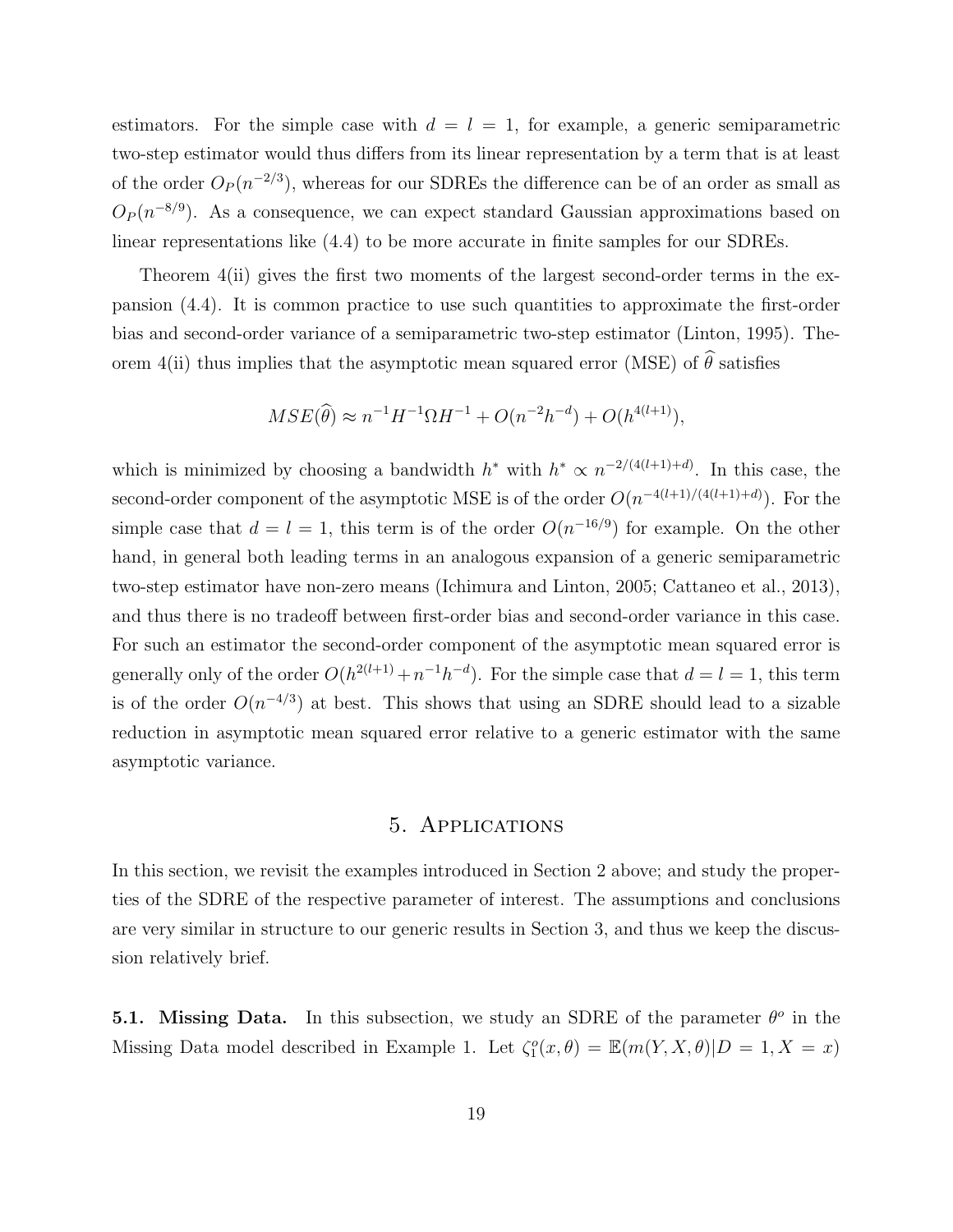and  $\zeta_2^o(x) = \mathbb{E}(D|X=x)$ , and recall that in this setting

$$
\psi_{MD}(Z,\theta,\zeta(X)) = \frac{D(m(Y,X,\theta) - \zeta_1(X,\theta))}{\zeta_2(X)} + \zeta_1(X,\theta) - \theta
$$

is a DR moment function for estimating  $\theta^o$ . Also write  $\psi^o_{MD}(Z) = \psi_{MD}(Z, \theta^o, \zeta^o(X)).$ The data consist of an i.i.d. sample  $\{Z_i\}_{i=1}^n = \{(Y_i, X_i, D_i)\}_{i=1}^n$  from the distribution of  $Z = (Y, X, D)$ . We estimate the two nuisance functions  $\zeta_1^o$  and  $\zeta_2^o$  by "leave-one-out" local polynomial regression, using the same order of the local polynomial  $l$  and bandwidth  $h$  in both cases to simplify the exposition. That is, using notation analogous to that introduced in Section 3, we define

$$
\hat{\alpha}^{-i}(x,\theta) = \underset{\alpha}{\operatorname{argmin}} \sum_{j \neq i} (m(Y_j, X_j, \theta) - \mathcal{P}_{l,\alpha}(X_j - x))^2 K_h(X_j - x) \mathbb{I}\{D_j = 1\},
$$
  

$$
\hat{\beta}^{-i}(x) = \underset{\beta}{\operatorname{argmin}} \sum_{j \neq i} (D_j - \mathcal{P}_{l,\beta}(X_j - x))^2 K_h(X_j - x),
$$

and put

$$
\widehat{\zeta}_1(X_i, \theta) = \widehat{\alpha}_{(0, ..., 0)}^{-i}(X_i, \theta)
$$
 and  $\widehat{\zeta}_2(X_i) = \beta_{(0, ..., 0)}^{-i}(X_i)$ .

The estimator  $\hat{\theta}$  is then defined as the value of  $\theta$  that solves the following equation:

$$
\frac{1}{n}\sum_{i=1}^n \left( \frac{D_i(m(Y_i, X_i, \theta) - \widehat{\zeta}_1(X_i, \theta))}{\widehat{\zeta}_2(X_i)} + \widehat{\zeta}_1(X_i, \theta) \right) = 0.
$$

We derive the properties of this estimator under the following assumptions.

**Assumption MD 1.** (i)  $\mathbb{E}(m(Y^*, X, \theta_o)) = 0$  and  $\mathbb{E}(m(Y^*, X, \theta)) \neq 0$  for all  $\theta \in \Theta \subset \mathbb{R}^{d_{\theta}},$ with  $\Theta$  a compact set and  $\theta_o \in \text{int}(\Theta)$ , (ii) there exists a non-negative function b such that  $|m(Y^*, X, \theta)| < b(Y^*, X)$  with probability 1 for all  $\theta \in \Theta$ , and  $\mathbb{E}(b(Y^*, X)) < \infty$ , (iii)  $m(Y^*, X, \theta)$  is continuous on  $\Theta$  and continuously differentiable in an open neighborhood of  $\theta_o$ , (iv)  $\mathbb{E}(\|m(Y^*, X, \theta_o)\|^2) < \infty$  and, (v)  $\sup_{\theta \in \Theta} \mathbb{E}(\|\partial_{\theta} m(Y^*, X, \theta)\|) < \infty$ .

**Assumption MD 2.** (i) X is continuously distributed both unconditionally and conditional on  $D = 1$ , with compact support  $\mathcal{S}(X)$  and  $\mathcal{S}(X|D = 1)$ , respectively; (ii) the corresponding density functions are bounded, have bounded first order derivatives, and are bounded away from zero, uniformly over  $\mathcal{S}(X)$  and  $\mathcal{S}(X|D = 1)$ , respectively; (iii)  $\zeta_2^o(x)$  is  $(l + 1)$ -times continuously differentiable; (iv)  $\zeta_1^o(x,\theta)$  is  $(l+1)$ -times continuously differentiable in x for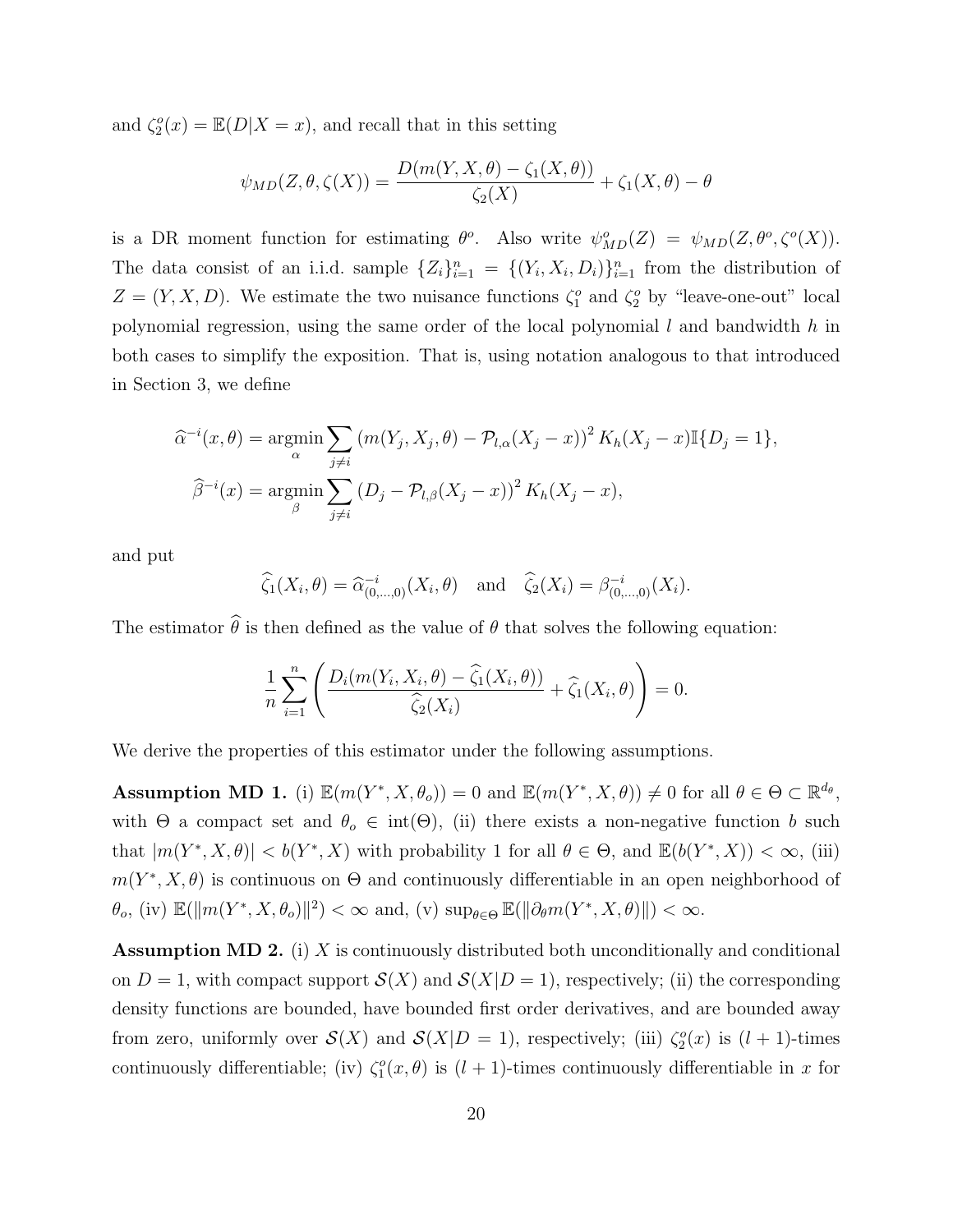all  $\theta \in \Theta$ , and  $\sup_{x \in \mathcal{S}(X|D=1)} \mathbb{E}(\|m(Y, X, \theta_o)\|^c | D=1, X=x) < \infty$  for some constant  $c > 2$ . Assumption MD 3.  $nh^{4(l+1)} \to 0$  and  $n^2h^{3d}/\log(n)^3 \to \infty$  as  $n \to \infty$ .

Assumption MD 1 is a set of regularity condition that ensures that a standard Method-of-Moments estimator of  $\theta^o$  would be  $\sqrt{n}$ -consistent and asymptotically normal in the absence of missing data. Assumption MD 2–MD 3 are similar to Assumption 3–4 above. Under these conditions, we obtain the following proposition.

**Proposition 1.** Suppose that Assumption 2 and Assumption MD 1–MD 3 hold. Then

$$
\widehat{\theta} \stackrel{P}{\to} \theta^o \text{ and } \sqrt{n}(\widehat{\theta} - \theta^o) \stackrel{d}{\to} N(0, H^{-1} \mathbb{E}(\psi^o_{MD}(Z) \psi^o_{MD}(Z)^\top) H^{-1}).
$$

Moreover, if  $h \propto n^{-2/(4(l+1)+d)}$ , then

$$
\widehat{\theta} - \theta^o = \frac{1}{n} \sum_{i=1}^n H^{-1} \psi_{MD}^o(Z_i) + R_n + o_P(R_n)
$$

for a random sequence  $R_n$  such that  $R_n = O_P(n^{-4(l+1)/(4(l+1)+d)})$  and  $\mathbb{E}(R_n^2) = O(n^{-8(l+1)/(4(l+1)+d)}),$ where  $H = \mathbb{E}(\nabla_{\theta} m(Y^*, X, \theta_o)).$ 

#### *Proof.* See the Appendix.

The statement of the proposition is essentially analogous to that of Theorems 3–4 above. Note that the asymptotic variance of  $\widehat{\theta}$  coincides with the semiparametric efficiency bound for estimating  $\theta^o$  in this model, which was derived by Robins et al. (1994); see also Hahn (1998) and Chen, Hong, and Tarozzi (2008) for related results. Being an efficient estimator with desirable second order properties, the SDRE has clear advantages relative to other efficient estimators that are commonly used in such settings, such as Inverse Probability Weighting (IPW) estimators (e.g. Hirano et al., 2003; Firpo, 2007), whose kernel-based version is an example of an estimator for which Newey and McFadden's sufficient conditions are also necessary (Ichimura and Linton, 2005). Note that in a closely related model Cattaneo (2010) proposed an estimator that has the same structure as our SDRE, but did not formally show favorable properties of this approach relative to other estimators.

Remark 1. Using a linear smoother to estimate the propensity score can be undesirable in practice, as the estimates are not constrained to be between zero and one. One way to

 $\Box$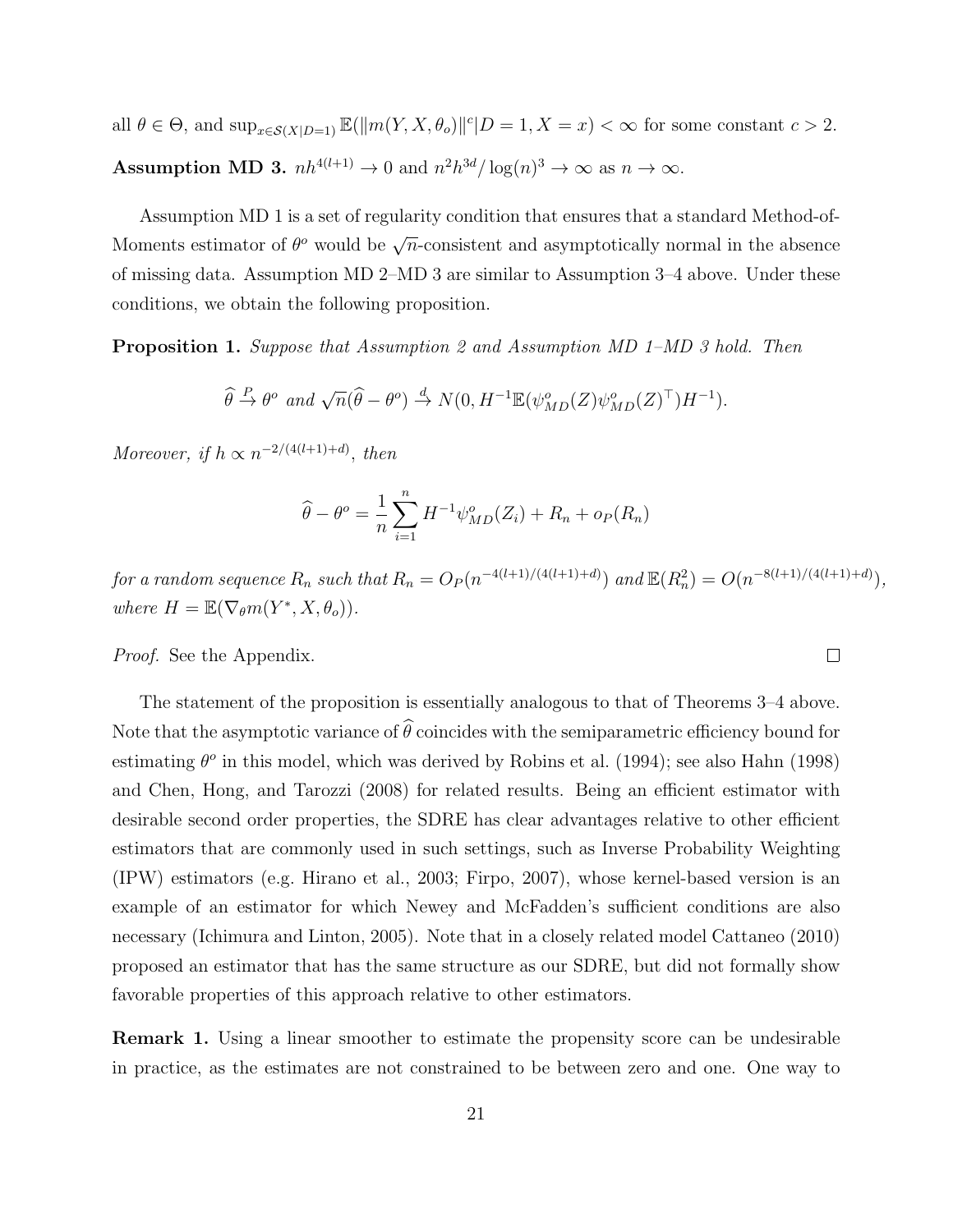address this problem is to use a local polynomial Probit estimator instead. That is, one could redefine

$$
\widehat{\beta}^{-i}(x) = \underset{\beta}{\text{argmin}} \sum_{j \neq i} (D_j - \Phi(\mathcal{P}_{l,\beta}(X_j - x)))^2 K_h(X_j - x),
$$

where  $\Phi$  is the CDF of the standard normal distribution, and then put  $\widehat{\zeta}_2(X_i) = \Phi(\beta_{(0,\ldots,0)}^{-i}(X_i)).$ This change would not affect the result of our asymptotic analysis, as it is well known from the work of e.g. Fan, Heckman, and Wand (1995), Hall, Wolff, and Yao (1999) or Gozalo and Linton (2000) that the asymptotic bias of the local polynomial Probit estimator is of the same order of magnitude as that of the usual local polynomial estimator uniformly over the covariates' support, and that the two estimators have the same stochastic behavior.

5.2. Partial Linear Model. In this subsection, we study an SDRE of the parameter  $\theta^o$ in the Partial Linear Model described in Example 2. Let  $\zeta_1^o(x, \theta) = \mathbb{E}(Y - W^\top \theta | X = x)$  and  $\zeta_2^o(x) = \mathbb{E}(W|X=x)$ ; and recall that in this setting

$$
\psi_{PLM}(Z,\theta,\zeta(X)) = (Y - W^\top \theta - \zeta_1(X,\theta))(W - \zeta_2(X)) - \theta
$$

is a DR moment function for estimating  $\theta^o$ . We also write  $\psi_{PLM}^o(Z) = \psi_{PLM}(Z, \theta^o, \zeta^o(X)).$ The data consist of an i.i.d. sample  $\{Z_i\}_{i=1}^n = \{(Y_i, X_i, W_i)\}_{i=1}^n$  from the distribution of  $Z = (Y, X, W)$ . We estimate the two nuisance functions  $\zeta_1^o$  and  $\zeta_2^o$  by "leave-one-out" local polynomial regression, using the same order of the local polynomial  $l$  and bandwidth  $h$  in both cases for notational simplicity. Since local polynomial regression is a linear smoothing procedure, these estimates can be obtained by first defining

$$
\hat{\alpha}^{-i}(x) = \underset{\alpha}{\operatorname{argmin}} \sum_{j \neq i} (Y_j - \mathcal{P}_{l,\alpha}(X_j - x))^2 K_h(X_j - x),
$$

$$
\hat{\beta}^{-i}(x) = \underset{\beta}{\operatorname{argmin}} \sum_{j \neq i} (W_j - \mathcal{P}_{l,\beta}(X_j - x))^2 K_h(X_j - x),
$$

and then putting

$$
\widehat{\zeta}_1(X_i, \theta) = \widehat{\alpha}_{(0, ..., 0)}^{-i}(X_i) - \widehat{\beta}_{(0, ..., 0)}^{-i}(X_i)^{\top} \theta \text{ and } \widehat{\zeta}_2 = \widehat{\beta}_{(0, ..., 0)}^{-i}(X_i).
$$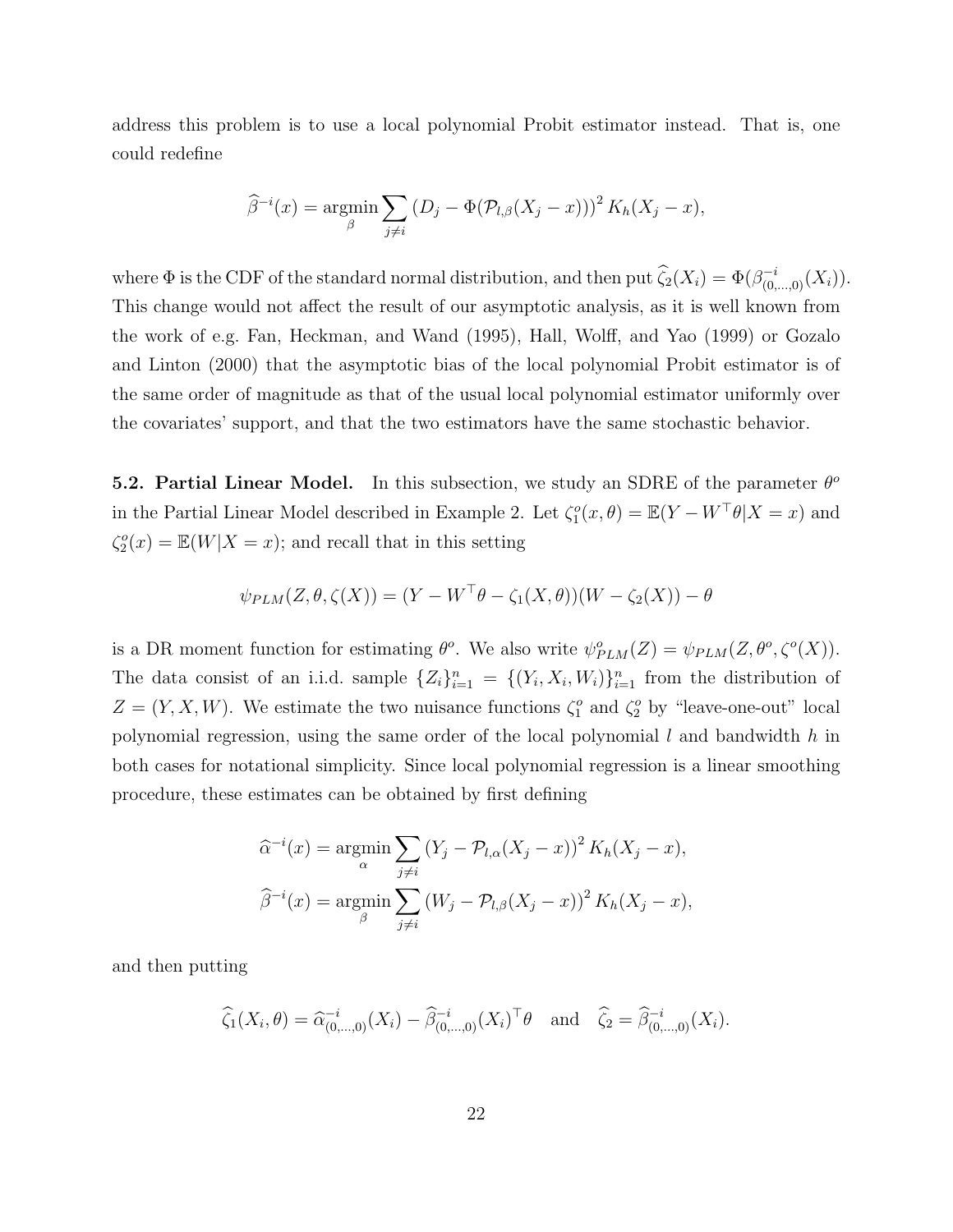The estimator  $\hat{\theta}$  is then defined as the value of  $\theta$  that solves the following equation:

$$
\frac{1}{n} \sum_{i=1}^{n} (Y_i - W_i^{\top} \theta - \widehat{\zeta}_1(X_i, \theta)) (W_i - \widehat{\zeta}_2(X_i)) = 0.
$$

It is easily seen that an explicit expression for  $\widehat{\theta}$  is given by

$$
\widehat{\theta} = \left(\sum_{i=1}^n (W_i - \widehat{\zeta}_2(X_i))(W_i - \widehat{\zeta}_2(X_i))^{\top}\right)^{-1} \sum_{i=1}^n (W_i - \widehat{\zeta}_2(X_i))(Y_i - \widehat{\alpha}_{(0,\dots,0)}^{-i}(X_i)).
$$

Note that  $\hat{\theta}$  is identical (up to trimming terms) to the estimator proposed by Robinson (1988). We study its theoretical properties under the following assumptions.

**Assumption PLM 1.**  $H = \mathbb{E}((W - \zeta_2^o(X))(W - \zeta_2^o(X))^{\top})$  is positive definite.

**Assumption PLM 2.** (i) X is continuously distributed with compact support  $\mathcal{S}(X)$ , and the corresponding density function is bounded, has bounded first order derivatives, and is bounded away from zero uniformly over  $\mathcal{S}(Z)$ ; (ii) the functions  $\phi^o(x)$  and  $\zeta_2^o(x)$  are both  $(l + 1)$ -times continuously differentiable; (iii)  $\sup_{x \in S(X)} \mathbb{E}(|W|^c | X = x) < \infty$  and  $\sup_{x \in \mathcal{S}(X)} \mathbb{E}(|\varepsilon|^c |X = x) < \infty$  for some constant  $c > 2$ .

Assumption PLM 3.  $nh^{4(l+1)} \to 0$  and  $n^2h^{3d}/\log(n)^3 \to \infty$  as  $n \to \infty$ .

Assumption PLM 1 is a full rank condition that ensures point identification of  $\theta^o$ . Assumption PLM 2–PLM 3 are similar to Assumption 3–4 above. Under these conditions, we obtain the following proposition.

Proposition 2. Suppose that Assumption 2 and Assumption PLM 1–PLM 3 hold. Then

$$
\widehat{\theta} \stackrel{P}{\to} \theta^o \text{ and } \sqrt{n}(\widehat{\theta} - \theta^o) \stackrel{d}{\to} N(0, H^{-1} \mathbb{E}(\psi_{PLM}^o(Z) \psi_{PLM}^o(Z)^\top) H^{-1}).
$$

Moreover, if  $h \propto n^{-2/(4(l+1)+d)}$ , then

$$
\widehat{\theta} - \theta^o = \frac{1}{n} \sum_{i=1}^n H^{-1} \psi_{PLM}^o(Z_i) + R_n + o_P(R_n)
$$

for a random sequence  $R_n$  such that  $R_n = O_P(n^{-4(l+1)/(4(l+1)+d)})$  and  $\mathbb{E}(R_n^2) = O(n^{-8(l+1)/(4(l+1)+d)})$ .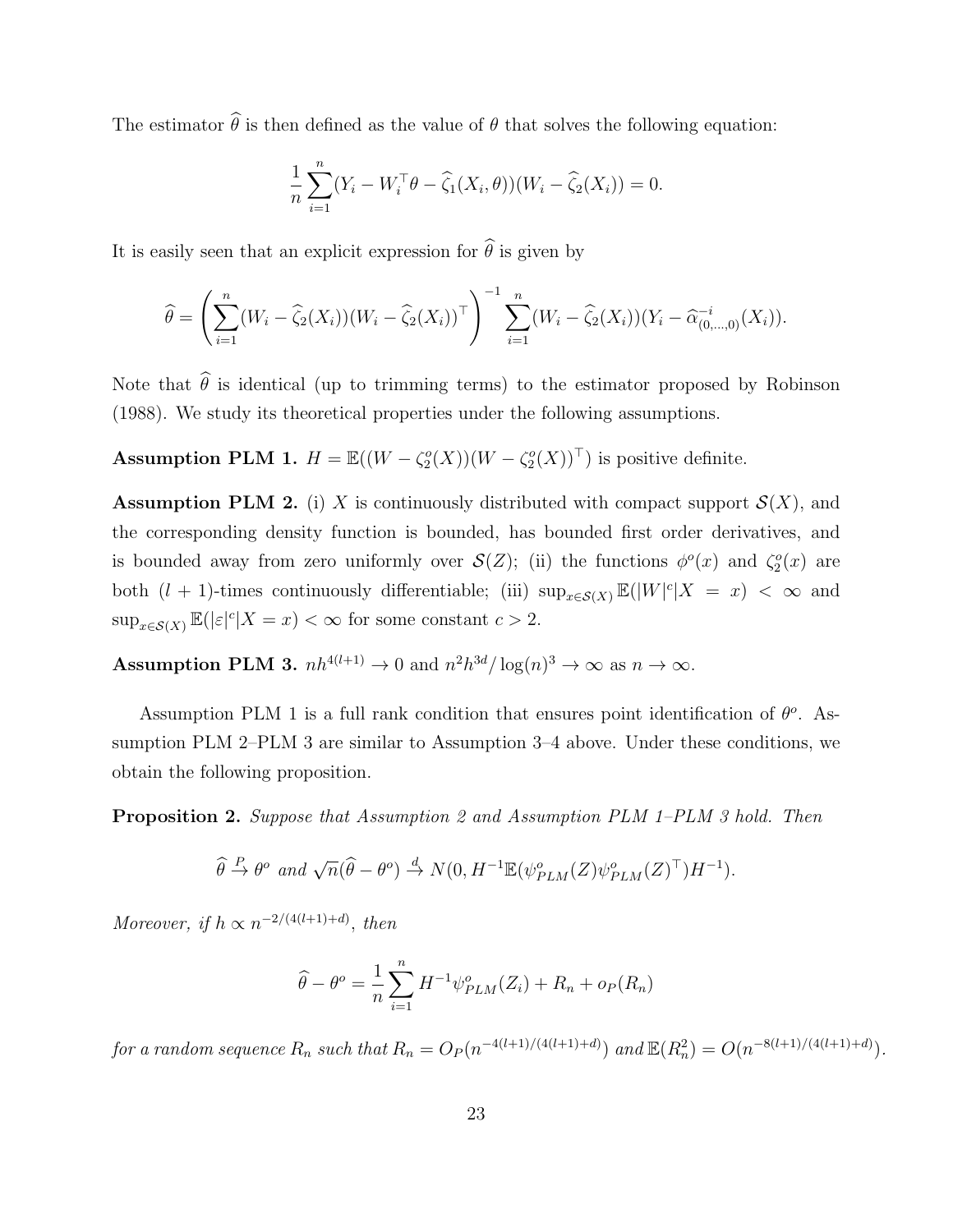The statement of the proposition is essentially analogous to that of Theorems 3–4 above. Note that this result is similar to those obtained by Linton (1995) and Li (1996), who also studied the higher-order properties of the Robinson estimator. By establishing a connection to DR moment conditions, we show that the desirable properties of this estimator are not a coincidence, but follow from the fact that it is an example of an SDRE.

**5.3. Policy Effects.** In this subsection, we study an SDRE of the Policy Effect parameter  $\theta^o$  described in Example 3. Let  $\zeta_{11}^o(x) = \mathbb{E}(Y|X=x)$  and  $\zeta_{12}^o(x) = \mathbb{E}(Y|X=\pi(x))$ , and denote the densities of X and  $\pi(X)$  by  $\zeta_{21}^o(x)$  and  $\zeta_{22}^o(x)$ , respectively. With this notation, we have that

$$
\psi_{PE}(Z,\theta,\zeta(X)) = \zeta_{12}(X) + (Y_i - \zeta_{11}(X))\frac{\zeta_{22}(X)}{\zeta_{21}(X)} - \theta
$$

is a DR moment function for estimating  $\theta^o$ . We also write  $\psi_{PE}^o(Z) = \psi_{PE}(Z, \theta^o, \zeta^o(X))$ . The data consist of an i.i.d. sample  $\{Z_i\}_{i=1}^n = \{(Y_i, X_i)\}_{i=1}^n$  from the distribution of  $Z = (Y, X)$ . We again estimate the two components of  $\zeta_1^o$  by a "leave-one-out" local polynomial regression of order  $l$  with bandwidth  $h$ . That is, we define

$$
\widehat{\alpha}^{-i}(x) = \underset{\alpha}{\text{argmin}} \sum_{j \neq i} (Y_j - \mathcal{P}_{l,\alpha}(X_j - x))^2 K_h(X_j - x),
$$

and put

$$
\widehat{\zeta}_{11}(X_i) = \widehat{\alpha}_{(0,\dots,0)}^{-i}(X_i) \quad \text{and} \quad \widehat{\zeta}_{12}(X_i) = \widehat{\alpha}_{(0,\dots,0)}^{-i}(\pi(X_i)).
$$

To estimate the two components of  $\zeta_2^o$ , we use standard "leave-one-out" kernel density estimators with bandwidth h, allowing a kernel function of order  $l + 1$  for the purpose of bias control. That is, with  $K^*$  a symmetric function on R whose exact properties are stated below, and  $K_h^*(b) = \prod_{j=1}^d \mathcal{K}^*(b_j/h)/h$ , we define

$$
\widehat{\zeta}_{21}(X_i) = \frac{1}{n} \sum_{j \neq i} K_h^*(X_j - X_i) \text{ and } \widehat{\zeta}_{22}(X_i) = \frac{1}{n} \sum_{j \neq i} K_h^*(\pi(X_j) - X_i).
$$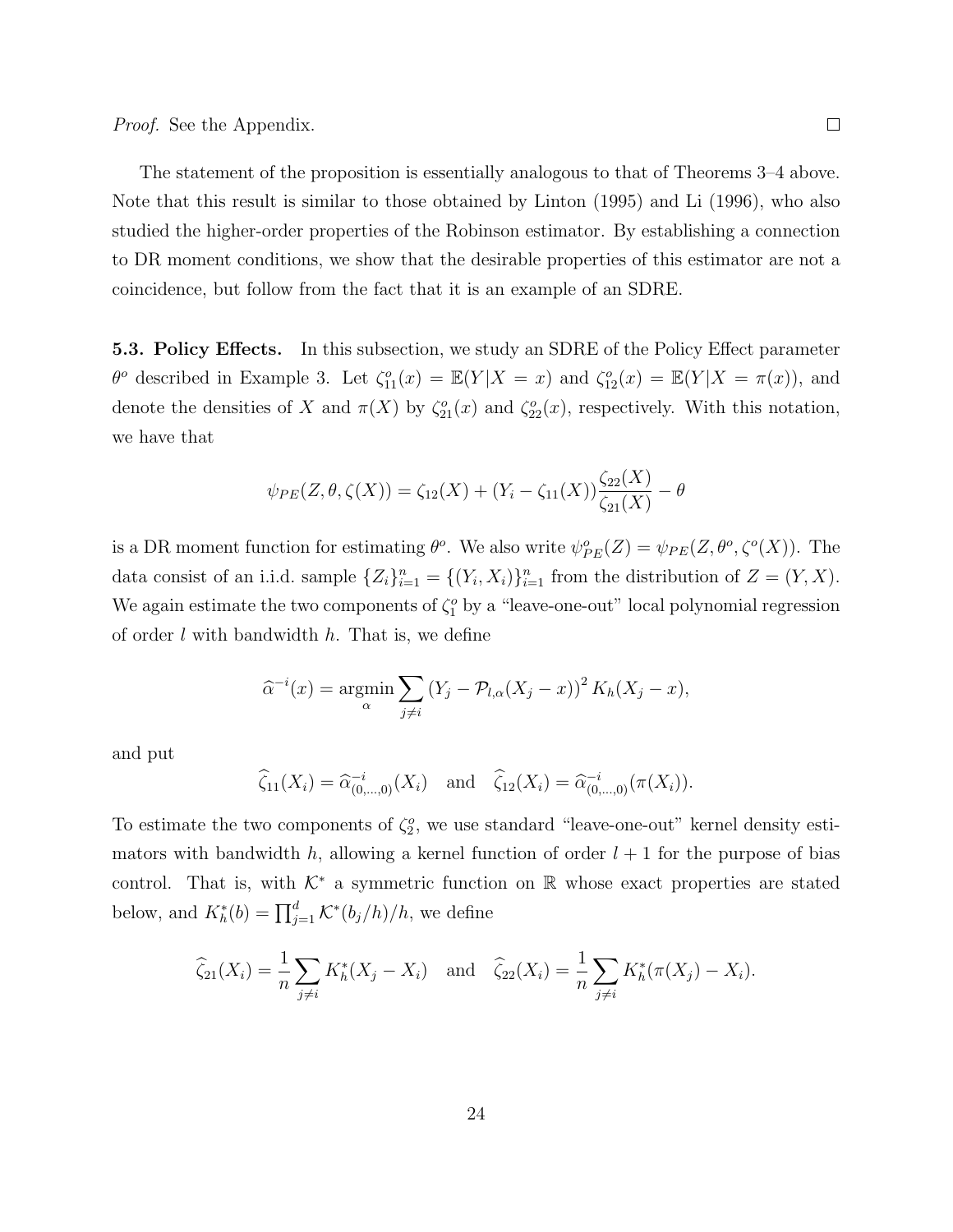With this notation, our estimator of  $\theta^o$  is then given by:

$$
\widehat{\theta} = \frac{1}{n} \sum_{i=1}^{n} \left( \widehat{\zeta}_{12}(X_i) + (Y_i - \widehat{\zeta}_{11}(X_i)) \frac{\widehat{\zeta}_{22}(X_i)}{\widehat{\zeta}_{21}(X_i)} \right).
$$

We study the theoretical properties of this estimator under the following assumptions.

Assumption PE 1. (i)  $K^*$  is twice continuously differentiable; (ii)  $\int K^*(u)du = 1$ ; (iii)  $\int u^k \mathcal{K}^*(u) du = 0$  for  $k = 1, \ldots, l + 1$ ; (iv)  $\int |u^2 \mathcal{K}^*(u)| du < \infty$ ; and (v)  $\mathcal{K}^*(u) = 0$  for u not contained in some compact set, say  $[-1, 1]$ .

**Assumption PE 2.** (i) X and  $\pi(X)$  are continuously distributed with compact support  $\mathcal{S}(X)$  and  $\mathcal{S}(\pi(X)) \subset \mathcal{S}(X)$ , respectively; (ii) the corresponding density functions  $\zeta_{21}^o(x)$ and  $\zeta_{22}^o(x)$  are bounded,  $l + 1$  times continuously differentiable, and bounded away from zero uniformly over  $\mathcal{S}(X)$  and  $\mathcal{S}(\pi(X))$ , respectively; (iii) the function  $\zeta_{11}^o(x)$  is  $l+1$  times continuously differentiable, and  $\sup_{x \in \mathcal{S}(\pi(X))} \mathbb{E}(|Y|^c | X = x) < \infty$  for some constant  $c > 2$ .

**Assumption PE 3.**  $nh^{4(l+1)} \to 0$  and  $n^2h^{3d}/\log(n)^3 \to \infty$  as  $n \to \infty$ .

Assumption PE 1 describes a kernel function of order  $l + 1$ , which is used to control the asymptotic bias of the two density estimates. Note that such a kernel function must take on negative values. Assumption PE 2–PE 3 are again similar to Assumption 3–4 above. Under these conditions, we obtain the following proposition.

Proposition 3. Suppose that Assumption 2 and Assumption PE 1–PE 3 hold. Then

$$
\widehat{\theta} \stackrel{P}{\to} \theta^o \text{ and } \sqrt{n}(\widehat{\theta} - \theta^o) \stackrel{d}{\to} N(0, \mathbb{E}(\psi_{PE}^o(Z)^2)).
$$

Moreover, if  $h \propto n^{-2/(4(l+1)+d)}$ , then

$$
\widehat{\theta} - \theta^o = \frac{1}{n} \sum_{i=1}^n \psi_{PE}^o(Z_i) + R_n + o_P(R_n)
$$

for a random sequence  $R_n$  such that  $R_n = O_P(n^{-4(l+1)/(4(l+1)+d)})$  and  $\mathbb{E}(R_n^2) = O(n^{-8(l+1)/(4(l+1)+d)})$ . Proof. See the Appendix.  $\Box$ 

The statement of the proposition is again essentially analogous to that of Theorems 3–4 above even though only one of the nuisance functions is a conditional expectation. This is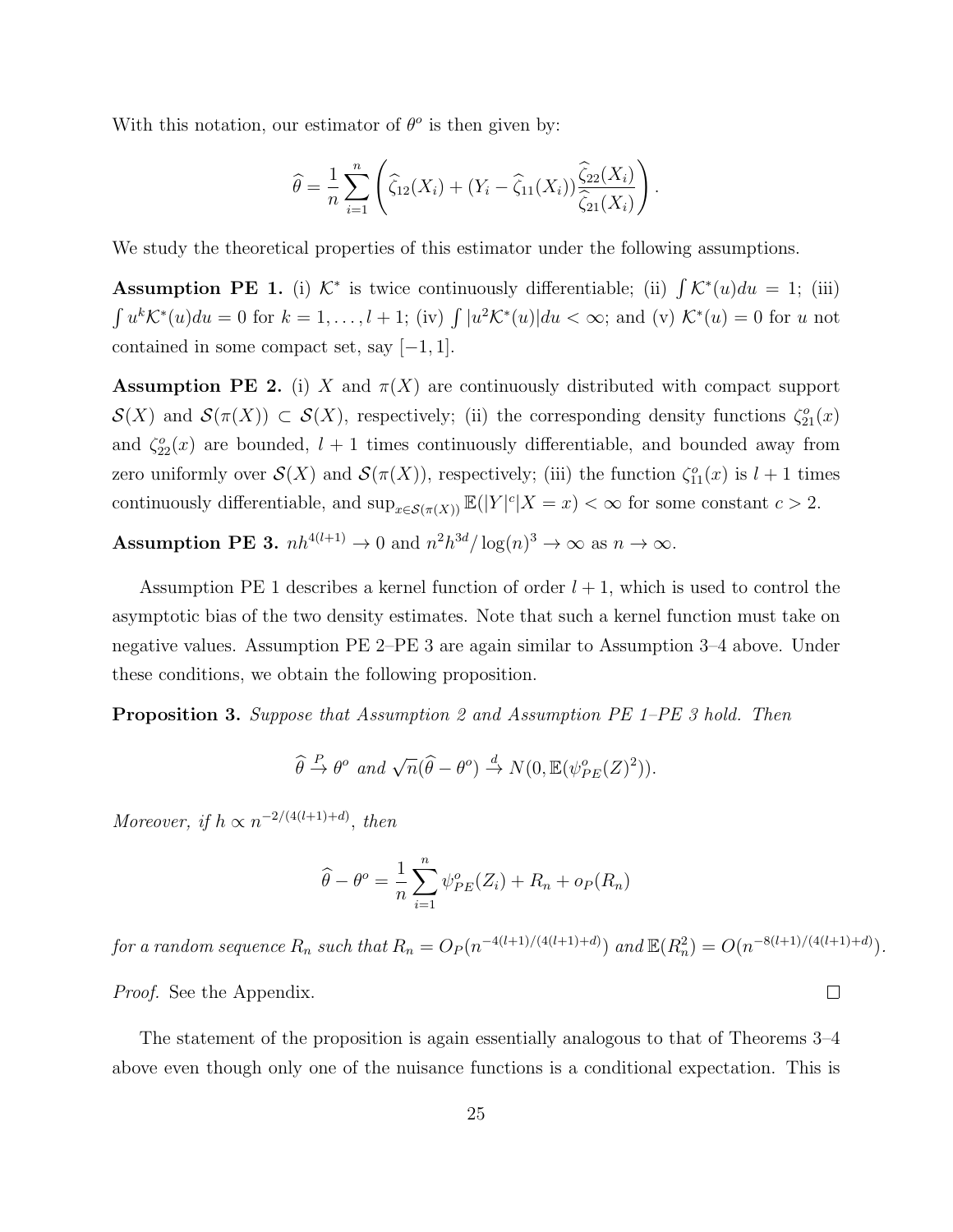because the ratio  $\widehat{\zeta}_{22}(X_i)/\widehat{\zeta}_{21}(X_i)$  satisfies a stochastic expansion that has the same structure as that of  $\widehat{\zeta}_{11}(X_i)$ ; and thus the proof follows from the same type of arguments.

5.4. Weighted Average Derivatives. In this subsection, we study an SDRE of the Weighted Average Derivative  $\theta^o$  described in Example 4. Let  $\zeta_{11}^o(x) = \mathbb{E}(Y|X=x)$ , denote the density of X by  $\zeta_{21}^o(x)$ , and define the vectors of partial derivatives of those two functions as  $\zeta_{12}^o(x) \equiv \nabla_x \zeta_{11}^o(x)$  and  $\zeta_{22}^o(x) \equiv \nabla_x \zeta_{21}^o(x)$ , respectively. With this notation, we have that

$$
\psi_{WAD}(Z,\theta,\zeta(X)) = w(X)\zeta_{12}(X) - (Y - \zeta_{11}(X))\left(\nabla_x w(X) + w(X)\frac{\zeta_{22}(X)}{\zeta_{21}(X)}\right) - \theta
$$

is a DR moment function for estimating  $\theta^o$ . We also write  $\psi^o_{WAD}(Z) = \psi_{WAD}(Z, \theta^o, \zeta^o(X)).$ The data consist of an i.i.d. sample  $\{Z_i\}_{i=1}^n = \{(Y_i, X_i)\}_{i=1}^n$  from the distribution of  $Z =$  $(Y, X)$ . Note that the need to estimate derivatives distinguishes this application from the other ones considered in this section. We address this issue by using standard derivative estimators of conditional expectations and densities. Moreover, we allow using different smoothing parameters for estimating levels and derivatives of a function. Specifically, we estimate  $\zeta_{11}^o$  and  $\zeta_{12}^o$  by "leave-one-out" local polynomial regression of order  $l_1$  and  $l_2$  with bandwidth  $h_1$  and  $h_2$ , respectively. That is, we define

$$
\widehat{\alpha}_g^{-i}(x) = \underset{\alpha}{\text{argmin}} \sum_{j \neq i} \left( Y_j - \mathcal{P}_{l_g,\alpha}(X_j - x) \right)^2 K_{h_g}(X_j - x).
$$

for  $q = 1, 2$ , and put

$$
\widehat{\zeta}_{11}(X_i) = \widehat{\alpha}_{1,(0,...,0)}^{-i}(X_i) \text{ and } \widehat{\zeta}_{12}(X_i) = \left(\widehat{\alpha}_{2,(1,0,...,0)}^{-i}(X_i), \ldots, \widehat{\alpha}_{2,(0,...,0,1)}^{-i}(X_i)\right)^{\top}.
$$

Note that  $\zeta_{12}^o$  is estimated by the slope coefficients of a local polynomial approximation, whereas  $\zeta_{11}^o$  is estimated by the intercept as usual.

To estimate the density function  $\zeta_{21}^o$ , we proceed as we did in the Policy Effects example, and use a "leave-one-out" kernel density estimator with bandwidth  $h_1$  and a kernel of order  $l_1 + 1$ . A natural approach to estimate the density derivative  $\zeta_{22}^o$  is to take the derivative of a "leave-one-out" kernel density estimator with bandwidth  $h_2$  and a kernel of order  $l_2 + 1$ .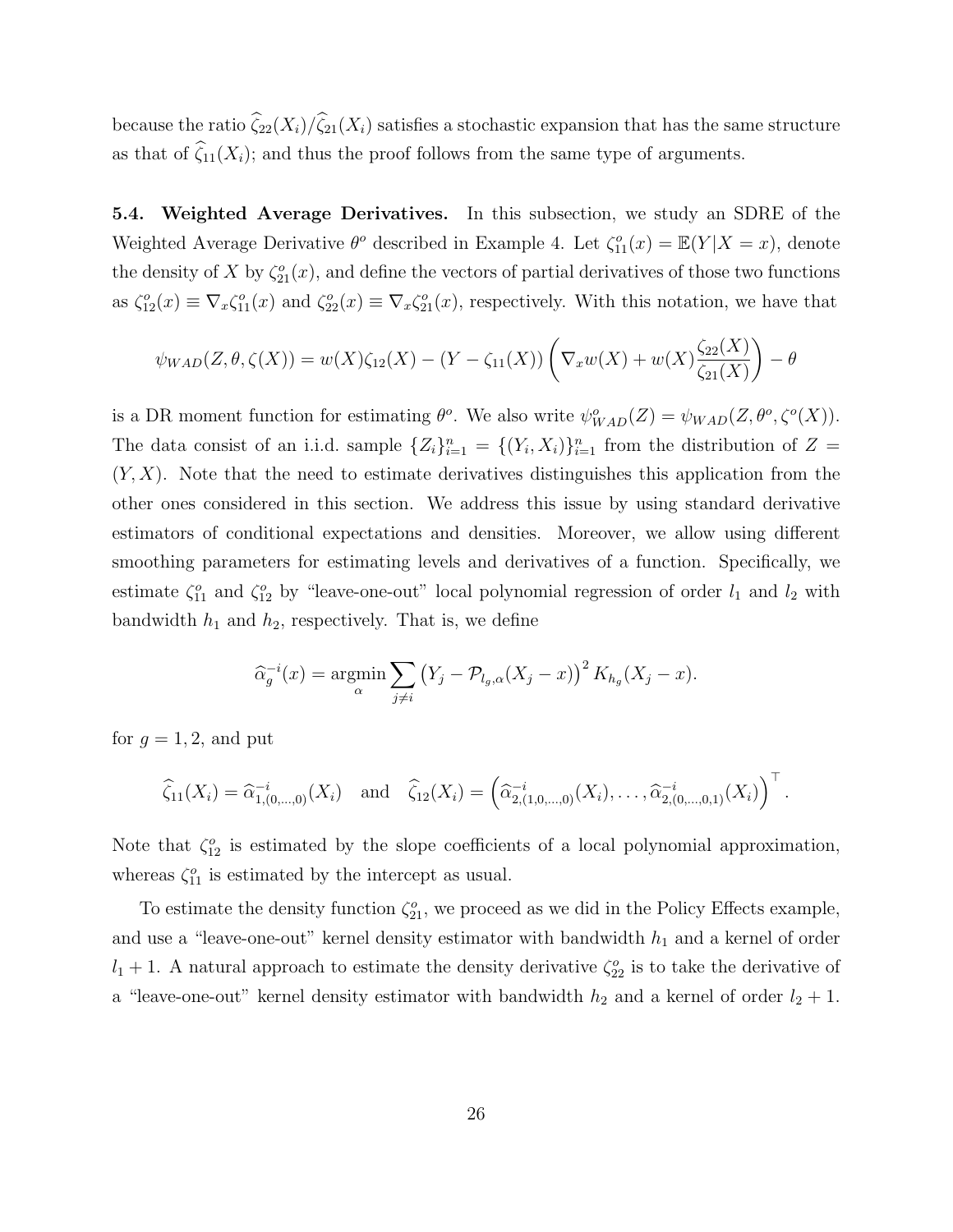That is, we put

$$
\widehat{\zeta}_{21}(X_i) = \frac{1}{n} \sum_{j \neq i} K_{h_1}^*(X_j - X_i) \text{ and } \widehat{\zeta}_{22}(X_i) = \frac{1}{n} \sum_{j \neq i} \nabla_x K_{h_2}^*(\pi(X_j) - x)|_{x = X_i}.
$$

Note that we use same  $l_s$  and  $h_s$  to estimate  $\zeta_{1s}^o$  and  $\zeta_{2s}^o$  for  $s \in \{1,2\}$  for notational simplicity only. With this notation, our estimator of  $\theta_o$  is given by:

$$
\widehat{\theta} = \frac{1}{n} \sum_{i=1}^n \left( w(X_i) \widehat{\zeta}_{12}(X_i) - (Y_i - \widehat{\zeta}_{11}(X_i)) \left( \nabla_x w(X_i) + w(X_i) \frac{\widehat{\zeta}_{22}(X_i)}{\widehat{\zeta}_{21}(X_i)} \right) \right).
$$

We study the theoretical properties of this estimator under the following assumptions.

Assumption WAD 1. (i)  $K^*$  is twice continuously differentiable; (ii)  $\int K^*(u)du = 1$ ; (iii)  $\int u^k \mathcal{K}^*(u) du = 0$  for  $k = 1, \ldots, l_2 + 1$ ; (iv)  $\int |u^2 \mathcal{K}^*(u)| du < \infty$ ; and (v)  $\mathcal{K}^*(u) = 0$  for u not contained in some compact set, say  $[-1, 1]$ .

**Assumption WAD 2.** (i)  $w$  is bounded and has bounded and continuous first order derivatives, and  $\mathcal{S}(w) \equiv \{x \in \mathbb{R}^d : w(x) > 0\}$  is a compact set; (ii) X is continuously distributed, and the corresponding density function is bounded, has bounded and continuous derivatives up to order  $\max\{l_1, l_2\} + 1$ , and is bounded away from zero uniformly over  $\mathcal{S}(w)$ ; (iii)  $\zeta_{11}^o(x)$  has bounded and continuous derivatives up to order max $\{l_1, l_2\} + 1$ , and  $\sup_{x \in \mathcal{S}(w)} \mathbb{E}(|Y|^c | X = x) < \infty$  for some constant  $c > 2$ .

**Assumption WAD 3.** (i)  $nh_1^{2(l_1+1)}h_2^{2(l_2+1)} \to 0$ ; (ii)  $nh_1^{6(l_1+1)} \to 0$ ; (iii)  $nh_2^{6(l_2+1)} \to 0$ ; (iv)  $n^2 h_1^{3d} / \log(n)^3 \to \infty$ ; and (v)  $n^2 h_2^{6d+12} / \log(n)^3 \to \infty$ .

Assumption WAD 1 describes a kernel function of order  $l_2 + 1$ , Assumption WAD 2 is a standard smoothness condition similar to Assumption 3. To understand Assumption WAD 3, note that these restrictions on the bandwidths ensure that  $\max_{i=1,\dots,n} |\widehat{\zeta}_{gj}(X_i) - \zeta_{gj}^o(X_i)| =$  $o_p(n^{-1/6})$  for  $g \in \{1,2\}$  and  $j \in \{1,2\}$ ; and that the product of the smoothing biases from estimating  $\zeta_{gj}^o$  and  $\zeta_{g'j'}^o$  is  $o(n^{-1/2})$  for  $g \neq g'$ .

Proposition 4. Suppose that Assumption 2 and Assumption WAD 1–WAD 3 hold. Then

$$
\widehat{\theta} \stackrel{P}{\to} \theta^o \text{ and } \sqrt{n}(\widehat{\theta} - \theta^o) \stackrel{d}{\to} N(0, \mathbb{E}(\psi^o_{WAD}(Z)\psi^o_{WAD}(Z)^{\top})).
$$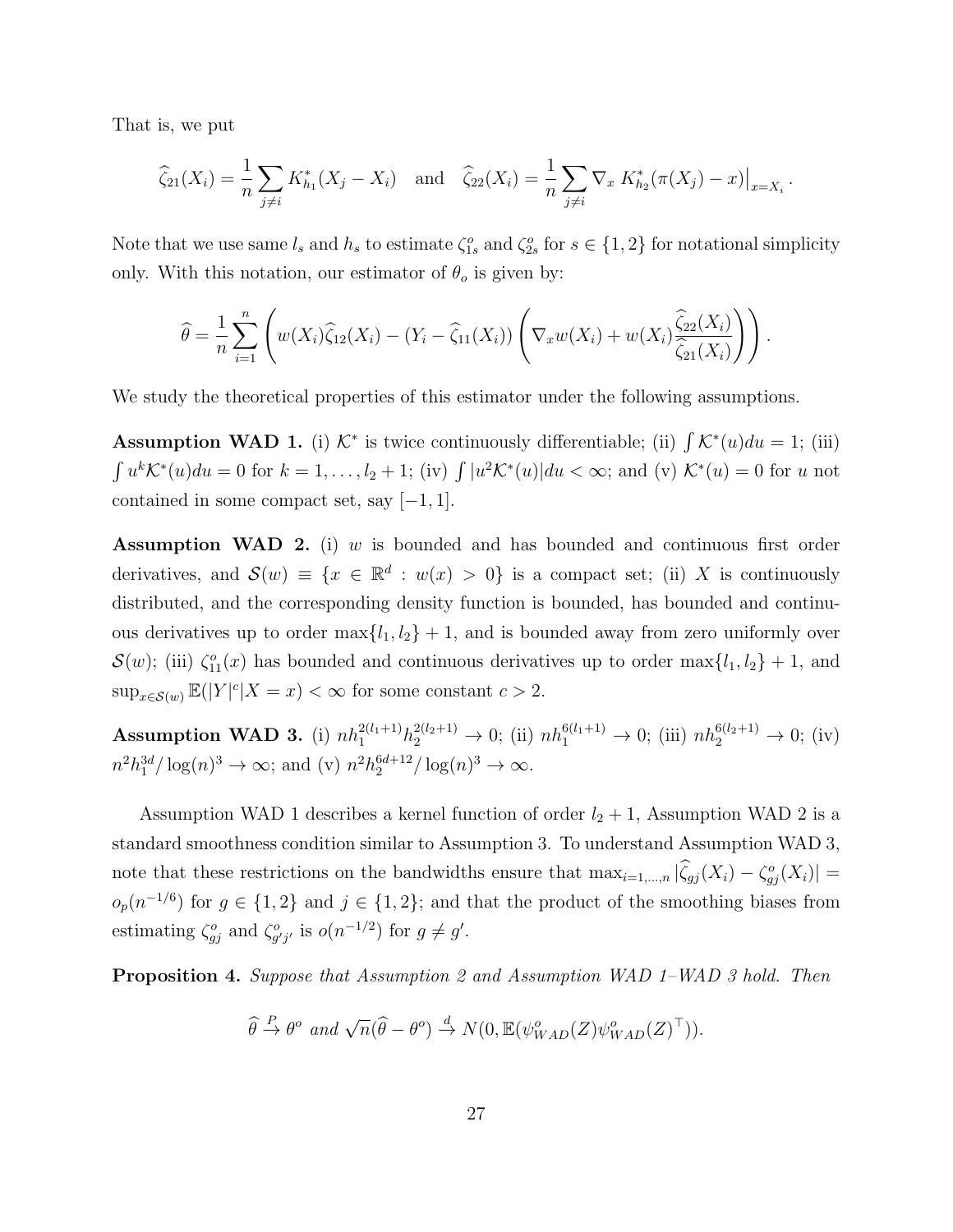Moreover, if  $l_1 = l_2 \equiv l$ ,  $h_1 \propto h_2 \equiv h$  and  $h \propto n^{-2/(4l+d+8)}$ , then

$$
\widehat{\theta} - \theta^o = \frac{1}{n} \sum_{i=1}^n \psi_{WAD}^o(Z_i) + R_n + o_P(R_n)
$$

for a random sequence  $R_n$  such that  $R_n = O_P(n^{-4(l+1)/(4l+d+8)})$  and  $\mathbb{E}(R_n^2) = O(n^{-8(l+1)/(4l+d+8)})$ .

Proof. See the Appendix.

Note that the asymptotic variance of  $\widehat{\theta}$  coincides with the semiparametric efficiency bound for estimating  $\theta^o$  in this model, which was derived by Newey and Stoker (1993). Even though the estimator  $\hat{\theta}$  involves the estimation of four unknown functions, the proposition shows that it has attractive properties relative to other efficient estimators proposed in the literature. For example, the bandwidth restrictions in Assumption WAD 3 are weaker than those needed for the various efficient estimators discussed in Stoker (1991), and also weaker than those use by Cattaneo et al. (2013) for their jackknife bias corrected estimator.

# 6. Concluding Remarks

In this paper, we have explored the possibility of constructing semiparametric two-step estimators from a doubly robust moment condition. We have shown that this generally leads to robust procedures with desirable second order properties. While such estimators do not exist in all semiparametric models, they are available in a wide range of settings that are relevant in econometrics; and provide substantial improvements over existing approaches in some of them.

# A. Proofs of Main Results

In this appendix, we give the proofs of Theorem 3–4 and Proposition 1–4. We give a detailed account of our argument in the case of Theorem 3. The proofs of the remaining results are very similar and structure, and are thus only sketched.

 $\Box$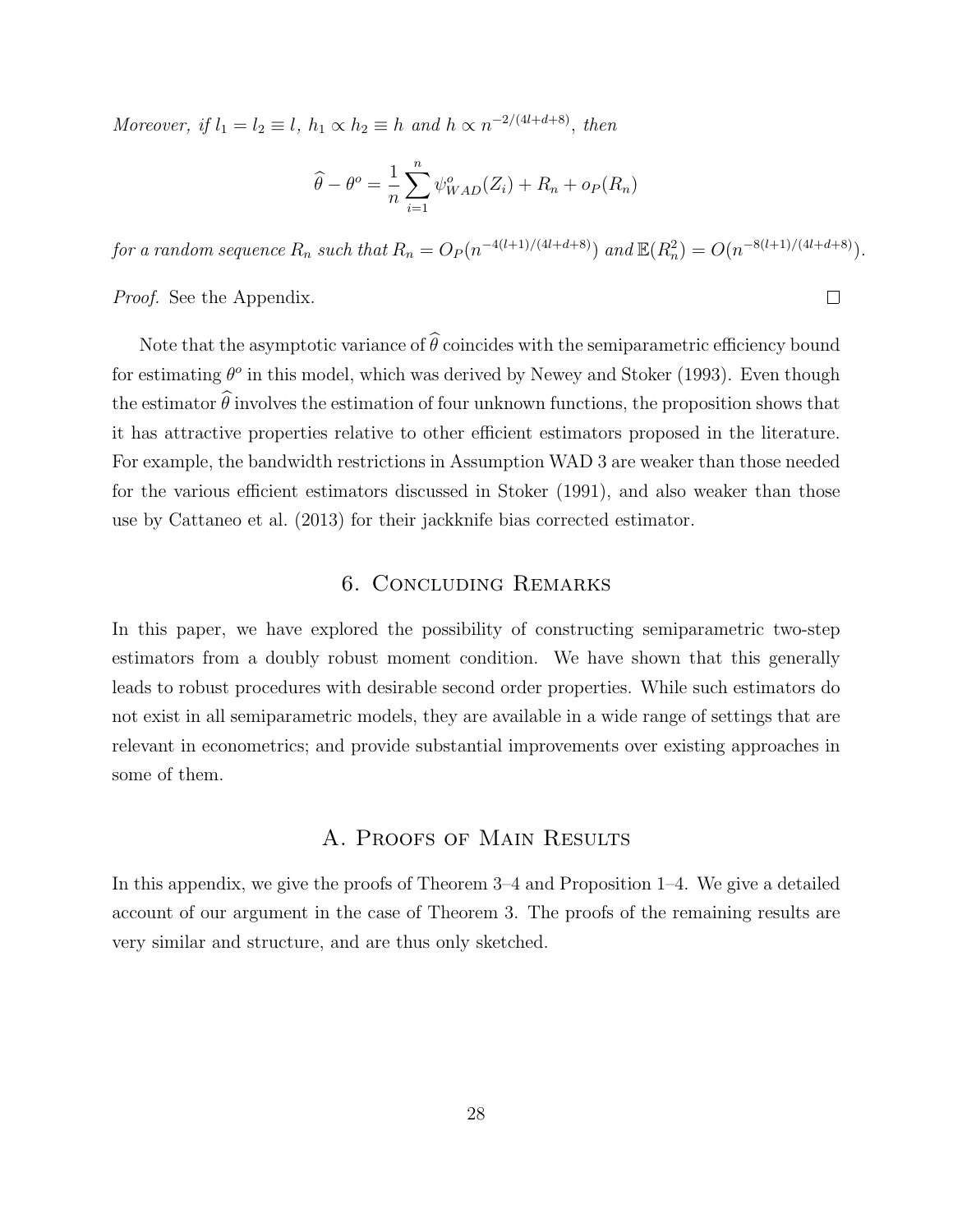A.1. Proof of Theorem 3. To prove the first statement, note that it follows from the differentiability of  $\psi$  with respect to  $\theta$  and the definition of  $\widehat{\theta}$  that

$$
\widehat{\theta} - \theta^o = H_n(\theta^*, \widehat{\zeta})^{-1} \frac{1}{n} \sum_{i=1}^n \psi(Z_i, \theta^o, \widehat{\zeta}_1(U_{1i}), \widehat{\zeta}_2(U_{2i}))
$$

for some intermediate value  $\theta^*$  between  $\theta^o$  and  $\widehat{\theta}$ , and  $H_n(\theta,\zeta) = \sum_{i=1}^n \partial_{\theta} \psi(Z_i\theta,\zeta_1(U_{1i}),\zeta_2(U_{2i}))$ . It then follows from standard arguments that  $H_n(\theta^*, \hat{\zeta}) = H + o_P(1)$ . Next, we consider an expansion of the term  $\Psi_n(\theta^o, \hat{\zeta}) = n^{-1} \sum_{i=1}^n \psi(Z_i, \theta^o, \hat{\zeta}_1(U_{1i}), \hat{\zeta}_2(U_{2i}))$ . Using the notation that

$$
\psi_i^1 = \partial \psi(Z_i, \theta^o, t, \zeta_2^o(U_{2i})) / \partial t|_{t = \zeta_1^o(U_i)}, \quad \psi_i^{11} = \partial^2 \psi(Z_i, \theta^o, t, \zeta_2^o(U_{2i})) / \partial t|_{t = \zeta_1^o(U_i)},
$$
  

$$
\psi_i^2 = \partial \psi(Z_i, \theta^o, \zeta_1^o(U_i), t) / \partial t|_{t = \zeta_2^o(U_{2i})}, \quad \psi_i^{22} = \partial^2 \psi(Z_i, \theta^o, \zeta_1^o(U_i), t) / \partial t|_{t = \zeta_2^o(U_{2i})},
$$
and  

$$
\psi_i^{12} = \partial^2 \psi(Z_i, \theta^o, t_1, t_2) / \partial t_1 \partial t_2|_{t_1 = \zeta_1^o(U_i), t_2 = \zeta_2^o(U_{2i})},
$$

we find that because of assumption (i) we have that

$$
\Psi_n(\theta^o, \hat{\zeta}) - \Psi_n(\theta^o, \zeta^o) = \frac{1}{n} \sum_{i=1}^n \psi_i^1(\hat{\zeta}_1(U_{1i}) - \zeta_1^o(U_{1i})) + \frac{1}{n} \sum_{i=1}^n \psi_i^2(\hat{\zeta}_2(U_{2i}) - \zeta_2^o(U_{2i})) \n+ \frac{1}{n} \sum_{i=1}^n \psi_i^{11}(\hat{\zeta}_1(U_{1i}) - \zeta_1^o(U_{1i}))^2 + \frac{1}{n} \sum_{i=1}^n \psi_i^{22}(\hat{\zeta}_2(U_{2i}) - \zeta_2^o(U_{2i}))^2 \n+ \frac{1}{n} \sum_{i=1}^n \psi_i^{12}(\hat{\zeta}_1(U_{1i}) - \zeta_1^o(U_{1i}))(\hat{\zeta}_2(U_{2i}) - \zeta_2^o(U_{2i})) \n+ O_P(\|\hat{\zeta}_1 - \zeta_1^o\|_{\infty}^3) + O_P(\|\hat{\zeta}_2 - \zeta_2^o\|_{\infty}^3).
$$

By Lemma 5(i) and Assumption 4, the two "cubic" remainder terms are both of the order  $o_P(n^{-1/2})$ . In Lemma 1–3 below, we show that the remaining five terms on the right hand side of the previous equation are also all of the order  $o_P(n^{-1/2})$  under the conditions of the theorem. This completes the proof of the first statement of the theorem. The asymptotic normality result then follows from a simple application of the Central Limit Theorem. The proof of consistency of the variance estimator is standard, and thus omitted.

The proofs of following Lemmas repeatedly use the result that assumption (i) of Theo-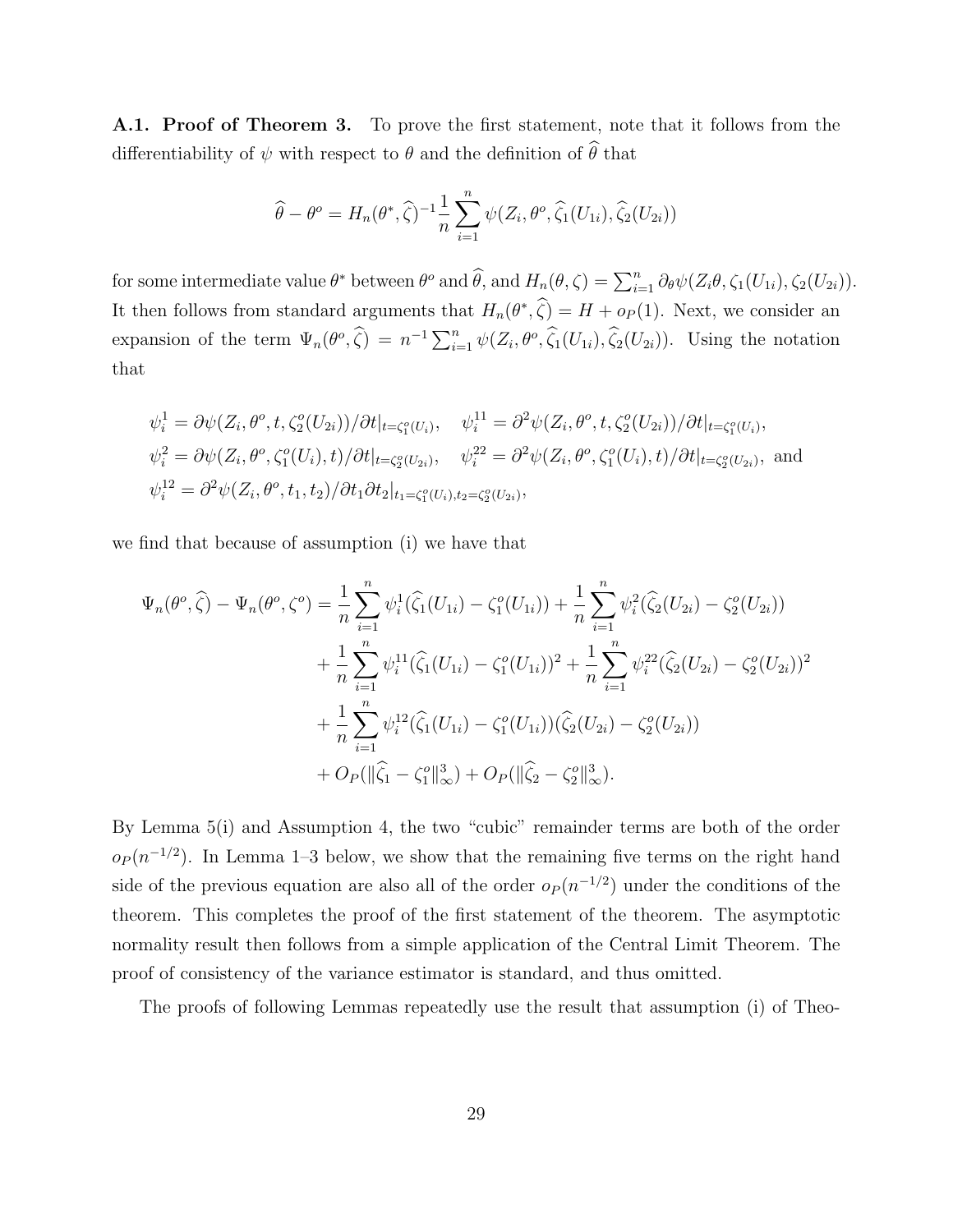rem 3 combined with the double robustness property implies that

$$
0 = \mathbb{E}(\psi_i^1 \lambda_1(U_{1i})) = \mathbb{E}(\psi_i^{11} \lambda_1(U_{1i})^2) = \mathbb{E}(\psi_i^2 \lambda_2(U_{2i})) = \mathbb{E}(\psi_i^{22} \lambda_2(U_{2i})^2)
$$
 (A.1)

for all functions  $\lambda_1$  and  $\lambda_2$  such that  $\zeta_1^o + t\lambda_1 \in \aleph_1$  and  $\zeta_2^o + t\lambda_2 \in \aleph_2$  for any  $t \in \mathbb{R}$  with  $|t|$ sufficiently small. To see why that is the case, consider the first equality (the argument is similar for the remaining ones). By dominated convergence, we have that

$$
\mathbb{E}(\psi_i^1 \lambda_1(U_{1i})) = \lim_{t \to 0} \frac{\Psi(\theta^o, \zeta_1^o + t\lambda_1, \zeta_2^o) - \Psi(\theta^o, \zeta_1^o, \zeta_2^o)}{t} = 0
$$

where the last equality follows since the numerator is equal to zero by the DR property.

**Lemma 1.** Under Assumption  $1-\frac{1}{4}$ , the following statements hold:

(i) 
$$
\frac{1}{n} \sum_{i=1}^{n} \psi^1(Z_i)(\widehat{\zeta}_1(U_{1i}) - \zeta_1^o(U_{1i})) = o_P(n^{-1/2}),
$$
  
(ii) 
$$
\frac{1}{n} \sum_{i=1}^{n} \psi^2(Z_i)(\widehat{\zeta}_2(U_{2i}) - \zeta_2^o(U_{2i})) = o_P(n^{-1/2}).
$$

*Proof.* We show the statement for a generic  $g \in \{1, 2\}$ . From Lemma 5 and Assumption 4, it follows that

$$
\frac{1}{n}\sum_{i=1}^{n}\psi_i^g(\widehat{\zeta}_g(U_{gi}) - \zeta_g^o(U_{gi})) = \frac{1}{n}\sum_{i=1}^{n}\psi_i^g(B_{gn}(U_{gi}) + S_{gn}(U_{gi}) + R_{gn}(U_{gi})) + O_P(\log(n)^{3/2}n^{-3/2}h_g^{-3d_g/2}),
$$

and since the second term on the right-hand side of the previous equation is of the order  $o_P(n^{-1/2})$  by Assumption 4, it suffices to study the first term. As a first step, we find that

$$
\frac{1}{n} \sum_{i=1}^{n} \psi_i^g B_{gn}(U_{gi}) = \mathbb{E}(\psi_i^g B_{gn}(U_{gi})) + O_P(h_g^{l_g+1} n^{-1/2})
$$
  
=  $O_P(h_g^{l_g+1} n^{-1/2}),$ 

where the first equality follows from Chebyscheff's inequality, and the second equality follows from Lemma 5 and the fact that by equation (A.1) we have that  $\mathbb{E}(\psi_i^g B_{gn}(U_{gi})) = 0$ . Next,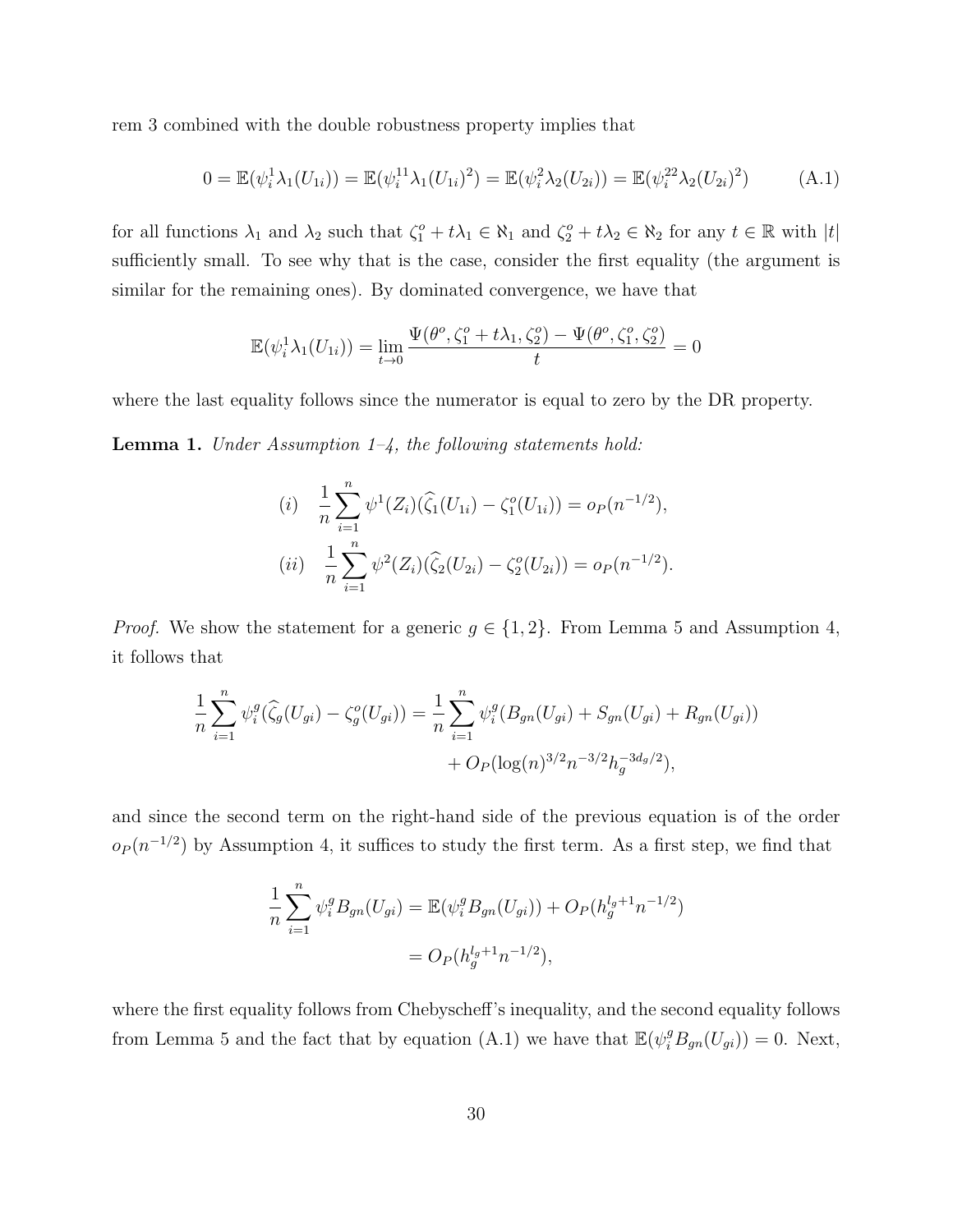consider the term

$$
\frac{1}{n} \sum_{i=1}^{n} \psi_i^g S_{gn}(U_{gi}) = \frac{1}{n^2} \sum_{i} \sum_{j \neq i} \psi_i^g e_1^{\top} N_{gn}(U_{gi})^{-1} w_{gj}(U_{gi}) K_{h_g}(X_{gj} - U_{gi}) \varepsilon_{gi}.
$$

This is a second order U-Statistic (up to a bounded, multiplicative term), and since by equation (A.1) we have that  $\mathbb{E}(\psi_i^g)$  ${}_{i}^{g}e_{1}^{\top}N_{gn}(U_{gi})^{-1}w_{gj}(U_{gi})K_{h_{g}}(X_{gj}-U_{gi})|X_{gj})=0$ , its kernel is first-order degenerate. It then follows from Lemma 4 and some simple variance calculations that

$$
\frac{1}{n}\sum_{i=1}^{n} \psi_i^g S_{gn}(U_{gi}) = O_P(n^{-1}h_g^{-d_g/2}).
$$

Finally, we consider the term

$$
\frac{1}{n}\sum_{i=1}^{n} \psi_i^g R_{gn}(U_{gi}) = T_{n,1} + T_{n,2},
$$

where

$$
T_{n,1} = \frac{1}{n^3} \sum_{i} \sum_{j \neq i} \psi_i^g e_1^{\top} \eta_{gn,j} (U_{gi}) N_n(u)^{-2} w_{gj} (U_{gi}) K_{h_g} (X_{gj} - U_{gi}) \varepsilon_{gj}
$$
 and  

$$
T_{n,2} = \frac{1}{n^3} \sum_{i} \sum_{j \neq i} \sum_{l \neq i,j} \psi_i^g e_1^{\top} \eta_{gn,j} (U_{gi}) N_n (U_{gi})^{-2} w_{gl} (U_{gi}) K_{h_g} (X_{gl} - U_{gi}) \varepsilon_{gl}.
$$

Using equation (A.1), one can see that  $T_{n,2}$  is equal to a third-order U-Statistic (up to a bounded, multiplicative term) with second-order degenerate kernel, and thus

$$
T_{n,2} = O_P(n^{-3/2}h_g^{-d_g})
$$

by Lemma 4 and some simple variance calculations. On the other hand, the term  $T_{n,1}$  is equal to  $n^{-1}$  times a second order U-statistic (up to a bounded, multiplicative term), with first-order degenerate kernel, and thus

$$
T_{n,1} = n^{-1} \cdot O_P(n^{-1}h_g^{-3d_g/2})) = n^{-1/2}h_g^{-d_g/2}O_P(T_{n,2}).
$$

The statement of the lemma thus follows if  $h_g \to 0$  and  $n^2 h_g^{3d_g} \to \infty$  as  $n \to \infty$ , which holds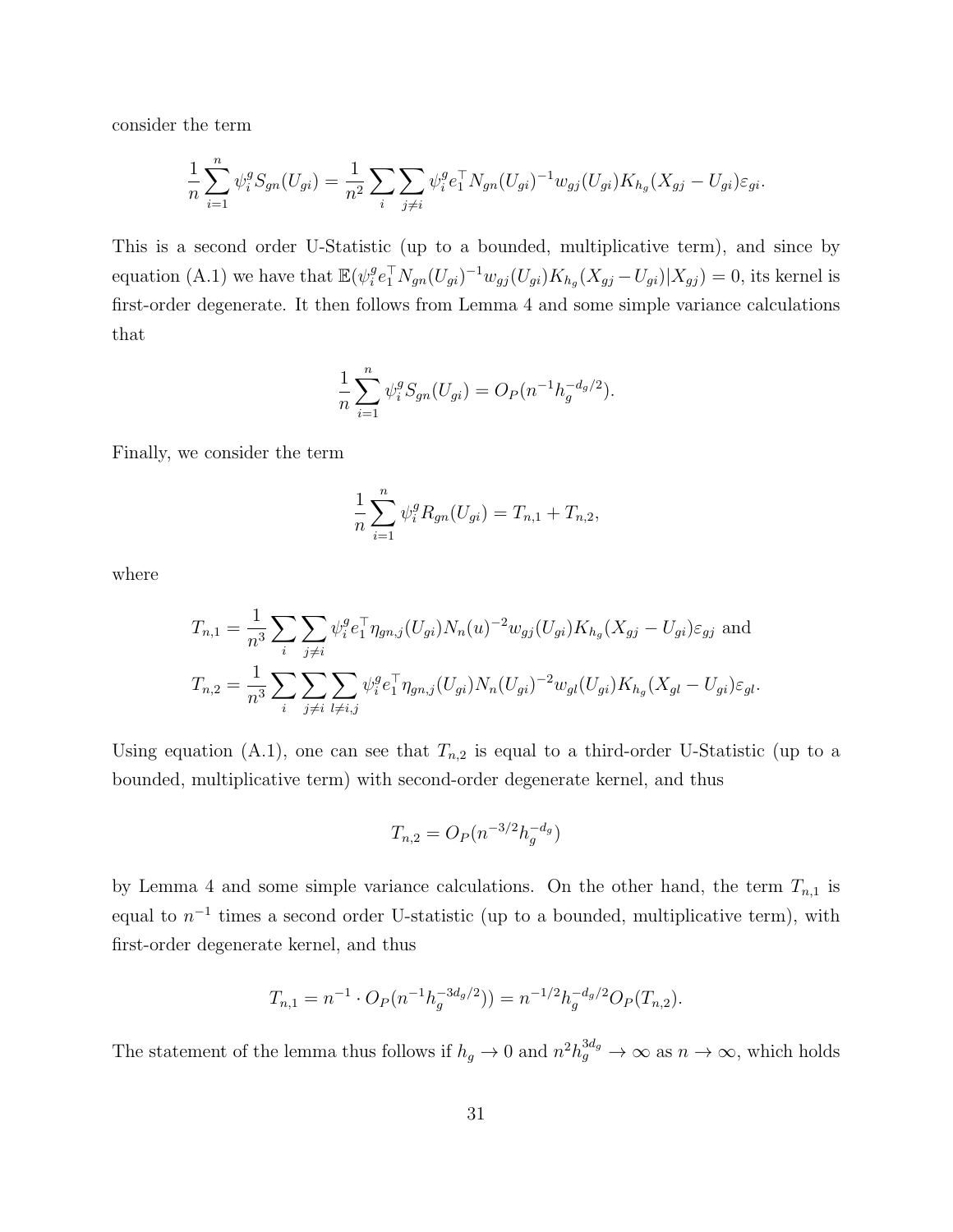by Assumption 4. This completes our proof.

**Remark 2.** Without the DR property, the term  $n^{-1} \sum_{i=1}^{n} \psi_i^g B_{gn}(U_{gi})$  in the above proof would be of the larger order  $O(h_g^{l_g+1})$ , which is the usual order of the bias due to smoothing the nonparametric component. This illustrates how the DR property of the moment conditions acts like a bias correction device (see also Remark ?? below).

**Lemma 2.** Under Assumption  $1-\frac{1}{4}$ , the following statements hold:

(i) 
$$
\frac{1}{n} \sum_{i=1}^{n} \psi_i^{11} (\widehat{\zeta}_1(U_{1i}) - \zeta_1^o(U_{1i}))^2 = o_P(n^{-1/2}),
$$
  
(ii) 
$$
\frac{1}{n} \sum_{i=1}^{n} \psi_i^{22} (\widehat{\zeta}_2(U_{2i}) - \zeta_2^o(U_{2i}))^2 = o_P(n^{-1/2}).
$$

*Proof.* We show the statement for a generic  $g \in \{1,2\}$ . Note that by Lemma 5 we have that

$$
(\widehat{\zeta}_g(u) - \zeta_g^o(u))^2 = \sum_{k=1}^6 T_{n,k}(u) + O_P\left(\left(\frac{\log(n)}{nh_g^{d_g}}\right)^{3/2}\right) \left(O_P(h_g^{l_g+1}) + O_P\left(\frac{\log(n)}{nh_g}\right)\right),
$$

where  $T_{n,1}(u) = B_{gn}(u)^2$ ,  $T_{n,2}(u) = S_{gn}(u)^2$ ,  $T_{n,3}(u) = R_{gn}(u)^2$ ,  $T_{n,4}(u) = 2B_{gn}(u)S_{gn}(u)$ ,  $T_{n,5}(u) = 2B_{gn}(u)R_{gn}(u)$ , and  $T_{n,6}(u) = 2S_{gn}(u)R_{gn}(u)$ . Since the second term on the righthand side of the previous equation is of the order  $o_P (n^{-1/2})$  by Assumption 4, it suffices to show that we have that  $n^{-1} \sum_{i=1}^{n} \psi_i^{gg} T_{n,k}(U_{gi}) = o_P(n^{-1/2})$  for  $k \in \{1, ..., 6\}$ . Our proof proceeds by obtaining sharp bounds on  $n^{-1} \sum_{i=1}^{n} \psi_i^{gg} T_{n,k}(U_{gi})$  for  $k \in \{1, 2, 4, 5\}$  using Lemmas A.1 and 4, and crude bounds for  $k \in \{3, 6\}$  simply using the uniform rates derived in Lemma 5. First, for  $k = 1$  we find that

$$
\frac{1}{n}\sum_{i=1}^{n}\psi_i^{gg}T_{n,1}(U_{gi}) = \mathbb{E}(\psi_i^{gg}B_{gn}(U_{gi})^2) + O_P(n^{-1/2}h_g^{2l_g+2}) = O_P(n^{-1/2}h_g^{2l_g+2})
$$

because  $\mathbb{E}(\psi_i^{gg}B_{gn}(U_{gi})^2) = 0$  by equation (A.1). Second, for  $k = 2$  we can write

$$
\frac{1}{n}\sum_{i=1}^{n} \psi_i^{gg} T_{n,2}(U_{gi}) = T_{n,2,A} + T_{n,2,B}
$$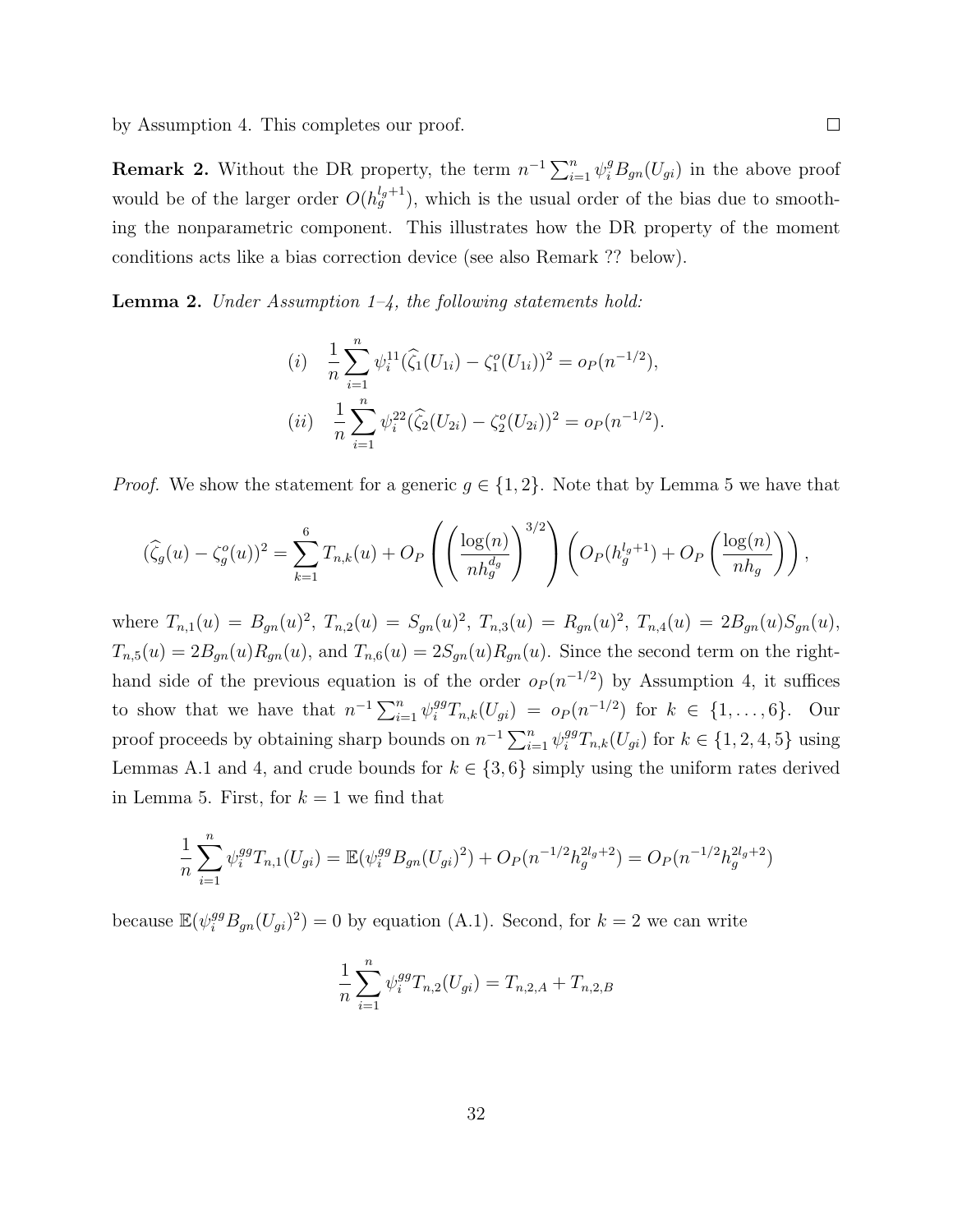where

$$
T_{n,2,A} = \frac{1}{n^3} \sum_{i} \sum_{j \neq i} \psi_i^{gg} (e_1^{\top} N_{gn}(U_{gi})^{-1} w_{gj}(U_{gi}))^2 K_{h_g}(X_{gj} - U_{gi})^2 \varepsilon_{gj}^2
$$
  

$$
T_{n,2,B} = \frac{1}{n^3} \sum_{i} \sum_{j \neq i} \sum_{l \neq i,j} \psi_i^{gg} e_1^{\top} N_{gn}(U_{gi})^{-1} w_{gj}(U_{gi}) K_{h_g}(X_{gj} - U_{gi}) \varepsilon_{gj}
$$
  

$$
\cdot e_1^{\top} N_{gn}(U_{gi})^{-1} w_{gl}(U_{gi}) K_{h_g}(X_{gl} - U_{gi}) \varepsilon_{gl}
$$

Using equation (A.1), one can see that  $T_{n,2,B}$  is equal to a third-order U-Statistic with a second-order degenerate kernel function (up to a bounded, multiplicative term), and thus

$$
T_{n,2,B} = O_P(n^{-3/2}h_g^{-d_g}).
$$

On the other hand, the term  $T_{n,2,A}$  is (again, up to a bounded, multiplicative term) equal to  $n^{-1}$  times a mean zero second order U-statistic with non degenerate kernel function, and thus

$$
T_{n,2,A} = n^{-1}O_P(n^{-1/2}h^{-d_g} + n^{-1}h_g^{-3d_g/2}) = O_P(n^{-3/2}h^{-d_g}) = O_P(T_{n,2,B}).
$$

Third, for  $k = 4$  we use again equation (A.1) and Lemma 4 to show that

$$
\frac{1}{n} \sum_{i=1}^{n} \psi_i^{gg} T_{n,4}(U_{gi}) = \frac{1}{n^2} \sum_{i=1}^{n} \sum_{j \neq i} \psi_i^{gg} B_{gn}(U_{gi}) e_1^{\top} N_{gn}(U_{gi})^{-1} w_{gj}(U_{gi}) K_{h_g}(X_{gj} - U_{gi}) \varepsilon_{gj}
$$
\n
$$
= O_P(n^{-1} h_g^{-d_g/2}) \cdot O(h_g^{l_g+1}),
$$

where the last equality follows from the fact that  $n^{-1} \sum_{i=1}^{n} \psi_i^{gg} T_{n,4}(U_{gi})$  is (again, up to a bounded, multiplicative term) equal to a second order U-statistic with first-order degenerate kernel function. Fourth, for  $k = 5$ , we can argue as in the final step of the proof of Lemma 1 to show that

$$
\frac{1}{n}\sum_{i=1}^{n} \psi^{11}(Z_i) T_{n,5}(U_{gi}) = O_P(n^{-3/2} h_g^{-d_g} h_g^{l_g+1})
$$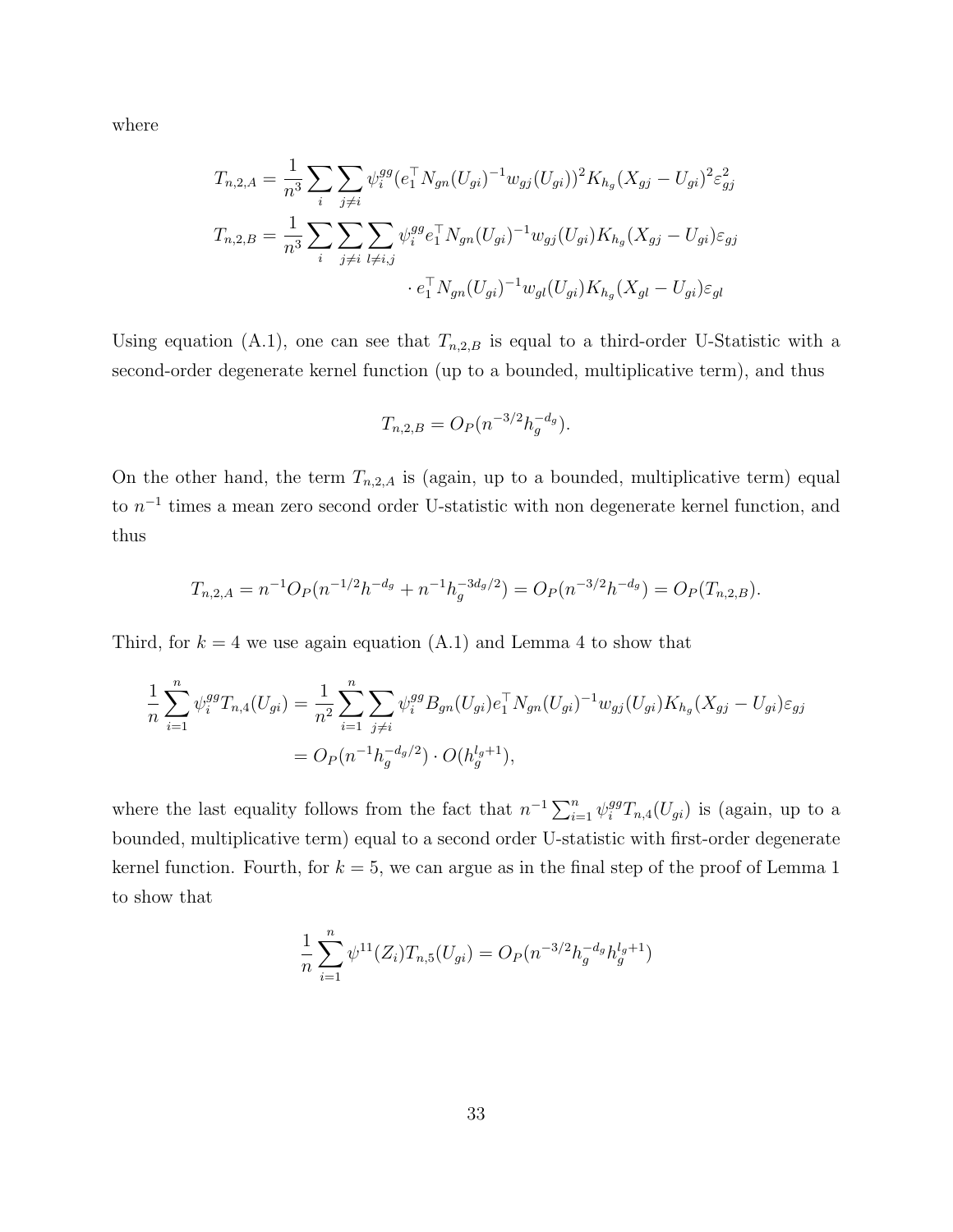Finally, we obtain a number of crude bounds based on uniform rates in Lemma 5:

$$
\frac{1}{n} \sum_{i=1}^{n} \psi_i^{gg} T_{n,3}(U_{gi}) = O_P(\|R_{gn}\|_{\infty}^2) = O_P(\log(n)^2 n^{-2} h_g^{-2d_g})
$$
\n
$$
\frac{1}{n} \sum_{i=1}^{n} \psi_i^{gg} T_{n,6}(U_{gi}) = O_P(\|R_{gn}\|_{\infty}) \cdot O_P(\|S_{gn}\|_{\infty}) = O_P(\log(n)^{3/2} n^{-3/2} h_g^{-3d_g/2})
$$

The statement of the lemma thus follows if  $h_g \to 0$  and  $n^2 h_g^{3d_g}/\log(n)^3 \to \infty$  as  $n \to \infty$ , which holds by Assumption 4. This completes our proof.  $\Box$ 

**Remark 3.** Without the DR property, the term  $T_{n,2,B}$  in the above proof would be (up to a bounded, multiplicative term) equal to a third-order U-Statistic with a first-order degenerate kernel function (instead of a second order one). In this case, we would find that

$$
T_{n,2,B} = O_P(n^{-1}h_g^{-d_g/2}) + O_P(n^{-3/2}h_g^{-d_g}) = O_P(n^{-1}h_g^{-d_g/2}).
$$

On the other hand, in the absence of the DR property, the term  $T_{n,2,A}$  would be (up to a bounded, multiplicative term) equal to a  $n^{-1}$  times a non-mean-zero second-order U-Statistic with a non-degenerate kernel function, and thus we would have

$$
T_{n,2,A} = O(n^{-1}h_g^{-d_g}) + O_P(n^{-3/2}h^{-d_g}) + O_P(n^{-2}h^{-2d_g}) = O(n^{-1}h^{-d_g}) + o_P(n^{-1}h^{-d_g}).
$$

The leading term of an expansion of the sum  $T_{n,2,A} + T_{n,2,B}$  would thus be a pure bias term of order  $n^{-1}h_g^{-d_g}$ . This term is analogous to the "degrees of freedom bias" in Ichimura and Linton (2005), and the "nonlinearity bias" or "curse of dimensionality bias" in Cattaneo et al. (2013). In our context, the DR property of the moment conditions removes this term, which illustrates how our structure acts like a bias correction method.

**Lemma 3.** Under Assumption  $1-\frac{1}{4}$ , the following statement holds:

$$
\frac{1}{n}\sum_{i=1}^n \psi_i^{12}(\widehat{\zeta}_1(U_{1i}) - \zeta_1^o(U_{1i}))(\widehat{\zeta}_2(U_{2i}) - \zeta_2^o(U_{2i})) = o_P(n^{-1/2}).
$$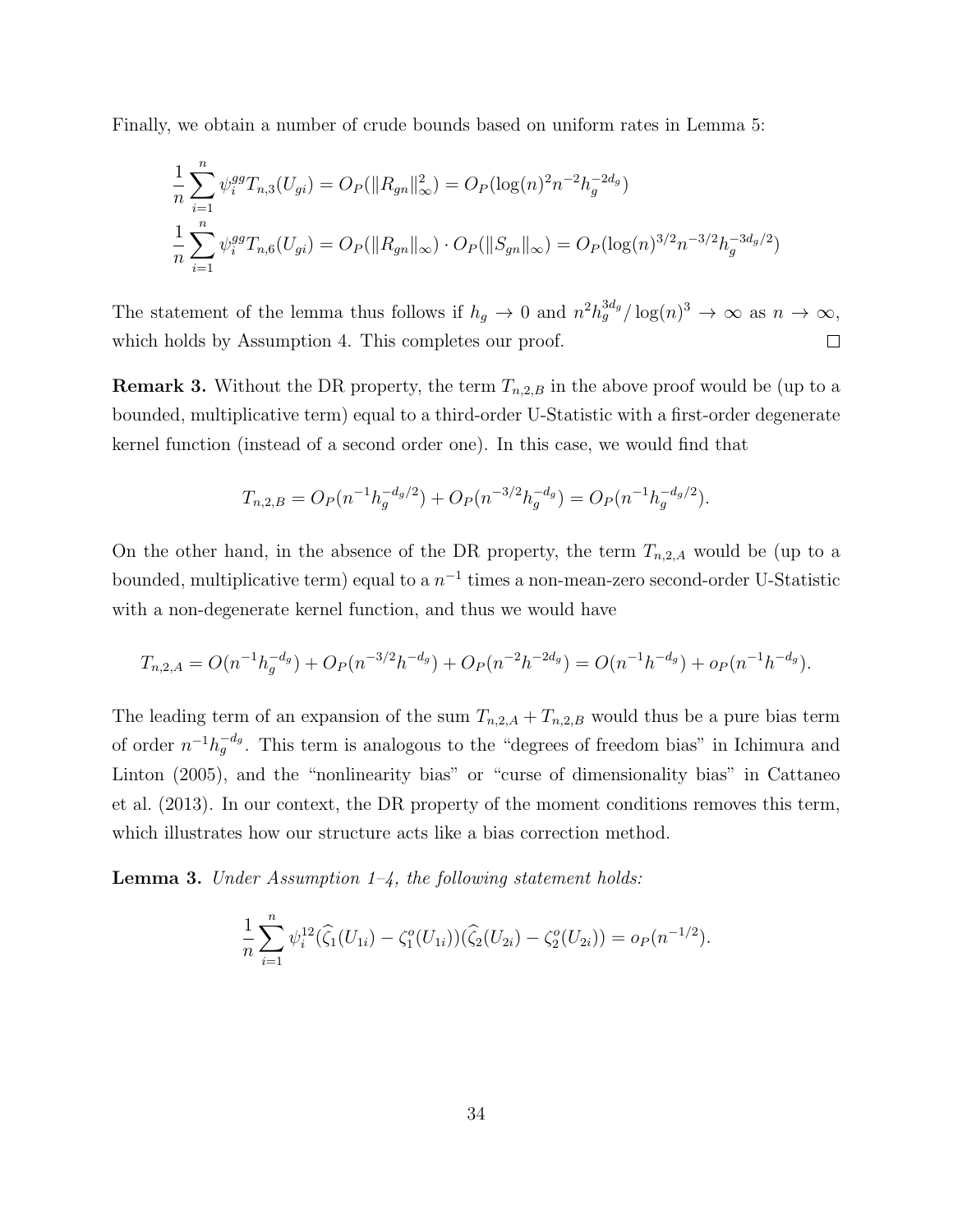*Proof.* By Lemma 5, one can see that uniformly over  $u = (u_1, u_2)$  we have that

$$
\begin{split}\n& (\widehat{\zeta}_{1}(u_{1}) - \zeta_{1}^{o}(u_{1}))(\widehat{\zeta}_{2}(u_{2}) - \zeta_{2}^{o}(u_{2})) \\
&= \sum_{k=1}^{9} T_{n,k}(u) + O_{P}\left(\left(\frac{\log(n)}{nh_{1}^{d_{1}}}\right)^{3/2}\right) \left(O_{P}(h_{2}^{l_{2}+1}) + O_{P}\left(\frac{\log(n)}{nh_{2}^{d_{2}}}\right)\right) \\
&+ O_{P}\left(\left(\frac{\log(n)}{nh_{2}^{d_{2}}}\right)^{3/2}\right) \left(O_{P}(h_{1}^{l_{1}+1}) + O_{P}\left(\frac{\log(n)}{nh_{1}^{d_{1}}}\right)\right)\n\end{split}
$$

where  $T_{n,1}(u) = B_{1,n}(u_1)B_{2,n}(u_2)$ ,  $T_{n,2}(u) = B_{1,n}(u_1)S_{2,n}(u_2)$ ,  $T_{n,3}(u) = B_{1,n}(u_1)R_{2,n}(u_2)$ ,  $T_{n,4}(u) = S_{1,n}(u_1)B_{2,n}(u_2), T_{n,5}(u) = S_{1,n}(u_1)S_{2,n}(u_2), T_{n,6}(u) = S_{1,n}(u_1)R_{2,n}(u_2), T_{n,7}(u) =$  $R_{1,n}(u_1)B_{2,n}(u_2), T_{n,8}(u) = R_{1,n}(u_1)S_{2,n}(u_2), \text{ and } T_{n,9}(u) = R_{1,n}(u_1)R_{2,n}(u_2).$  Since the last two terms on the right-hand side of the previous equation are easily of the order  $o_P(n^{-1/2})$  by Assumption 4, it suffices to show that for any for  $k \in \{1,\ldots,9\}$  we have that  $n^{-1} \sum_{i=1}^n \psi_i^{12} T_{n,k}(U_i) = o_P(n^{-1/2})$ . As in the proof of Lemma 2, we proceed by obtaining sharp bounds on  $n^{-1} \sum_{i=1}^n \psi_i^{12} T_{n,k}(U_i)$  for  $k \in \{1, \ldots, 5, 7\}$  using a similar strategy as in the proofs above, and crude bounds for  $k \in \{6, 8, 9\}$  simply using the uniform rates derived in Lemma 5. First, arguing as in the proof of Lemma 1 and 2 above, we find that

$$
\frac{1}{n}\sum_{i=1}^n \psi_i^{12} T_{n,1}(U_i) = \mathbb{E}(\psi_i^{12} B_{1,n}(U_{1i}) B_{2,n}(U_{2i})) + O_P(n^{-1/2} h_1^{l_1+1} h_2^{l_2+1}) = O_P(h_1^{l_1+1} h_2^{l_2+1}),
$$

where the last equation follows from the fact that  $\mathbb{E}(\psi_i^{12}B_{1,n}(U_{1i})B_{2,n}(U_{2i})) = O(h_1^{l_1+1}h_2^{l_2+1}).$ Second, for  $k = 2$  we consider the term

$$
\frac{1}{n}\sum_{i}\psi_i^{12}T_{n,2}(U_i) = \frac{1}{n^2}\sum_{i}\sum_{j\neq i}\psi_i^{12}B_{1,n}(U_{1i})e_1^{\top}N_{2,n}(U_{2i})^{-1}w_{2j}(U_{2i})K_{h_2}(X_{2,j}-U_{2i})\varepsilon_{2,j}.
$$

This term is (up to a bounded, multiplicative term) equal to a second-order U-Statistic with non-degenerate kernel function. It thus follows from Lemma 4 and some variance calculations that

$$
\frac{1}{n}\sum_{i} \psi_i^{12} T_{n,2}(U_i) = O_P(n^{-1/2}h_1^{l_1+1}) + O_P(n^{-1}h_2^{-d_2/2}h_1^{l_1+1})
$$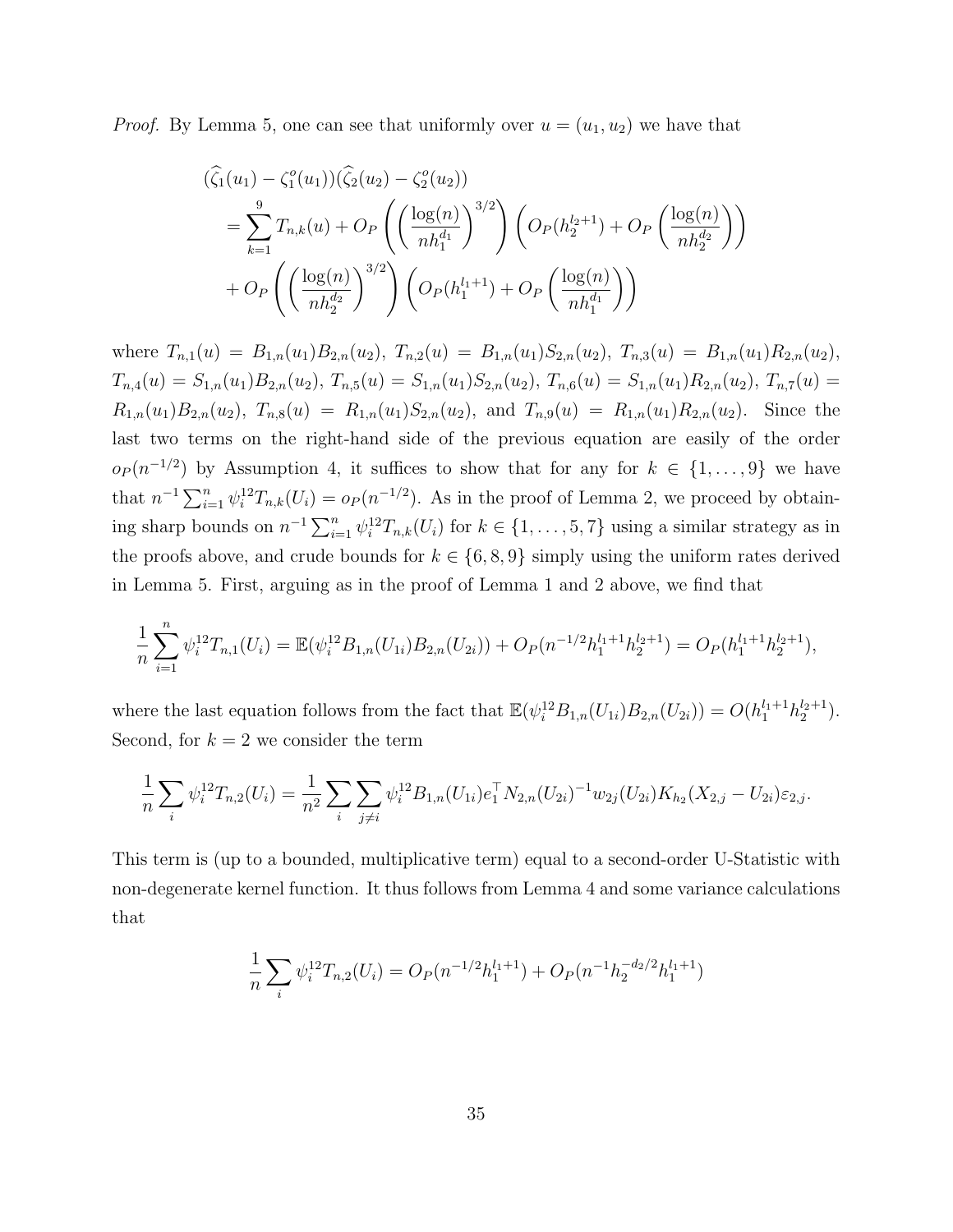Using the same argument, we also find that

$$
\frac{1}{n}\sum_{i} \psi_i^{12} T_{n,4}(U_i) = O_P(n^{-1/2}h_2^{l_2+1}) + O_P(n^{-1}h_1^{-d_1/2}h_2^{l_2+1}).
$$

For  $k = 3$ , we can argue as in the final step of the proof of Lemma 1 to show that

$$
\frac{1}{n}\sum_{i=1}^n \psi_i^{12} T_{n,3}(U_i) = O_P(n^{-1}h_2^{-d_2/2}h_1^{l_1+1}) + O_P(n^{-3/2}h_2^{-d_2}h_1^{l_1+1}),
$$

and for the same reason we find that

$$
\frac{1}{n}\sum_{i=1}^n \psi_i^{12} T_{n,7}(U_i) = O_P(n^{-1}h_1^{-d_1/2}h_2^{l_2+1}) + O_P(n^{-3/2}h_1^{-d_1}h_2^{l_2+1}).
$$

Next, we consider the case  $k = 5$ . In some sense deriving the order of this term is the most critical step for proving Theorem 3, and it is the only one in which we exploit the condition (4.2). We start by considering the decomposition

$$
\frac{1}{n}\sum_{i}\psi_i^{12}T_{n,5}(U_i)=T_{n,5,A}+T_{n,5,B},
$$

where

$$
T_{n,5,A} = \frac{1}{n^3} \sum_{i} \sum_{j \neq i} \psi_i^{12} (e_1^{\top} N_{1,n}(U_{1i})^{-1} w_{1j}(U_{1i}) K_{h_1} (X_{1j} - U_{1i}) \varepsilon_{1,j})
$$

$$
\cdot (e_1^{\top} N_{2,n}(U_{2i})^{-1} w_{2j}(U_{2i}) K_{h_2} (X_{2,j} - U_{2i}) \varepsilon_{2j}),
$$

$$
T_{n,5,B} = \frac{1}{n^3} \sum_{i} \sum_{j \neq i} \sum_{l \neq i,j} \psi_i^{12} e_1^{\top} N_{1,n}(U_{1i})^{-1} w_{1j}(U_{1i}) K_{h_1} (X_{1,j} - U_{1i}) \varepsilon_{1j}
$$

$$
\cdot e_1^{\top} N_{2,n}(U_{2i})^{-1} w_{2l}(U_{2i}) K_{h_2} (X_{2l} - U_{2i}) \varepsilon_{2l}.
$$

Here term  $T_{n,5,B}$  is equal to a third-order U-Statistic (up to a bounded, multiplicative term) with first-order degenerate kernel. Finding the variance of this U-Statistic is slightly more involved, as it depends on the number of joint components of  $U_1$  and  $U_2$ . Using Lemma 4 and some tedious calculations, we obtain the following bound:

$$
T_{n,5,B} = O_P(n^{-1} \max\{h_1^{-d_1/2}, h_2^{-d_2/2}\}) + O_P(n^{-3/2}h_1^{-d_1/2}h_2^{-d_2/2}).
$$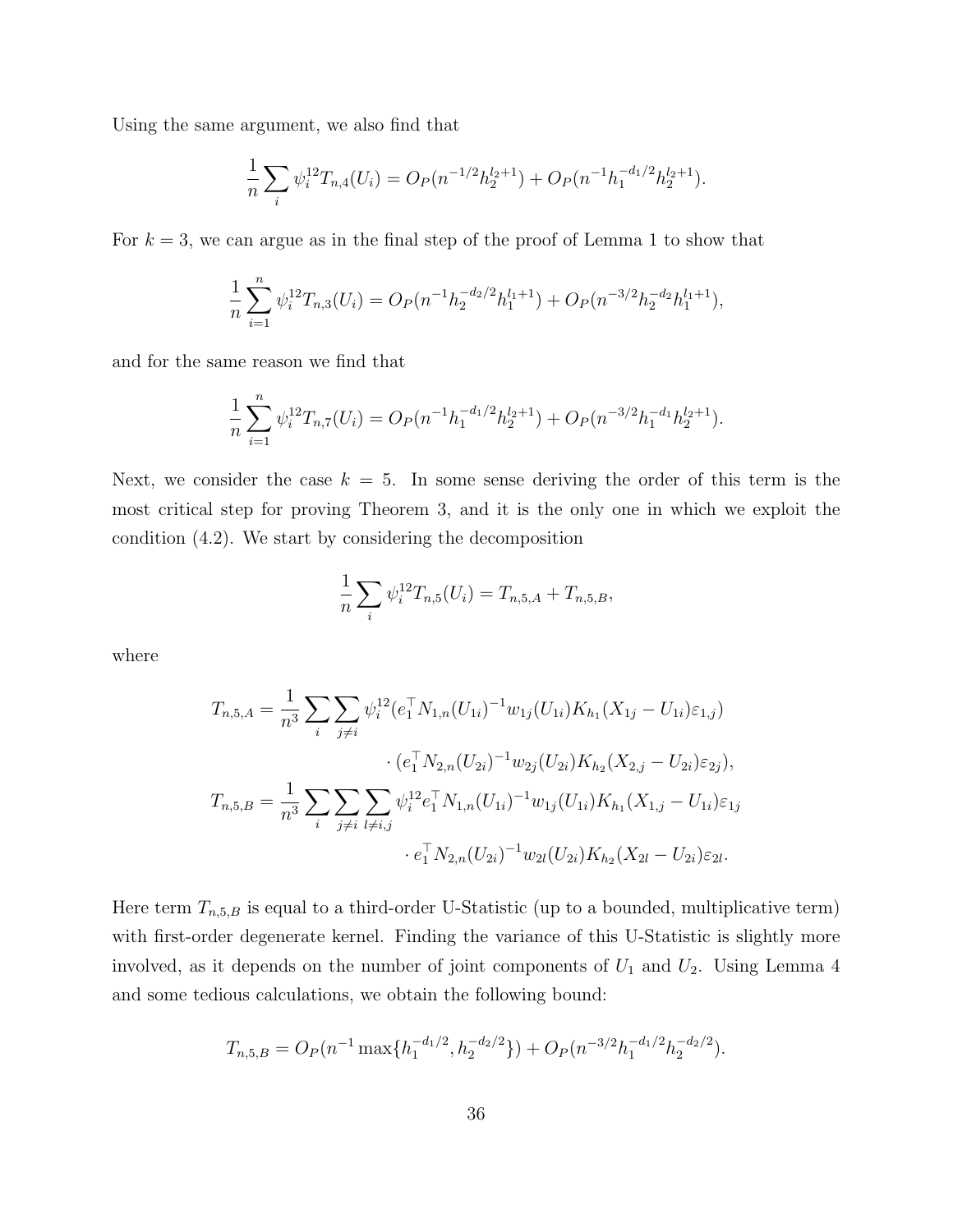This bound is sufficient four our purposes. Now consider the term  $T_{n,5,A}$ , which is equal to  $n^{-1}$ times a second order U-statistic (up to a bounded, multiplicative term). Since condition (4.2) implies that  $\mathbb{E}(\varepsilon_1 \varepsilon_2 | X_1, X_2) = 0$ , we find that this U-Statistic has mean zero. The calculation of its variance is again slightly more involved, and the exact result depends on the number of joint components of  $U_1$  and  $U_2$ , and on the number of joint components of  $X_1$  and  $X_2$ . After some calculations, we obtain the bound that We thus find that

$$
T_{n,5,A} = n^{-1} \cdot O_P(n^{-1/2} \max\{h_1^{-d_1/2}, h_2^{-d_2/2}\} + n^{-1}h_1^{-d_1/2}h_2^{-d_2/2}) = n^{-1/2}O_P(T_{n,5,B}),
$$

which again suffices for our purposes. Finally, we obtain a number of crude bounds based on uniform rates in Lemma 5 for the following terms:

$$
\frac{1}{n} \sum_{i=1}^{n} \psi_i^{12} T_{n,6}(U_i) = O_P(\|S_{1,n}\|_{\infty}) \cdot O_P(\|R_{2,n}\|_{\infty}) = O_P(\log(n)^{5/2} n^{-5/2} h_1^{-d_1} h_2^{-3d_2/2})
$$
  

$$
\frac{1}{n} \sum_{i=1}^{n} \psi_i^{12} T_{n,8}(U_i) = O_P(\|R_{1,n}\|_{\infty}) \cdot O_P(\|S_{2,n}\|_{\infty}) = O_P(\log(n)^{5/2} n^{-5/2} h_2^{-d_2} h_1^{-3d_1/2})
$$
  

$$
\frac{1}{n} \sum_{i=1}^{n} \psi_i^{12} T_{n,9}(U_i) = O_P(\|R_{1,n}\|_{\infty}) \cdot O_P(\|R_{2,n}\|_{\infty}) = O_P(\log(n)^{3} n^{-3} h_1^{-3d_1/2} h_2^{-3d_2/2})
$$

The statement of the Lemma then follows from Assumption 4. This completes our proof.  $\Box$ 

**Remark 4.** The derivation of the order of the term  $T_{n,5,A}$  is the only step in our proof that requires the orthogonality condition (4.2). Without this condition, the kernel of the respective U-Statistic would not be mean zero, and in general we would only find that  $T_{n,5,A} = O_P(n^{-1} \max\{h_1^{-d_1}, h_2^{-d_2}\}).$ 

A.2. Proof of Theorem 4. Following the proofs of Lemma 1–3 below, we find that the two largest terms that appear in these calculations are  $O(h^{2(l+1)})$  and  $O_P(n^{-1}h^{-d/2})$  under the conditions of the theorem. The result then follows by verifying that these two terms are of larger order than the "cubic" remainder terms, which follows from Lemma 5(i).

A.3. Proof of Proposition 1. The estimator has the same structure as the one studied in Theorem 3–4, and thus the statement of the proposition follows from the same kind of arguments. Note that the condition (4.2) is satisfied here, since the assumption that the data are missing at random implies that  $\mathbb{E}((Y - E(Y|D = 1, X)) \cdot (D - E(D|X))|D = 1, X) = 0.$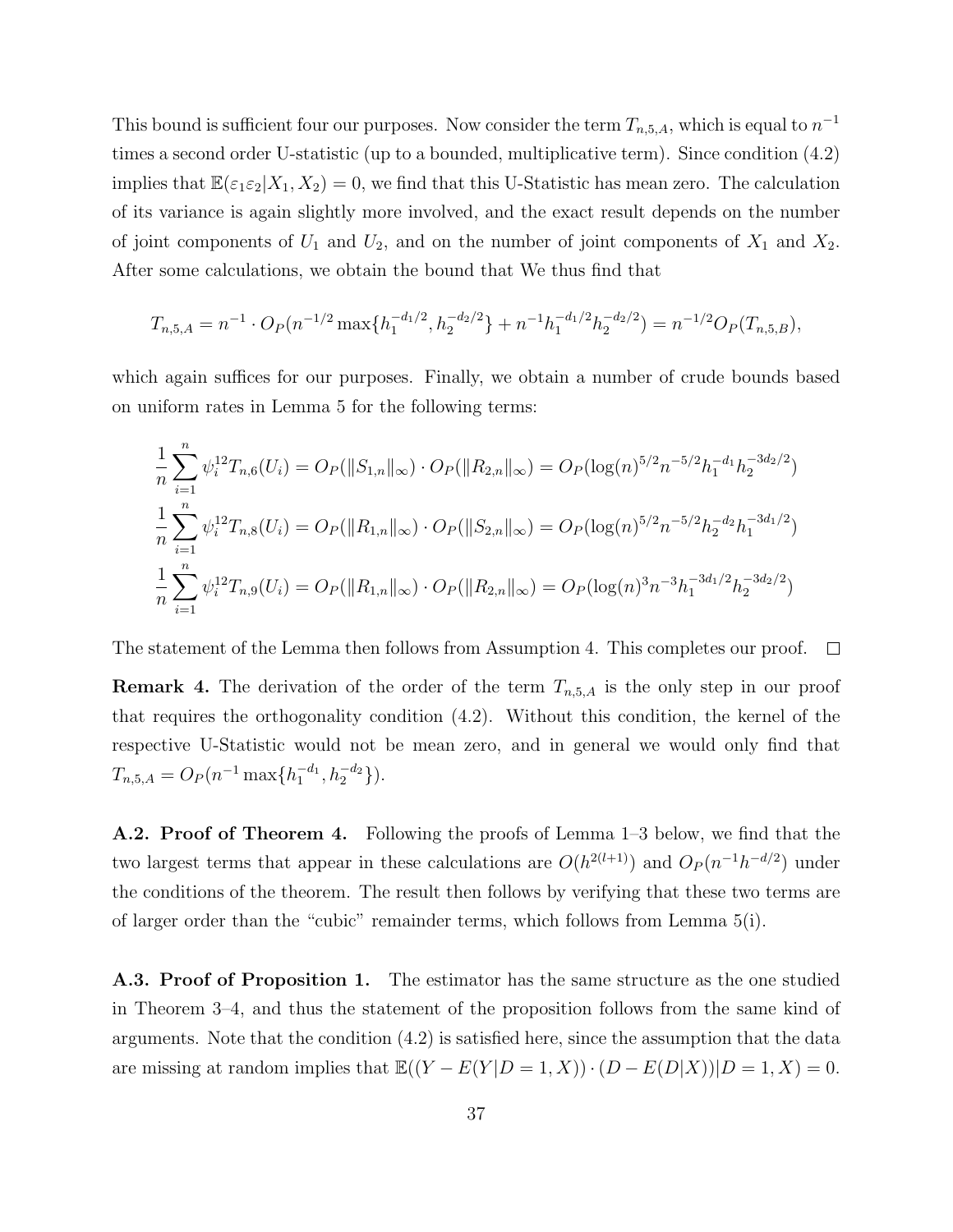A.4. Proof of Proposition 2. The estimator has the same structure as the one studied in Theorem 3–4, and thus the statement of the proposition follows from the same kind of arguments. See also Linton (1995) for a similar derivation.

A.5. Proof of Proposition 3. To be completed (but follows using similar arguments as the proof of Theorem 3–4).

A.6. Proof of Proposition 4. To be completed (but follows using similar arguments as the proof of Theorem 3–4).

## B. Auxiliary Results

In this section, we state two auxiliary results that are used repeatedly in the proof of Theorem 3.

**B.1. Rates of Convergence of U-Statistics.** For a real-valued function  $\varphi_n(x_1, \ldots, x_k)$ and an i.i.d. sample  $\{X_i\}_{i=1}^n$  of size  $n > k$ , the term

$$
U_n = \frac{(n-k)!}{n!} \sum_{s \in S(n,k)} \varphi_n(X_{s_1}, \dots, X_{s_k})
$$

is called a kth order U-statistic with kernel function  $\varphi_n$ , where the summation is over the set  $S(n, k)$  of all  $n!/(n - k)!$  permutations  $(s_1, \ldots, s_k)$  of size k of the elements of the set  $\{1, 2, \ldots, n\}$ . Without loss of generality, the kernel function  $\varphi_n$  can be assumed to be symmetric in its  $k$  arguments. In this case, the U-statistic has the equivalent representation

$$
U_n = {n \choose k}^{-1} \sum_{s \in \mathcal{C}(n,k)} \varphi_n(X_{s_1}, \dots, X_{s_k}),
$$

where the summation is over the set  $\mathcal{C}(n,k)$  of all  $\binom{n}{k}$  $\binom{n}{k}$  combinations  $(s_1, \ldots, s_k)$  of k of the elements of the set  $\{1, 2, \ldots, n\}$  such that  $s_1 < \ldots < s_k$ . For a symmetric kernel function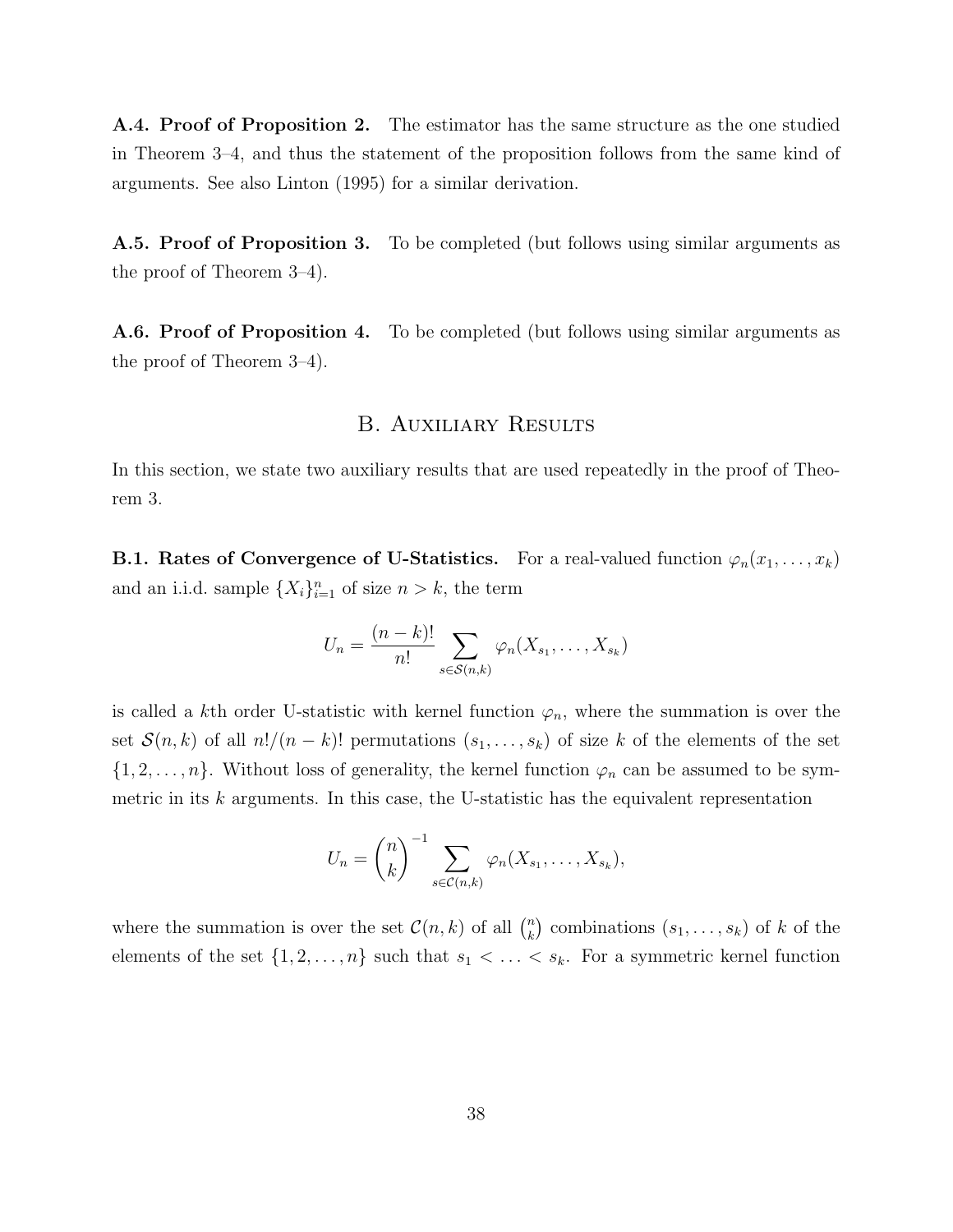$\varphi_n$  and  $1 \leq c \leq k$ , we also define the quantities

$$
\varphi_{n,c}(x_1,\ldots,x_c) = \mathbb{E}(\varphi_n(x_1,\ldots,x_c,X_{c+1},\ldots,X_k) \quad \text{and}
$$

$$
\rho_{n,c} = \text{Var}(\varphi_{n,c}(X_1,\ldots,X_c))^{1/2}.
$$

If  $\rho_{n,c} = 0$  for all  $c \leq c^*$ , we say that the kernel function  $\varphi_n$  is  $c^*$ th order degenerate. With this notation, we give the following result about the rate of convergence of a kth order U-statistic with a kernel function that potentially depends on the sample size  $n$ .

**Lemma 4.** Suppose that  $U_n$  is a kth order U-statistic with symmetric, possibly sample size dependent kernel function  $\varphi_n$ , and that  $\rho_{n,k} < \infty$ . Then

$$
U_n - \mathbb{E}(U_n) = O_P\left(\sum_{c=1}^k \frac{\rho_{n,c}}{n^{c/2}}\right).
$$

In particular, if the kernel  $\varphi_n$  is  $c^*$ th order degenerate, then

$$
U_n = O_P\left(\sum_{c=c^*+1}^k \frac{\rho_{n,c}}{n^{c/2}}\right).
$$

*Proof.* The result follows from explicitly calculating the variance of  $U_n$  (see e.g. Van der Vaart, 1998), and an application of Chebyscheff's inequality.  $\Box$ 

B.2. Stochastic Expansion of the Local Polynomial Estimator. In this section, we state a particular stochastic expansion of the local polynomial regression estimators  $\hat{\zeta}_g$ . This is a minor variation of results given in e.g. Masry (1996) or Kong et al. (2010). We require the following notation. For any  $s \in \{0, 1, \ldots, l_g\}$  let  $n_s = \begin{pmatrix} s+d_g-1 \\ d_s-1 \end{pmatrix}$  $\binom{+d_g-1}{d_g-1}$  be the number of distinct  $d_g$ -tuples u with  $|u| = s$ . Arrange these  $d_g$ -tuples as a sequence in a lexicographical order with the highest priority given to the last position, so that  $(0, \ldots, 0, s)$  is the first element in the sequence and  $(s, 0, \ldots, 0)$  the last element. Let  $\tau_s$  denote this 1-to-1 mapping, i.e.  $\tau_s(1) = (0, \ldots, 0, s), \ldots, \tau_s(n_s) = (s, 0, \ldots, 0).$  For each  $s \in \{0, 1, \ldots, l_g\}$  we also define a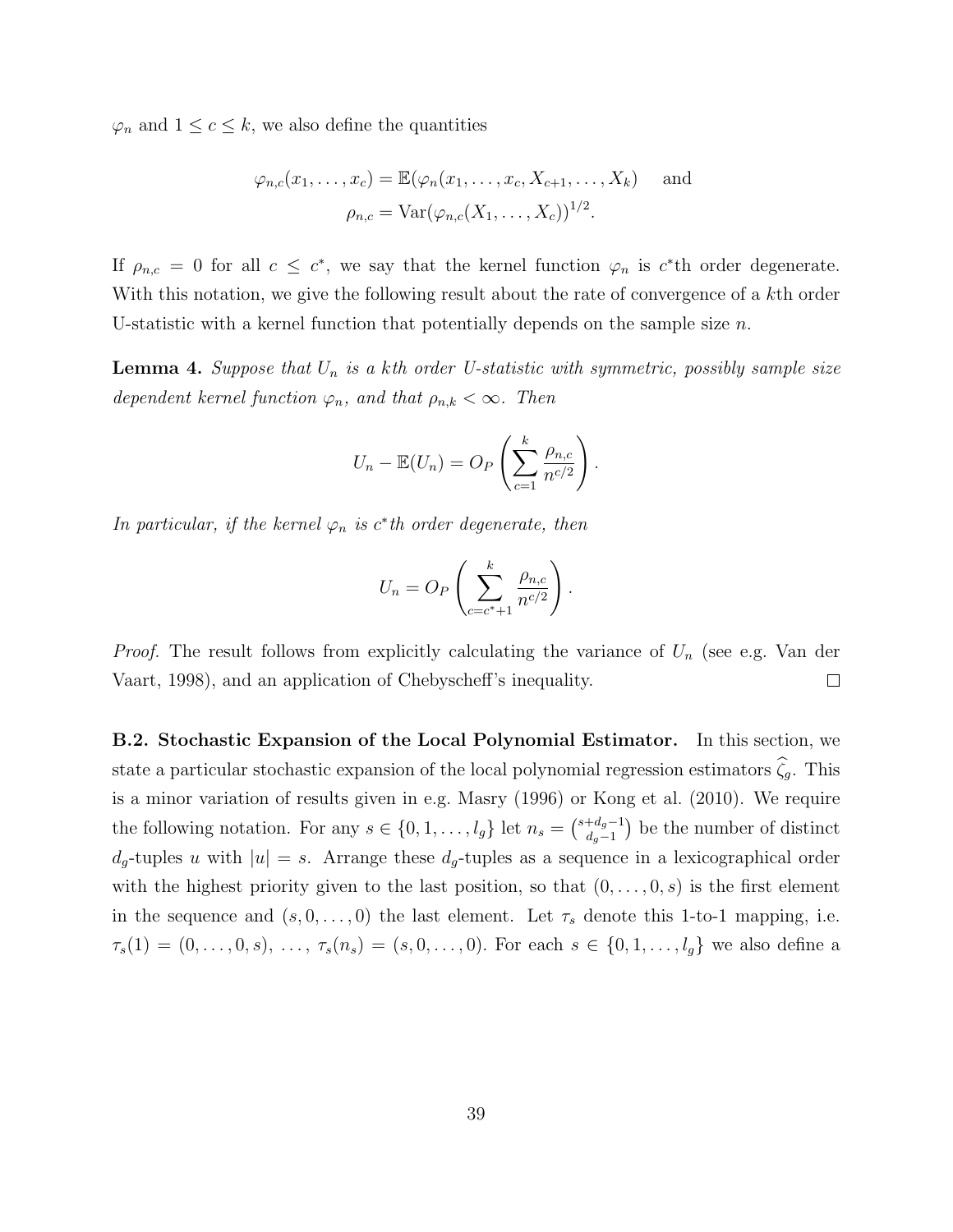$n_s \times 1$  vector  $w_{gj,s}(u)$  with its kth element given by  $((X_{gj} - u)/h_g)^{\tau_s(k)}$ . Finally, we put

$$
w_{gj}(u) = (1, w_{gj,1}(u)^{\top}, \dots, w_{gj,l_g}(u)^{\top})^{\top}
$$
  
\n
$$
M_{gn}(u) = \frac{1}{n} \sum_{j \neq i}^{n} w_{gj}(u) w_{gj}(u)^{\top} K_{h_g}(X_{gj} - u),
$$
  
\n
$$
N_{gn}(u) = \mathbb{E}(w_{gj}(u) w_{gj}(u)^{\top} K_{h_g}(X_{gj} - u)),
$$
  
\n
$$
\eta_{gn,j}(u) = w_{gj}(u) w_{gj}(u)^{\top} K_{h_g}(X_{gj} - u) - \mathbb{E}(w_{gj}(u) w_{gj}(u)^{\top} K_{h_g}(X_{gj} - u)).
$$

To better understand this notation, note that for the simple case that  $l_g = 0$ , i.e. when  $\widehat{\zeta}_g$  is the Nadaraya-Watson estimator, we have that  $w_{gj} (u) = 1$ , that the term  $M_{gn} (u) =$  $n^{-1}\sum_{i=1}^n K_{h_g}(X_{gi}-u)$  is the usual Rosenblatt-Parzen density estimator, that  $N_{gn}(u)$  =  $\mathbb{E}(K_{h_g}(X_{gi}-u))$  is its expectation, and that  $\eta_{gn,i}(u) = K_{h_g}(X_{gi}-u) - \mathbb{E}(K_{h_g}(X_{gi}-u))$  is a mean zero stochastic term with variance of the order  $O(h_g^{-d_g})$ . Also note that with this notation we can write the estimator  $\widehat{\zeta}_g(U_{gi})$  as

$$
\widehat{\zeta}_g(U_{gi}) = \frac{1}{n-1} \sum_{j \neq i} e_1^{\top} M_{gn}(U_{gi})^{-1} w_{gj}(U_{gi}) K_{h_g}(X_{gj} - U_{gi}) Y_{gj},
$$

where  $e_1$  denotes the  $(1 + l_g d_g)$ -vector whose first component is equal to one and whose remaining components are equal to zero. We also introduce the following quantities:

$$
B_{gn}(U_{gi}) = e_1^{\top} N_{gn}(U_{gi})^{-1} \mathbb{E}(w_{gj}(U_{gi}) K_{h_g}(X_{gj} - U_{gi})(\xi_1^o(X_{gj}) - \xi_1^o(U_{gi})) | U_{gi})
$$
  
\n
$$
S_{gn}(U_{gi}) = \frac{1}{n} \sum_{j \neq i} e_1^{\top} N_{gn}(U_{gi})^{-1} w_{gj}(U_{gi}) K_{h_g}(X_{gj} - U_{gi}) \varepsilon_{gj}
$$
  
\n
$$
R_{gn}(U_{gi}) = \frac{1}{n} \sum_{j \neq i} e_1^{\top} \left(\frac{1}{n} \sum_{l \neq i} \eta_{gn,l}(U_{gi})\right) N_{gn}(U_{gi})^{-2} w_{gj}(U_{gi}) K_{h_g}(X_{gj} - U_{gi}) \varepsilon_{gj}
$$

We refer to these three terms as the bias, and the first- and second-order stochastic terms, respectively. Here  $\varepsilon_{gj} = Y_{gj} - \xi_1^o(X_{gj})$  is the nonparametric regression residual, which satisfies  $\mathbb{E}(\varepsilon_{gj} | X_{gj}) = 0$  by construction. To get an intuition for the behavior of the two stochastic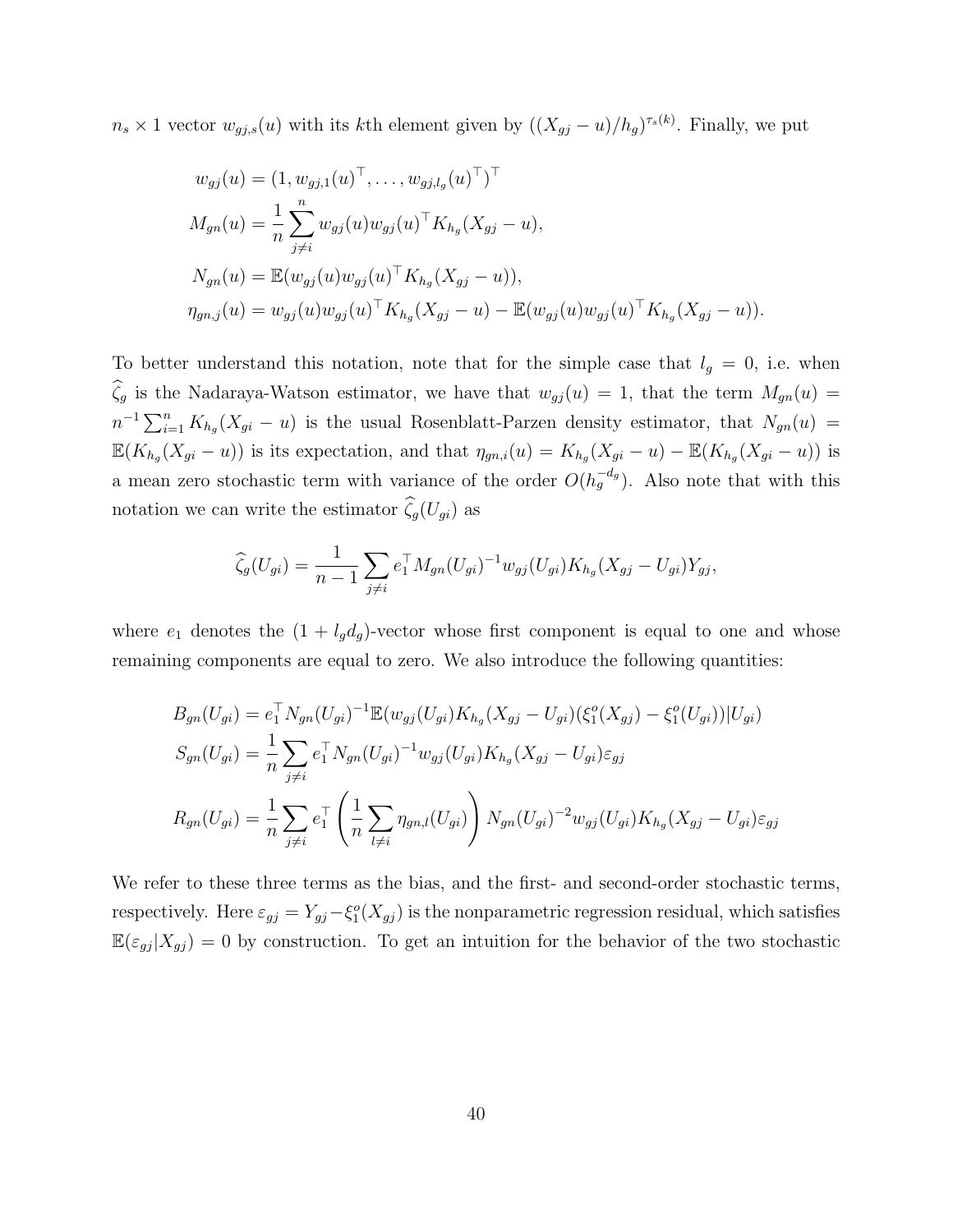terms, it is again instructive to consider simple case that  $l_g = 0$ , for which

$$
S_{gn}(U_{gi}) = \frac{1}{n \bar{f}_{gn}(U_{gi})} \sum_{j \neq i} K_{h_g}(X_{gj} - U_{gi}) \varepsilon_{gj} \text{ and}
$$
  

$$
R_{gn}(U_{gi}) = \frac{1}{n \bar{f}_{gn}(U_{gi})^2} \left( \frac{1}{n} \sum_{l \neq i} (K_{h_g}(X_{gl} - U_{gi}) - \bar{f}_{gn}(U_{gi})) \right) \sum_{j \neq i} K_{h_g}(X_{gj} - U_{gi}) \varepsilon_{gj}
$$

with  $\mathbb{E}(K_{h_g}(X_{gj} - u)) = \bar{f}_{gn}(u)$ . With this notation, we obtain the following result.

**Lemma 5.** Under Assumptions 2–3, the following statements hold for  $g \in \{1, 2\}$ :

(i) For uneven  $l_g \geq 1$  the bias  $B_{gn}$  satisfies

$$
\max_{i \in \{1, \dots, n\}} |B_{gn}(U_{gi})| = O_P(h_g^{l_g+1}),
$$

and the first- and second-order stochastic terms satisfy

$$
\max_{i \in \{1,\dots,n\}} |S_{gn}(U_{gi})| = O_P((nh_g^{d_g}/\log n)^{-1/2}) \text{ and } \max_{i \in \{1,\dots,n\}} |R_{gn}(U_{gi})| = O_P((nh_g^{d_g}/\log n)^{-1}).
$$

(ii) For any  $l_g \geq 0$ , we have that

$$
\max_{i \in \{1,\dots,n\}} |\widehat{\xi}_g(U_{gi}) - \xi_g^o(U_{gi}) - B_{gn}(U_{gi}) - S_{gn}(U_{gi}) - R_{gn}(U_{gi})| = O_P((nh_g^{d_g}/\log n)^{-3/2}).
$$

(iii) For  $\|\cdot\|$  a matrix norm, we have that

$$
\max_{i \in \{1,\dots,n\}} \|n^{-1} \sum_{j \neq i} \eta_{gn,j}(U_{gi})\| = O_P((nh_g^{d_g}/\log n)^{-1/2}).
$$

Proof. The proof follows from well-known arguments in e.g. Masry (1996) or Kong et al. (2010).  $\Box$ 

# C. Some more Examples

In this section, we give a number of additional examples that essentially have the same structure as our Example 1. This is done to illustrate the broad applicability of our results in that setting.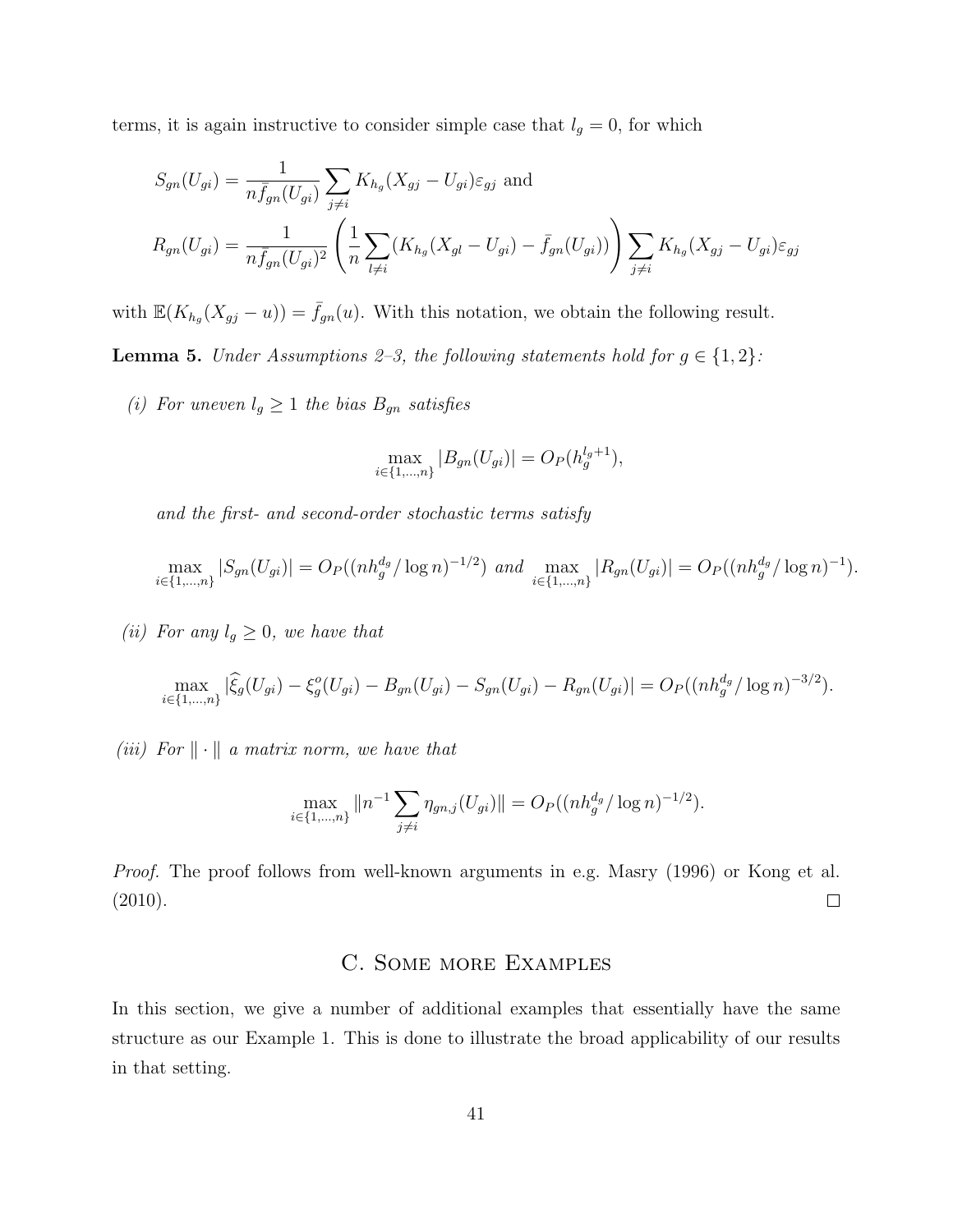**Example 5** (Population Mean with Missing Data). Let X be a vector of covariates that is always observed, and Y a scalar outcome variable that is observed if  $D = 1$ , and unobserved if  $D = 0$ . The data consists of a sample from the distribution of  $Z = (DY, X, D)$ , and the parameter of interest is  $\theta^o = \mathbb{E}(Y)$ . Assume that the data are missing at random (MAR), i.e.  $\mathbb{E}(D|Y,X) = \mathbb{E}(D|X) > 0$  with probability 1, and define the functions and  $\xi_1^o(x) = \mathbb{E}(Y|D = 1, X = x)$  and  $\xi_2^o(x) = \mathbb{E}(D|X = x)$ . Then

$$
\psi(z, \theta, \xi) = \frac{d(y - \xi_1(x))}{\xi_2(x)} + \xi_2(x) - \theta
$$

is a DR moment function for estimating  $\theta$ <sup>o</sup>.

**Example 6** (Linear Regression with Missing Covariates). Let  $X = (X_1^\top, X_2^\top)^\top$  be a vector of covariates and Y a scalar outcome variable. Suppose that the covariates in  $X_1$  are only observed if  $D = 1$  and unobserved if  $D = 0$ , whereas  $(Y, X_2)$  are always observed. The data thus consists of a sample from the distribution of  $Z = (Y, X_1D, X_2, D)$ . Here we consider the vector of coefficients  $\theta^o$  from a linear regression of Y on X as the parameter of interest. Define the functions  $\xi_1^o(y, x_2, \theta) = \mathbb{E}(\varphi(Y, X, \theta)|D = 1, Y = y, X_2 = x_2)$  with  $\varphi(Y, X, \theta) = (1, X^\top)^\top (Y - (1, X^\top) \theta)$  and  $\xi_2^o(y, x_2) = \mathbb{E}(D|Y = y, X_2 = x_2)$  and, and assume that  $\xi_2^o(Y, X_2) > 0$  with probability 1. Then

$$
\psi(z,\theta,\xi) = \frac{d(\varphi(y,x,\theta) - \xi_1(y,x_2,\theta))}{\xi_2(y,x_2)} + \xi_1(y,x_2,\theta)
$$

is a DR moment function for estimating  $\theta$ <sup>o</sup>.

**Example 7** (Average Treatment Effects). Let  $Y(1)$  and  $Y(0)$  denote the potential outcomes with and without taking some treatment, respectively, with  $D = 1$  indicating participation in the treatment, and  $D = 0$  indicating non-participation in the treatment. Then the realized outcome is  $Y = Y(D)$ . The data consist of a sample from the distribution of  $Z = (Y, D, X)$ , where  $X$  is some vector of covariates that are unaffected by the treatment, and the parameter of interest is the Average Treatment Effect (ATE)  $\theta^o = \mathbb{E}(Y(1)) - \mathbb{E}(Y(0))$ . Define the functions  $\xi_1^o(d,x) = \mathbb{E}(Y|D = d, X = x)$  and  $\xi_2^o(x) = \mathbb{E}(D|X = x)$ , and assume that  $1 > \mathbb{E}(D|Y(1), Y(0), X) = \xi_2^o(X) > 0$  with probability 1. Then

$$
\psi(z,\theta,\xi) = \frac{d(y-\xi_1(1,x))}{\xi_2(x)} - \frac{(1-d)(y-\xi_1(0,x))}{1-\xi_2(x)} + (\xi_1(1,x) - \xi_1(0,x)) - \theta
$$

 $\Box$ 

 $\Box$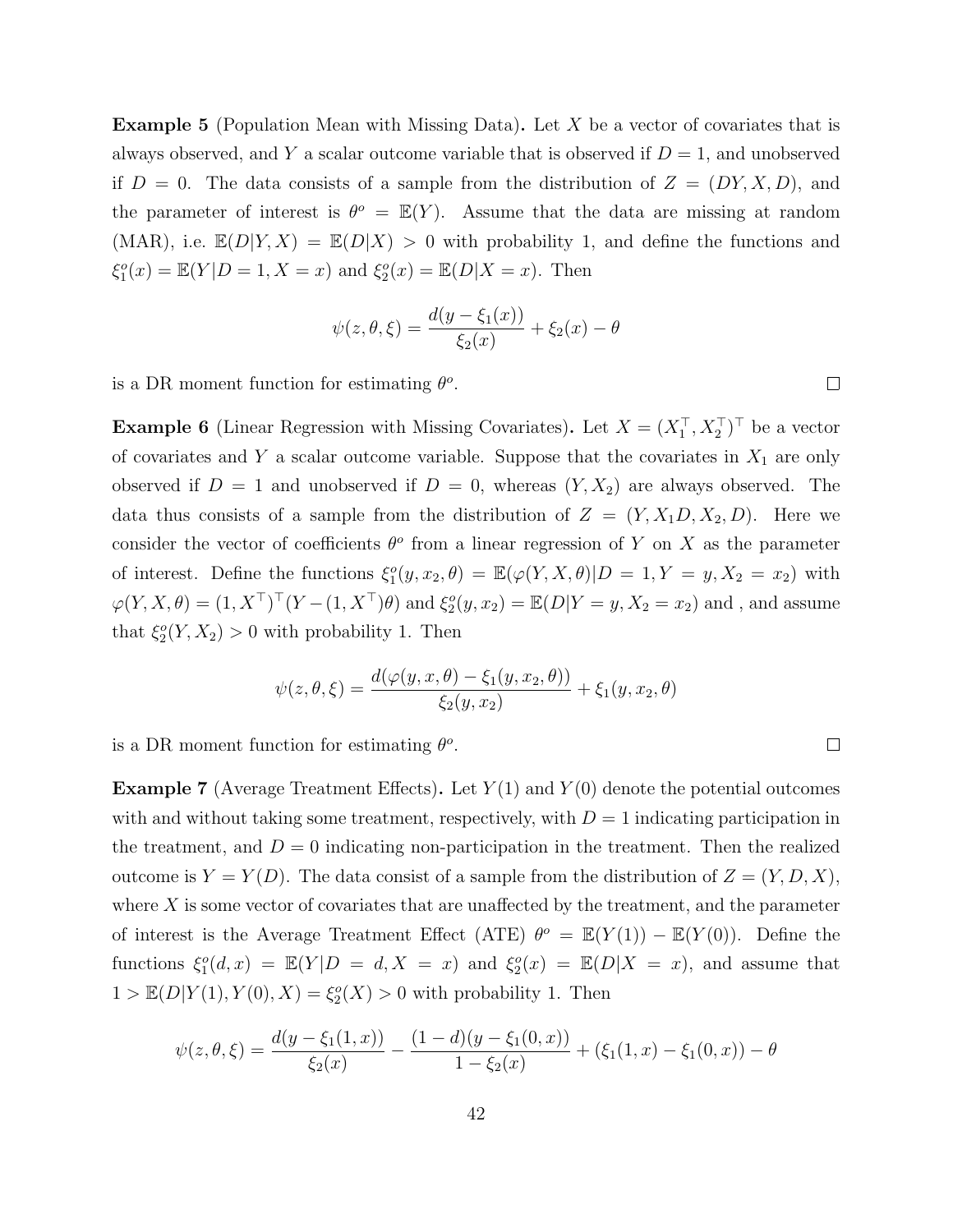is a DR moment function for estimating  $\theta$ <sup>o</sup>.

Example 8 (Average Treatment Effect on the Treated). Consider the potential outcomes setting introduced in the previous example, but now suppose that the parameter of interest is  $\theta^o = \mathbb{E}(Y(1)|D = 1) - \mathbb{E}(Y(0)|D = 1)$ , the Average Treatment Effect on the Treated (ATT). Define the functions  $\xi_1^o(x) = \mathbb{E}(Y|D = 0, X = x)$  and  $\xi_2^o(x) = \mathbb{E}(D|X = x)$ , put  $\Pi_o = \mathbb{E}(D)$ , and assume that  $\Pi_o > 0$  and  $\mathbb{E}(D|Y(1), Y(0), X) = \xi_2^o(X) < 1$  with probability 1. Then

$$
\psi(z,\theta,\xi) = \frac{d(y-\xi_1(x))}{\Pi_o} - \frac{\xi_2(x)}{\Pi_o} \cdot \frac{(1-d)(y-\xi_1(x))}{1-\xi_2(x)} - \theta
$$

is a DR moment function for estimating  $\theta$ <sup>o</sup>.

**Example 9** (Local Average Treatment Effects). Let  $Y(1)$  and  $Y(0)$  denote the potential outcomes with and without taking some treatment, respectively, with  $D = 1$  indicating participation in the treatment, and  $D = 0$  indicating non-participation in the treatment. Furthermore, let  $D(1)$  and  $D(0)$  denote the potential participation decision given some realization of a binary instrumental variable  $W \in \{0,1\}$ . That is, the realized participation decision is  $D = D(W)$  and the realized outcome is  $Y = Y(D) = Y(D(W))$ . The data consist of a sample from the distribution of  $Z = (Y, D, W, X)$ , where X is some vector of covariates that are unaffected by the treatment and the instrument. Define the function  $\xi_2^o(x) = \mathbb{E}(W|X=x)$ , and suppose that  $1 > \mathbb{E}(W|Y(1), Y(0), D(1), D(0), X) = \xi_2^o(X) > 0$  and  $P(D(1) \ge D(0)|X) = 1$ with probability 1. Under these conditions, it is possible to identify the Local Average Treatment Effect (LATE)  $\theta^o = \mathbb{E}(Y(1) - Y(0)|D(1) > D(0))$ , which serves as the parameter of interest in this example. Also define the function  $\xi_{1,1}^{o}(w,x) = \mathbb{E}(D|W = w, X = x)$  and  $\xi_{1,2}^{o}(w, x) = \mathbb{E}(Y|W = w, X = x)$ . Then

$$
\psi(z,\theta,xi) = \psi^{A}(z,\xi) - \theta \cdot \psi^{B}(z,\xi),
$$

where

$$
\psi^A(z,\xi) = \frac{w(y-\xi_{1,2}(1,x))}{\xi_2(x)} - \frac{(1-w)(y-\xi_{1,2}(0,x))}{1-\xi_2(x)} + \xi_{1,2}(1,x) - \xi_{1,2}(0,x),
$$
  

$$
\psi^B(z,\xi) = \frac{w(d-\xi_{1,1}(1,x))}{\xi_2(x)} - \frac{(1-w)(d-\xi_{1,1}(0,x))}{1-\xi_2(x)} + \xi_{1,1}(1,x) - \xi_{1,1}(0,x),
$$

 $\Box$ 

 $\Box$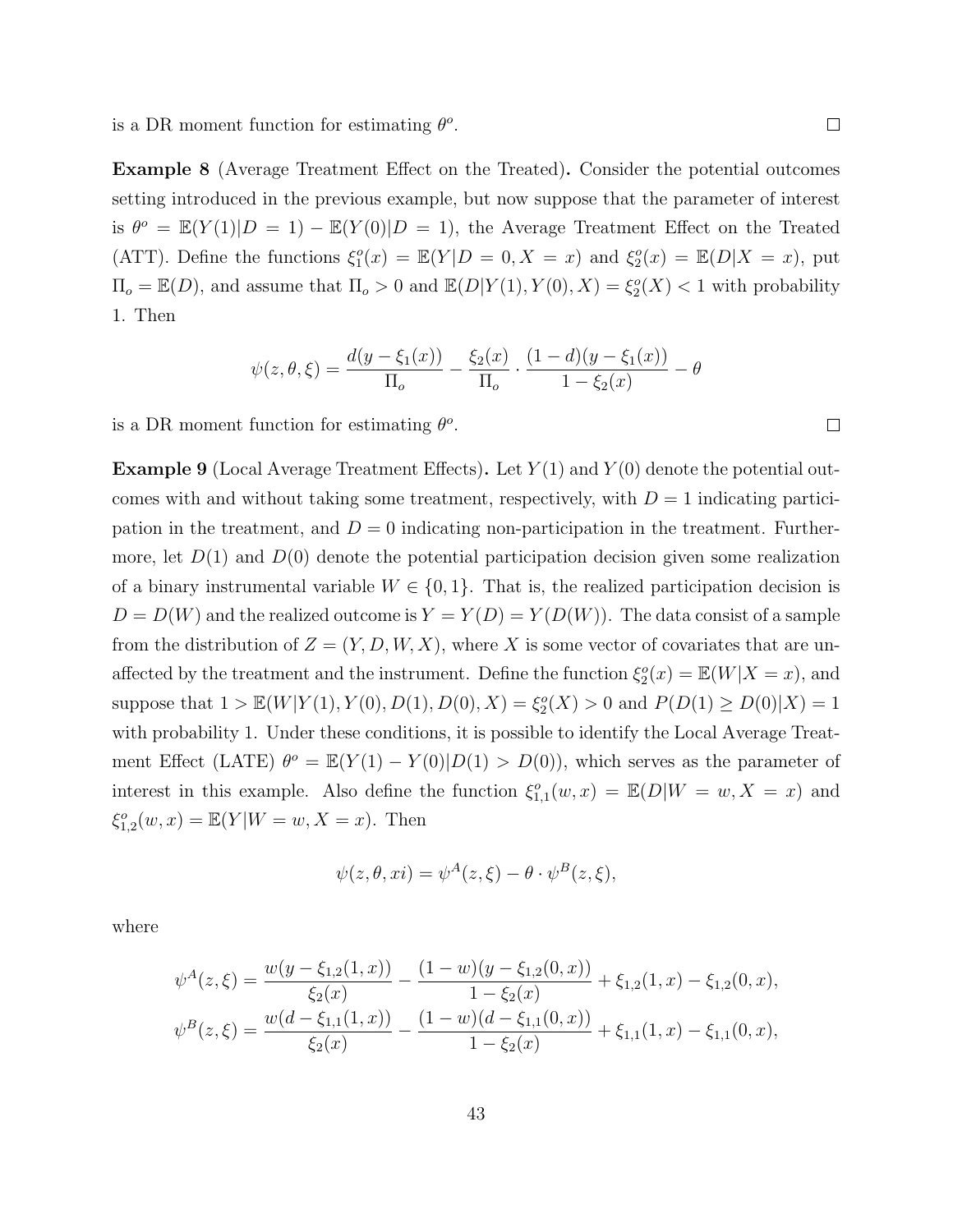is a DR moment condition for estimating  $\theta$ <sup>o</sup>.

## **REFERENCES**

- Ai, C. and X. Chen (2003): "Efficient estimation of models with conditional moment restrictions containing unknown functions," Econometrica, 71, 1795–1843.
- Andrews, D. (1994): "Asymptotics for semiparametric econometric models via stochastic equicontinuity," Econometrica, 62, 43–72.
- ANGRIST, J. D. AND A. B. KRUEGER (1995): "Split-sample instrumental variables estimates of the return to schooling," Journal of Business & Economic Statistics, 13, 225–235.
- Blundell, R., A. Duncan, and K. Pendakur (1998): "Semiparametric estimation and consumer demand," Journal of Applied Econometrics, 13, 435–461.
- CARD, D., A. MAS, AND J. ROTHSTEIN (2008): "Tipping and the Dynamics of Segregation," The Quarterly Journal of Economics, 123, 177–218.
- CATTANEO, M. (2010): "Efficient semiparametric estimation of multi-valued treatment effects under ignorability," Journal of Econometrics, 155, 138–154.
- CATTANEO, M., R. CRUMP, AND M. JANSSON (2013): "Generalized Jackknife Estimators of Weighted Average Derivatives," Journal of the American Statistical Association, 108, 1243–1268.
- (2014a): "Small bandwidth asymptotics for density-weighted average derivatives," Econometric Theory, 30, 176–200.
- CATTANEO, M. D., R. K. CRUMP, AND M. JANSSON (2014b): "Bootstrapping densityweighted average derivatives," *Econometric Theory*, to appear.
- Chen, X., H. Hong, and A. Tarozzi (2008): "Semiparametric Efficiency in GMM Models with Auxiliary Data," Annals of Statistics, 36, 808–843.
- Chen, X., O. Linton, and I. Van Keilegom (2003): "Estimation of semiparametric models when the criterion function is not smooth," Econometrica, 71, 1591–1608.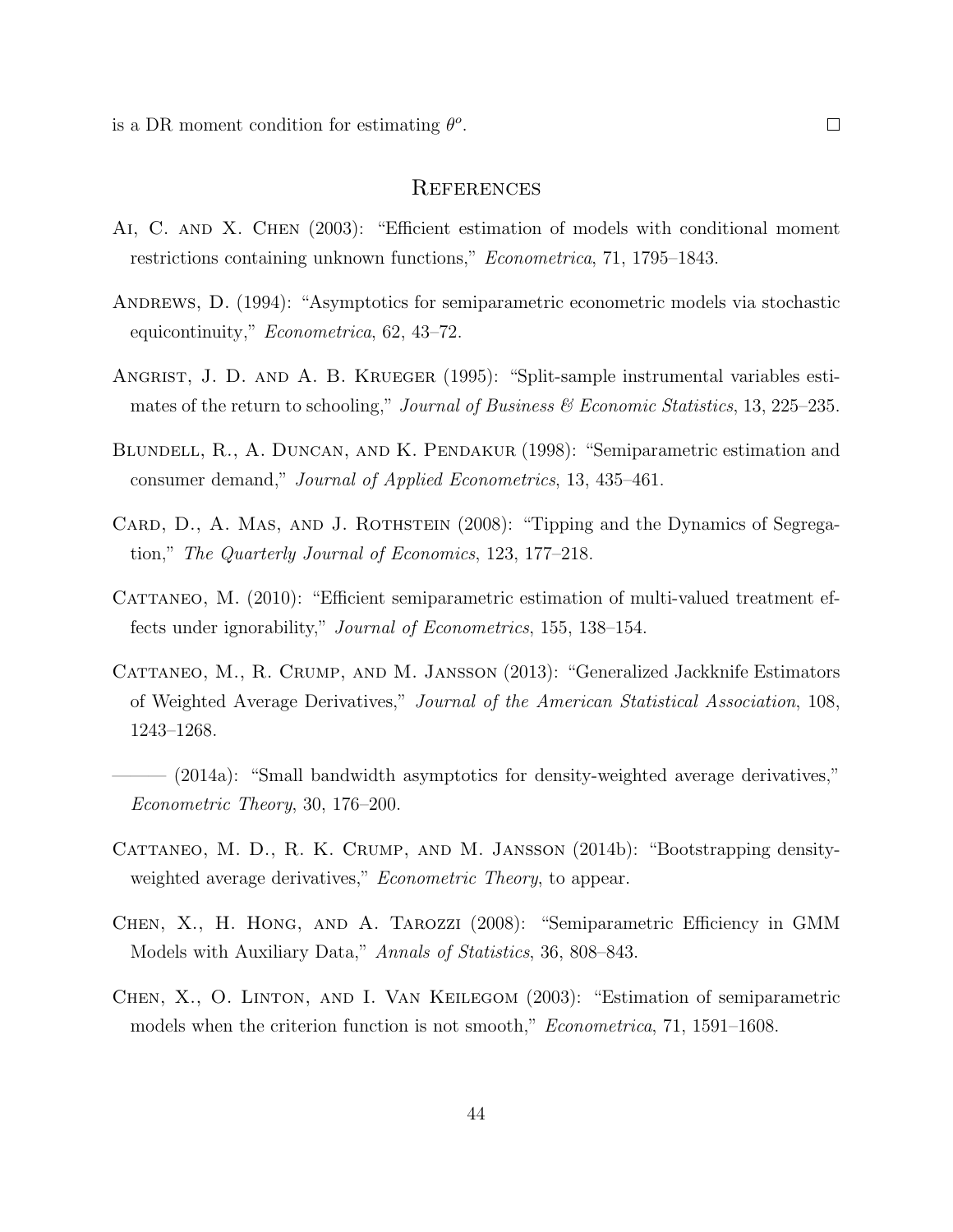- Chen, X. and X. Shen (1998): "Sieve extremum estimates for weakly dependent data," Econometrica, 289–314.
- Einmahl, U. and D. M. Mason (2005): "Uniform in bandwidth consistency of kernel-type function estimators," Annals of Statistics, 33, 1380–1403.
- Engle, R. F., C. W. Granger, J. Rice, and A. Weiss (1986): "Semiparametric estimates of the relation between weather and electricity sales," Journal of the American Statistical Association, 81, 310–320.
- ESCANCIANO, J. C., D. T. JACHO-CHÁVEZ, AND A. LEWBEL (2014): "Uniform convergence of weighted sums of non and semiparametric residuals for estimation and testing," Journal of Econometrics, 178, 426–443.
- Fan, J. (1993): "Local linear regression smoothers and their minimax efficiencies," Annals of Statistics, 21, 196–216.
- FAN, J. AND I. GIJBELS (1996): *Local polynomial modelling and its applications*, Chapman & Hall/CRC.
- FAN, J., N. HECKMAN, AND M. WAND (1995): "Local polynomial kernel regression for generalized linear models and quasi-likelihood functions," Journal of the American Statistical Association, 90, 141–150.
- FIRPO, S. (2007): "Efficient semiparametric estimation of quantile treatment effects," Econometrica, 75, 259–276.
- Gozalo, P. and O. Linton (2000): "Local Nonlinear Least Squares: Using parametric information in nonparametric regression," Journal of Econometrics, 99, 63–106.
- Graham, B., C. Pinto, and D. Egel (2012): "Inverse probability tilting for moment condition models with missing data," Review of Economic Studies, 79, 1053–1079.
- Hahn, J. (1998): "On the role of the propensity score in efficient semiparametric estimation of average treatment effects," Econometrica, 66, 315–331.
- HALL, P. (1992): The bootstrap and Edgeworth expansion, Springer.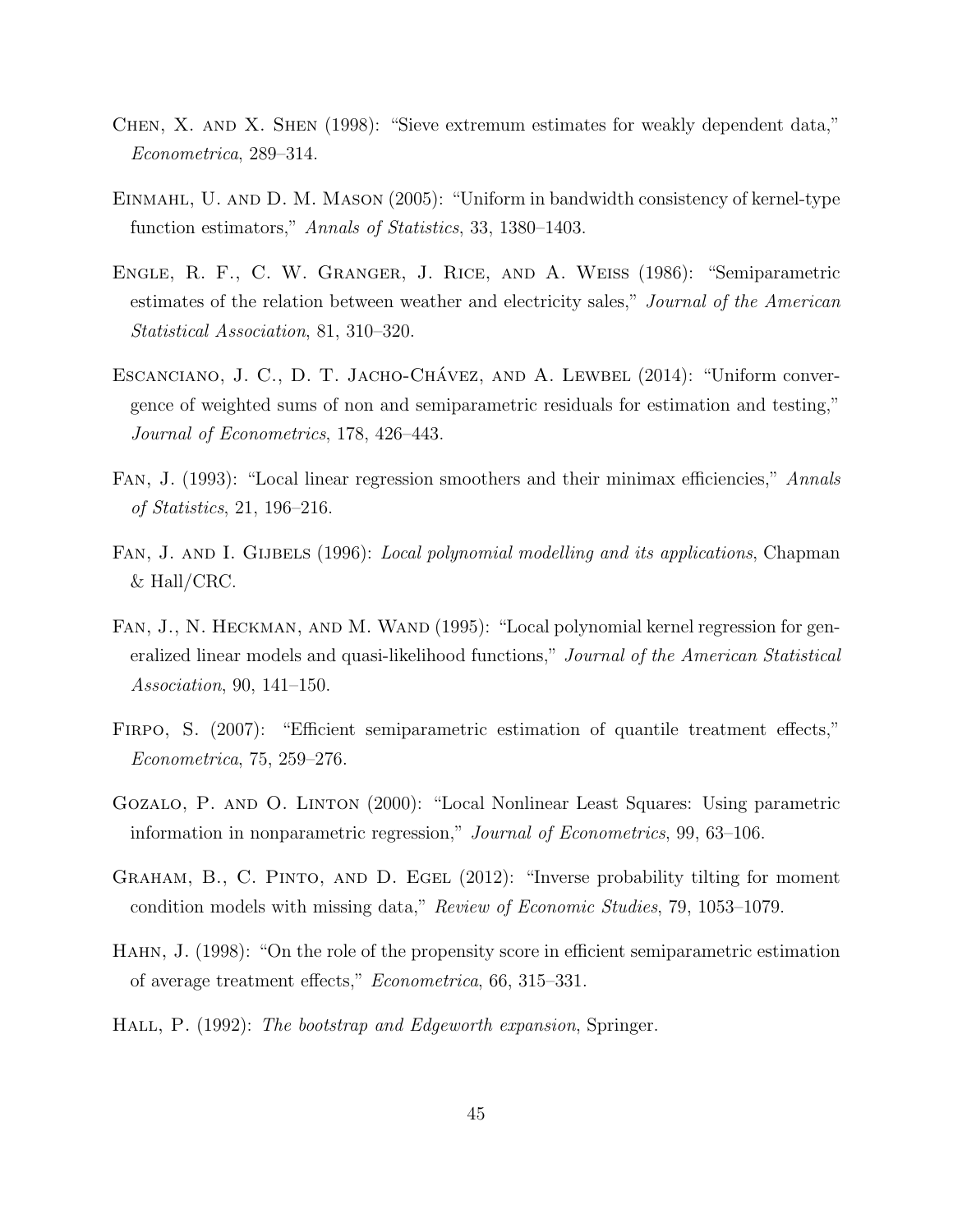- HALL, P. AND J. S. MARRON (1987): "Estimation of integrated squared density derivatives," Statistics & Probability Letters, 6, 109–115.
- HALL, P., R. WOLFF, AND Q. YAO (1999): "Methods for estimating a conditional distribution function," Journal of the American Statistical Association, 94, 154–163.
- Hausman, J. A. and W. K. Newey (1995): "Nonparametric estimation of exact consumers surplus and deadweight loss," *Econometrica*, 1445–1476.
- HIRANO, K., G. IMBENS, AND G. RIDDER (2003): "Efficient estimation of average treatment effects using the estimated propensity score," *Econometrica*, 71, 1161–1189.
- ICHIMURA, H. AND S. LEE (2010): "Characterization of the asymptotic distribution of semiparametric M-estimators," Journal of Econometrics, 159, 252–266.
- ICHIMURA, H. AND O. LINTON (2005): "Asymptotic expansions for some semiparametric program evaluation estimators," in Identifcation and Inference for Econometric Models: A Festschrift in Honor of Thomas J. Rothenberg, ed. by D. Andrews and J. Stock, Cambridge, UK: Cambridge University Press, 149–170.
- IMBENS, G. (2004): "Nonparametric estimation of average treatment effects under exogeneity: A review," Review of Economics and Statistics, 86, 4–29.
- Kong, E., O. Linton, and Y. Xia (2010): "Uniform Bahadur representation for local polynomial estimates of M-regression and its application to the additive model," Econometric Theory, 26, 1529–1564.
- Li, Q. (1996): "On the root-N-consistent semiparametric estimation of partially linear models," Economics Letters, 51, 277–285.
- Linton, O. (1995): "Second order approximation in the partially linear regression model," Econometrica, 63, 1079–1112.
- MARRON, J. S. AND M. P. WAND (1992): "Exact mean integrated squared error," Annals of Statistics, 20, 712–736.
- Masry, E. (1996): "Multivariate local polynomial regression for time series: uniform strong consistency and rates," Journal of Time Series Analysis, 17, 571–599.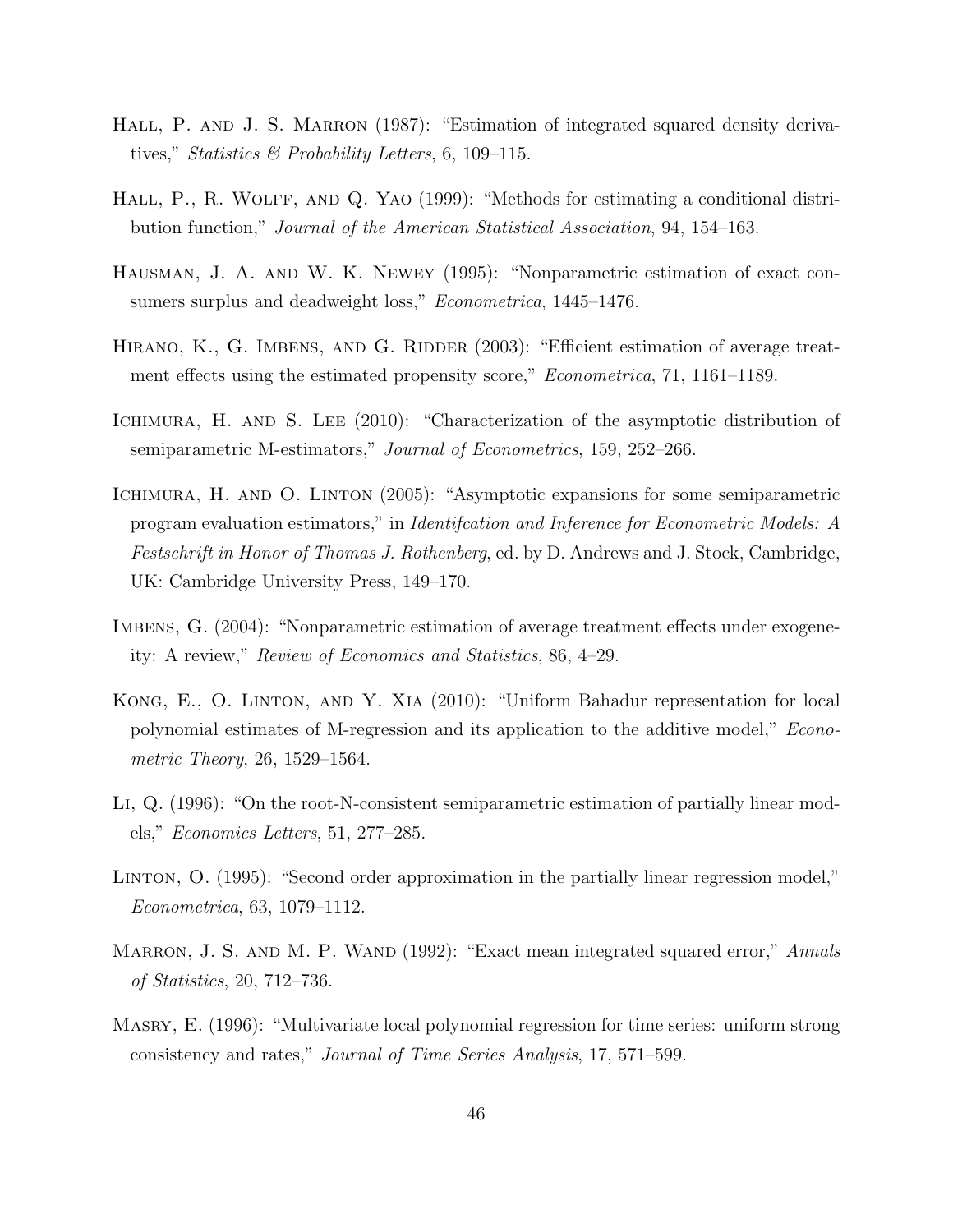- Newey, W. (1994): "The Asymptotic Variance of Semiparametric Estimators," Econometrica, 62, 1349–1382.
- Newey, W., F. Hsieh, and J. Robins (2004): "Twicing kernels and a small bias property of semiparametric estimators," Econometrica, 72, 947–962.
- NEWEY, W. AND D. MCFADDEN (1994): "Large sample estimation and hypothesis testing," Handbook of Econometrics, 4, 2111–2245.
- Newey, W. K. and T. M. Stoker (1993): "Efficiency of weighted average derivative estimators and index models," Econometrica, 61, 1199–223.
- Nishiyama, Y. and P. M. Robinson (2005): "The Bootstrap and the Edgeworth Correction for Semiparametric Averaged Derivatives," Econometrica, 73, 903–948.
- POWELL, J. L., J. H. STOCK, AND T. M. STOKER (1989): "Semiparametric estimation of index coefficients," Econometrica, 1403–1430.
- ROBINS, J., L. LI, E. TCHETGEN, AND A. VAN DER VAART (2008): "Higher order influence functions and minimax estimation of nonlinear functionals," in *Probability and* Statistics: Essays in Honor of David A. Freedman, ed. by D. Nolan and T. Speed, Beachwood, OH: Institute of Mathematical Statistics, 335–421.
- Robins, J. and Y. Ritov (1997): "Toward a Curse of Dimensionality Appropriate (CODA) Asymptotic Theroy for Semi-Parametric Models," Statistics in Medicine, 16, 285–319.
- ROBINS, J. AND A. ROTNITZKY (1995): "Semiparametric efficiency in multivariate regression models with missing data," Journal of the American Statistical Association, 90, 122–129.
- Robins, J., A. Rotnitzky, and L. Zhao (1994): "Estimation of regression coefficients when some regressors are not always observed," *Journal of the American Statistical Asso*ciation, 89, 846–866.
- Robins, J. M. and A. Rotnitzky (2001): "Comment on "Inference for semiparametric models: some questions and an answer" by P. Bickel and J. Kwon," Statistica Sinica, 11, 920–936.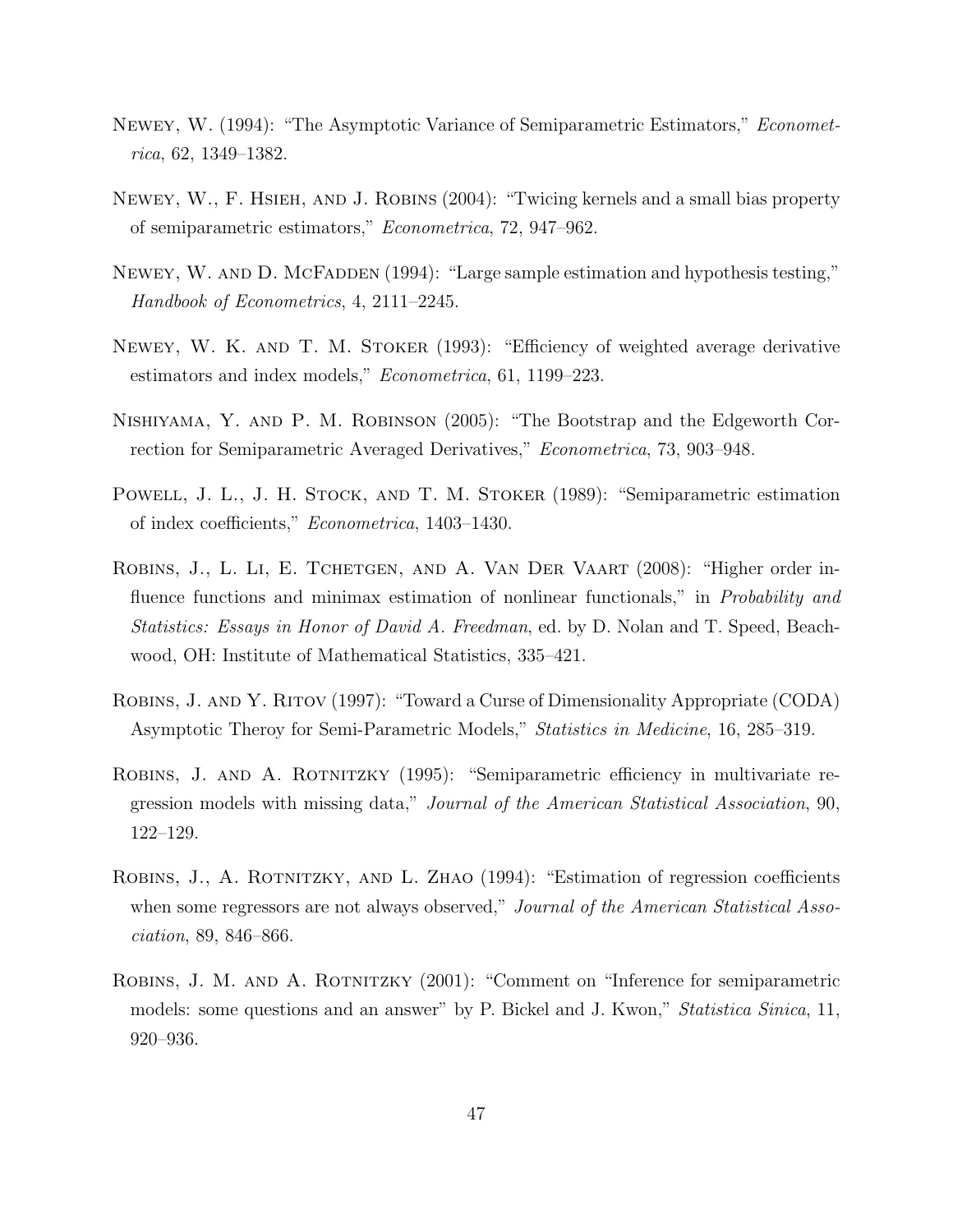- Robins, J. M., A. Rotnitzky, and M. van der Laan (2000): "On Profile Likelihood: Comment," Journal of the American Statistical Association, 95, 477–482.
- Robinson, P. (1988): "Root-N-consistent semiparametric regression," Econometrica, 931– 954.
- ROTHE, C. (2010): "Nonparametric estimation of distributional policy effects," *Journal of* Econometrics, 155, 56–70.
- $-(2012)$ : "Partial distributional policy effects," *Econometrica*, 80, 2269–2301.
- RUPPERT, D. AND M. WAND (1994): "Multivariate locally weighted least squares regression," Annals of Atatistics, 1346–1370.
- SCHARFSTEIN, D., A. ROTNITZKY, AND J. ROBINS (1999): "Adjusting for nonignorable drop-out using semiparametric nonresponse models," Journal of the American Statistical Association, 94, 1096–1120.
- SEIFERT, B. AND T. GASSER (1996): "Finite-sample variance of local polynomials: analysis and solutions," Journal of the American Statistical Association, 91, 267–275.
- SHEN, X. ET AL. (1997): "On methods of sieves and penalization," Annals of Statistics, 25, 2555–2591.
- Stock, J. H. (1989): "Nonparametric policy analysis," Journal of the American Statistical Association, 84, 567–575.
- Stoker, T. M. (1986): "Consistent estimation of scaled coefficients," Econometrica, 1461– 1481.
- (1991): "Equivalence of direct, indirect, and slope estimators of average derivatives," in Nonparametric and semiparametric methods in econometrics and statistics, ed. by W. A. Barnett, J. L. Powell, and G. Tauchen, Cambridge, UK: Cambridge University Press, 99– 118.
- Tan, Z. (2006): "Regression and weighting methods for causal inference using instrumental variables," Journal of the American Statistical Association, 101, 1607–1618.